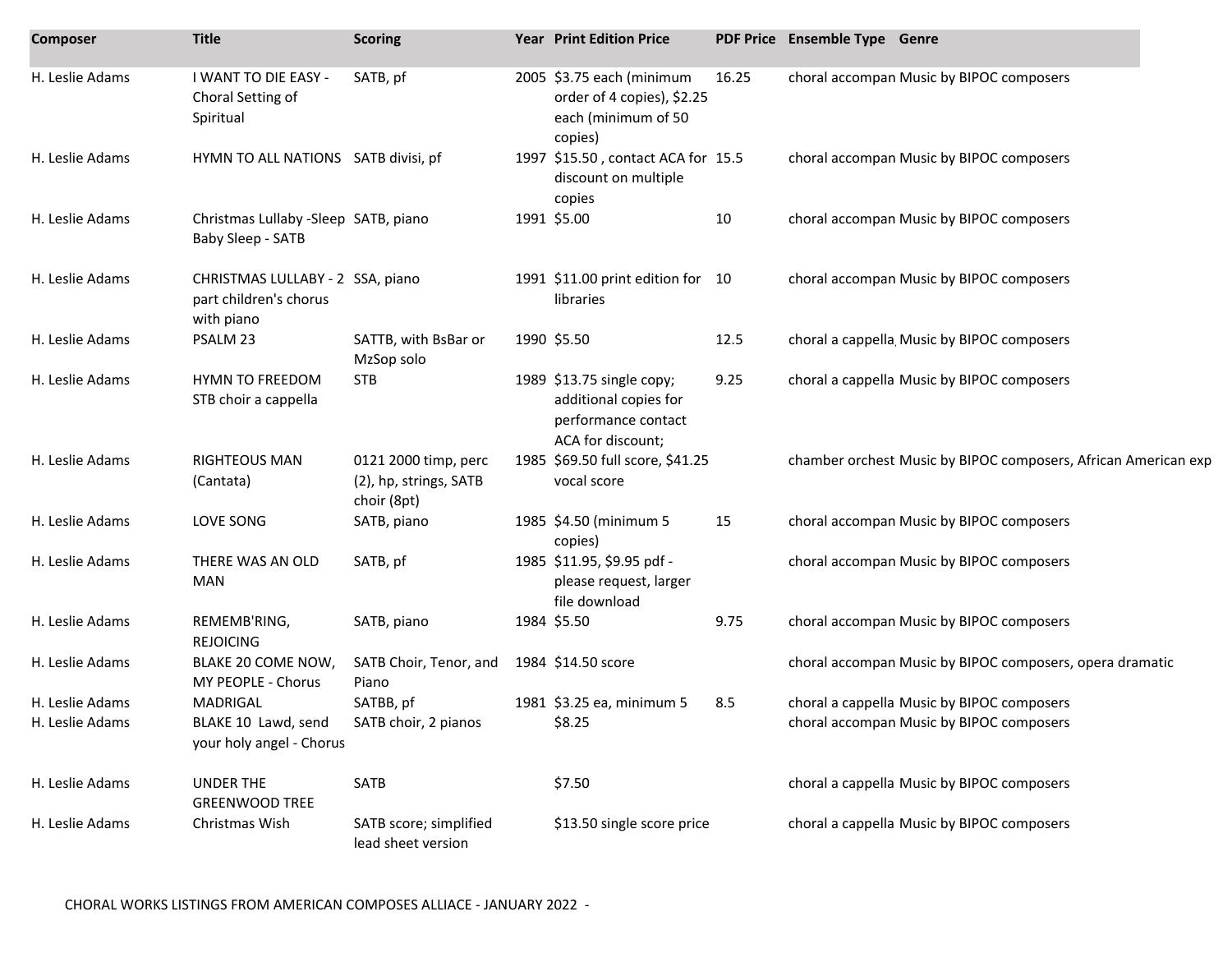| H. Leslie Adams                    | HOSANNA TO THE SON SATB, pf<br>OF DAVID                              |                                                        |      | \$11.50 library edition,<br>contact ACA for<br>discount on multiple<br>copies or license to print<br>your own set            | 9.75       | choral accompan Music by BIPOC composers                                             |
|------------------------------------|----------------------------------------------------------------------|--------------------------------------------------------|------|------------------------------------------------------------------------------------------------------------------------------|------------|--------------------------------------------------------------------------------------|
| H. Leslie Adams<br>H. Leslie Adams | PSALM 121<br>SENCE YOU WENT                                          | SATB, pf<br>treble voices SSS, with                    |      | \$17.25 PDF download                                                                                                         | 4<br>17.25 | choral accompan Music by BIPOC composers<br>choral accompan Music by BIPOC composers |
|                                    | AWAY - choral version                                                | piano; optional cello                                  |      |                                                                                                                              |            |                                                                                      |
| Milton Adolphus                    | LILACS, op 95                                                        | SATB, piano                                            | 1984 |                                                                                                                              |            | choral accompanied                                                                   |
| T.J. Anderson                      | PANDEMIC                                                             | 4-part choir, Alto-Tenor- 2020 coming soon<br>Bar-Bass |      |                                                                                                                              |            | choral a cappella commemoration/homage/event/issues/causes                           |
| T.J. Anderson                      | <b>Choose Your Ancestors</b>                                         | SATB choir                                             |      | 2015 \$5.50 (minimum 5),<br>\$19.95 pdf with<br>performance license,<br>\$11.95 library order<br>edition                     | 19.5       | choral a cappella Music by BIPOC composers                                           |
| T.J. Anderson                      | DEAR JOHN, DEAR<br>COLTRANE                                          | SATB, pf                                               |      | 1989 \$10.50 library copy,<br>\$3.95 ea minimum 4                                                                            | 9.95       | choral accompan Music by BIPOC composers                                             |
| T.J. Anderson                      | What Time Is It?                                                     | boy's choir, jazz<br>orchestra                         |      | 1986 full score, vocal score,<br>set of parts                                                                                |            | chorus+orchestra Music by BIPOC composers                                            |
| T.J. Anderson                      | <b>JONESTOWN</b>                                                     | children's choir, pf                                   |      | 1982 \$15.50                                                                                                                 |            | choral accompan Music by BIPOC composers                                             |
| T.J. Anderson                      | THIS HOUSE                                                           | male glee club, four<br>chromatic pitch pipes          |      | 1971 \$15.50                                                                                                                 |            | choral accompan Music by BIPOC composers                                             |
| T.J. Anderson                      | PERSONALS, A Cantata<br>for Narrator, SATB<br>Chorus, & Brass Septet | Narrator, SATB chor,<br>2tpt, 2hn, tbn, tba            |      | 1966 \$44.95 conductor's<br>score, \$5.95 vocal score<br>(minimum 4), \$29.95 set<br>of 7 brass parts                        |            | brass featured, cl Music by BIPOC composers, African American exp                    |
| Andrew Ardizzoia                   | Credo                                                                | SSA chorus, piano                                      |      | 2020 \$7.50, Discounts<br>available for multiple<br>copies or PDF download                                                   |            | choral accompanied                                                                   |
| Andrew Ardizzoia                   | Little Peach                                                         | SSA chorus, piano                                      |      | 2020 \$9.75 single score price,<br>Contact ACA for<br>discount on multiple<br>copies for performance                         |            | choral accompan choral                                                               |
| Andrew Ardizzoia                   | Ubi Caritas                                                          | <b>SATB Chorus</b>                                     |      | 2019 \$11.00 score, Contact<br>sales@composers.com<br>for inquiries into<br>discounts on multiple<br>copies for performance. |            | choral a cappella sacred/religious                                                   |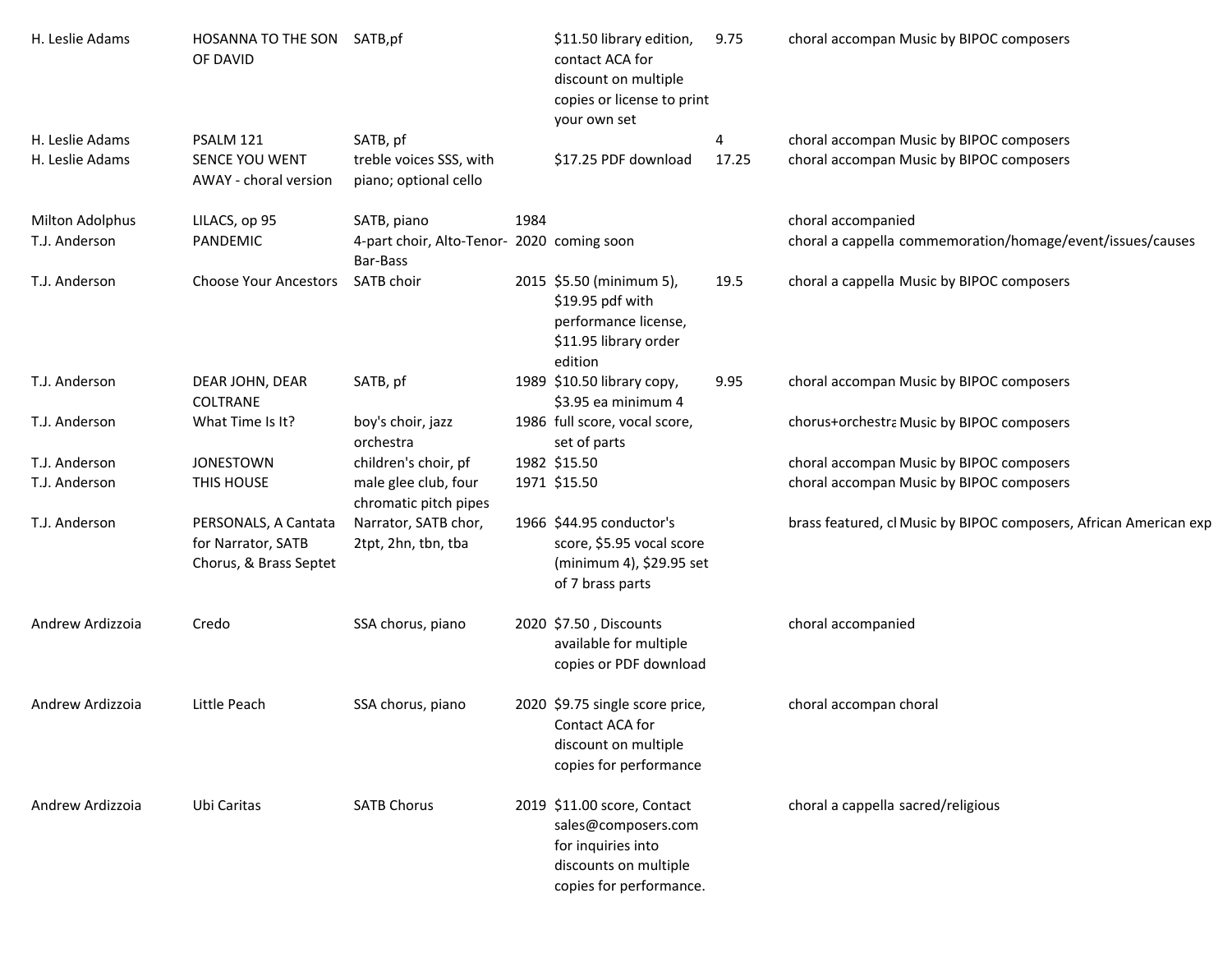| Andrew Ardizzoia               | Memory, hither come                                           | <b>SATB Choir and Piano</b>                                                               | 2019 3.15 ea. minimum 9,<br>inquire for resale, library<br>edition or perusal score                                                               |      | choral accompan poet/author featured                 |
|--------------------------------|---------------------------------------------------------------|-------------------------------------------------------------------------------------------|---------------------------------------------------------------------------------------------------------------------------------------------------|------|------------------------------------------------------|
| Andrew Ardizzoia               | An Ended Day                                                  | <b>SATB Chorus</b>                                                                        | 2019 \$11.00 score, Contact<br>sales@composers.com<br>for inquiries into<br>discounts on multiple<br>copies for performance.                      |      | choral a cappella                                    |
| Andrew Ardizzoia               | Three Blake Choruses                                          | TTBB Chorus, Piano                                                                        | 2010 \$8.95 ea. (Minimum 5)                                                                                                                       |      | choral accompan choral                               |
| Christopher Auerbach-<br>Brown | EXPLORATORY                                                   | Women's choir                                                                             | 2006 \$8.95, contact ACA for<br>discount on multiple<br>copies                                                                                    |      | choral a cappella choral                             |
| Elizabeth R. Austin            | OWL AND THE<br>PUSSYCAT                                       | SATB choir, piano                                                                         | 2019 \$4.50, Contact ACA for<br>discount on multiple<br>copies or license to<br>copy, No re-sale<br>discounts on single<br>copies of choral music |      | choral accompan Music by women                       |
| Elizabeth R. Austin            | For Those To Come - An SATB chorus, Soli<br>Die Nachgeborenen | (chorus), Piano                                                                           | 2017 \$22.50                                                                                                                                      |      | choral accompan poet/author featured, Music by women |
| Elizabeth R. Austin            | PSALM 22                                                      | <b>SSAATTBB</b>                                                                           | 2009 \$11.95 first copy;<br>additional copies \$8.50<br>specify English or<br>German edition                                                      |      | choral a cappella sacred/religious, Music by women   |
| Elizabeth R. Austin            | WHEN THE SONG OF<br>THE ANGELS IS STILLED                     | SATB Chorus, a cappella 2005 \$3.25 ea, minimum 5                                         |                                                                                                                                                   | 14.5 | choral a cappella sacred/religious, Music by women   |
| Elizabeth R. Austin            | Cantata Beatitudines                                          | Mixed chorus, soloists,<br>organ, large wind<br>ensemble                                  | 1992 \$29.95 full score                                                                                                                           |      | band/wind ensen Music by women                       |
| Elizabeth R. Austin            | Mass of Thanksgiving<br>('We Gather Together')                | SATB, organ or piano;<br>with flute, and optional<br>percussion, violin,<br>trumpet parts | 1986 \$6.95                                                                                                                                       |      | choral accompan sacred/religious, Music by women     |
| Elizabeth R. Austin            | <b>Christ Being Raised</b>                                    | SATB, a cappella                                                                          | 1955 \$3.95 minimum 5<br>copies, \$9.75 library<br>edition                                                                                        |      | choral a cappella Music by women, sacred/religious   |
| Jacob Avshalomov               | When Summer Shines                                            | SATB                                                                                      | 2002 \$31.50 PDF download                                                                                                                         |      | choral a cappella poet/author featured               |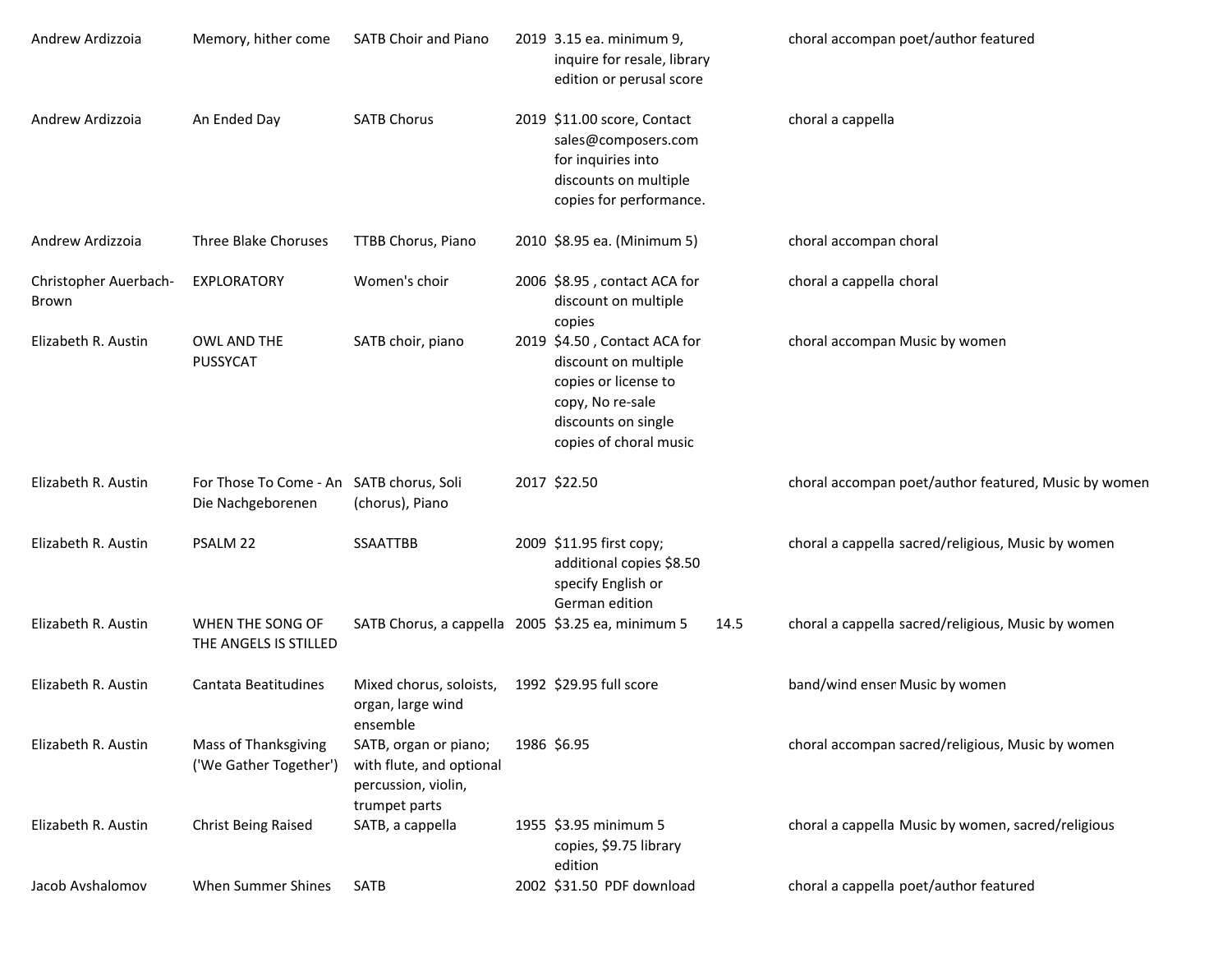| Jacob Avshalomov       | <b>ARCANA - IMAGES</b><br>FROM THE TAROT           | Mixed and Unmixed<br>Chorus, tpt, hn, bsn, trb                                                                                                                      | 1996 |                                                                        | chorus+orchestra/ens                                                |
|------------------------|----------------------------------------------------|---------------------------------------------------------------------------------------------------------------------------------------------------------------------|------|------------------------------------------------------------------------|---------------------------------------------------------------------|
| Jacob Avshalomov       | <b>MOST TRIUMPHANT</b><br><b>BIRD</b>              | piano                                                                                                                                                               |      | SATB mixed choir, viola, 1994 \$29.95 score + viola part 22.25         | choral accompanied                                                  |
| Jacob Avshalomov       | <b>SONGS FROM THE</b><br><b>GOLIARDS</b>           | SATB, cello                                                                                                                                                         |      | 1994 \$19.95 score with cello 10.5<br>part                             | choral accompanied                                                  |
| Jacob Avshalomov       | <b>GLORIOUS TH'</b><br><b>ASSEMBLED FIRES</b>      | SATB & ORCH: 3-2-EH-2- 1990<br>BCL-2-CBSN,4-2-3-1,<br>PERC (3), STR 2111                                                                                            |      |                                                                        | mixed instrumental ens 6 to 15 players, orchestra, chorus+orchestra |
| Jacob Avshalomov       | <b>CITY UPON A HILL</b><br>(Cantata)               | ORCH:2-2-2-2-cbsn,4-2- 1966<br>3-1, perc(3), handbells, 2-<br>$1-1-1$ & spk, satb                                                                                   |      |                                                                        | orchestra, chorus+orchestra/ens, other                              |
| Aaron Avshalomov       | <b>TWILIGHT HOUR OF</b><br>YANG KUEI FEI           | B/Bar, S, mezs, contrA,<br>T, 2B, Bar, 2T, chorus;<br>orch: 1/pic-2-2-2; 4-0-<br>btbn-0; timp, perc; hp,<br>str                                                     |      | 1960 \$210.00 full score (pdf<br>download \$65), piano-<br>vocal score | chorus+orchestra/ens                                                |
| Jacob Avshalomov       | <b>INSCRIPTIONS AT THE</b><br><b>CITY OF BRASS</b> | Orch: 3-3-3-bcl-2-cbsn, 4-1956 \$79.95 full score<br>$3 - 3 -$<br>1,tmp,perc,hp,pf,bass,b<br>anjo,str(2-1-<br>1), chor(satb), narr.                                 |      |                                                                        | orchestra, choral accompanied, chorus+orchestra/ens                 |
| Jacob Avshalomov       | <b>INSCRIPTIONS AT THE</b><br><b>CITY OF BRASS</b> | Orch: 3-3-3-bcl-2-cbsn, 4-1956 \$79.95 full score<br>$3 - 3 -$<br>1,tmp,perc,hp,pf,bass,b<br>anjo,str(2-1-<br>1), chor(satb), narr.                                 |      |                                                                        | orchestra, choral accompanied, chorus+orchestra/ens                 |
| Jacob Avshalomov       | MAKE A JOYFUL NOISE<br>UNTO THE LORD               | satb, ww, perc                                                                                                                                                      | 1956 |                                                                        | choral accompanied                                                  |
| <b>Frederic Balazs</b> | <b>BENEDICTUS</b>                                  | a cappella treble chorus 2010<br>and soloists                                                                                                                       |      |                                                                        | choral a cappella                                                   |
| <b>Frederic Balazs</b> | <b>MASS</b>                                        | a cappella treble chorus 2010 \$12.95 single score;<br>and soloists                                                                                                 |      | contact ACA for<br>discount on multiple<br>copies                      | choral a cappella                                                   |
| <b>Frederic Balazs</b> | SONG - AFTER WALT<br><b>WHITMAN</b>                | Boy's chorus, soloists, 2- 2008<br>2-2-2 (oboe d'amore or<br>tÃirogatÃ <sup>3</sup> optional), 2-2-<br>3-1, timp, perc (2), hp,<br>piano, celeste (opt),<br>strings |      |                                                                        | orchestra, chorus poet/author featured                              |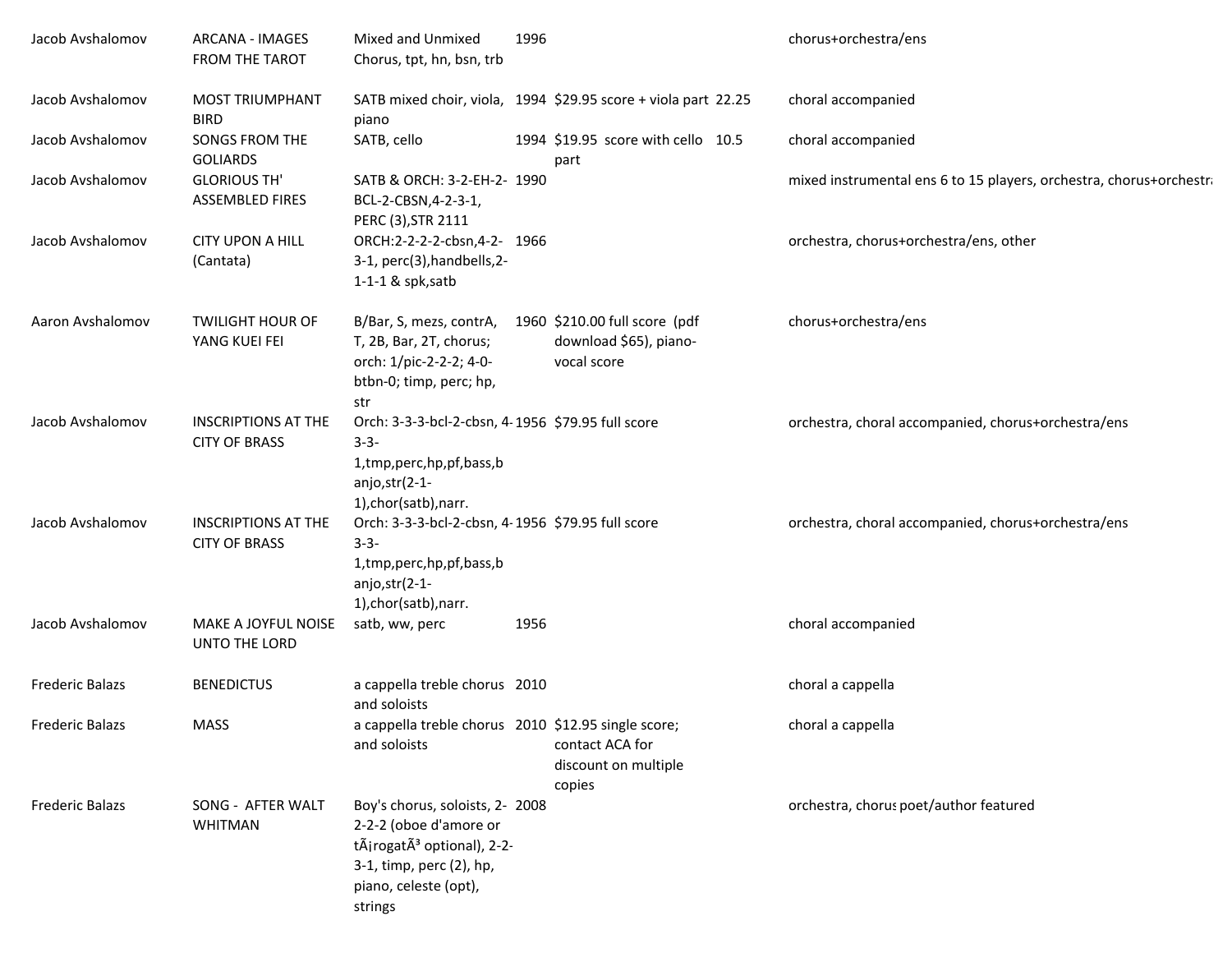| <b>Frederic Balazs</b> | <b>CONCERTO FOR</b><br><b>ORCHESTRA</b> | SATB, 4 solo voice, 2-2-2- 1977<br>2,4-2-3-1,timp,perc(5),<br>$hp, 2-1-1-1$              |      |                                                                                                                                                                                   | chorus+orchestra/ens                                                |
|------------------------|-----------------------------------------|------------------------------------------------------------------------------------------|------|-----------------------------------------------------------------------------------------------------------------------------------------------------------------------------------|---------------------------------------------------------------------|
| <b>Frederic Balazs</b> | POEMS FOR CHORUS                        | SATB, brass: 4-2-3-1, 4<br>timp, perc                                                    | 1958 |                                                                                                                                                                                   | percussion featured, mixed instrumental ens 6 to 15 players, chorus |
| <b>Frederic Balazs</b> | POEMS FOR CHORUS                        | SATB, brass: 4-2-3-1, 4<br>timp,perc                                                     | 1958 |                                                                                                                                                                                   | percussion featured, mixed instrumental ens 6 to 15 players, chorus |
| James Scott Balentine  | Fragments of Time and<br>Place          | <b>SSATBB Chorus</b>                                                                     |      | 2018 \$16.00 score, Contact<br>sales@composers.com<br>for inquiries into<br>discounts on multiple<br>copies for performance.                                                      | choral a cappella                                                   |
| James Scott Balentine  | Present                                 | Children's Chorus (SA),<br><b>Mixed Chorus (Adults</b><br>SATB), Piano                   |      | 2003 \$16.00 single score,<br>Contact<br>sales@composers.com<br>for inquiries into<br>discounts on multiple<br>copies for performance.                                            | choral accompanied                                                  |
| Leslie Bassett         | PRAYERS FOR DIVINE<br><b>SERVICE</b>    | ttbb,w/org                                                                               |      | 1965 \$12 single copy; \$4<br>additional                                                                                                                                          | choral accompanied                                                  |
| Leslie Bassett         | ECLOGUE, ENCOMIUM<br>& EVOCATION        | SSA chorus, Perc,<br>cel, Hp, Pf                                                         |      | 1962 \$39 full score, \$24 set of<br>parts (perc, cel, hp, pf),<br>No separate vocal score,<br>contact ACA for<br>discount on multiple<br>copies of full score for<br>performance | choral accompanied, chorus+orchestra/ens                            |
| Leslie Bassett         | ECLOGUE, ENCOMIUM<br>& EVOCATION        | SSA chorus, Perc,<br>cel, Hp, Pf                                                         |      | 1962 \$39 full score, \$24 set of<br>parts (perc, cel, hp, pf),<br>No separate vocal score,<br>contact ACA for<br>discount on multiple<br>copies of full score for<br>performance | choral accompanied, chorus+orchestra/ens                            |
| Leslie Bassett         | <b>MOONRISE</b>                         | SSA, pf, perc(2), 3 fl(pic & 1960 \$25.00 full score and 10<br>alto), vln, viola(2), vcl |      | parts, \$14.00 full score,<br>\$3.00 vocal scores<br>(minimum 4)                                                                                                                  | chorus+orchestra/ens                                                |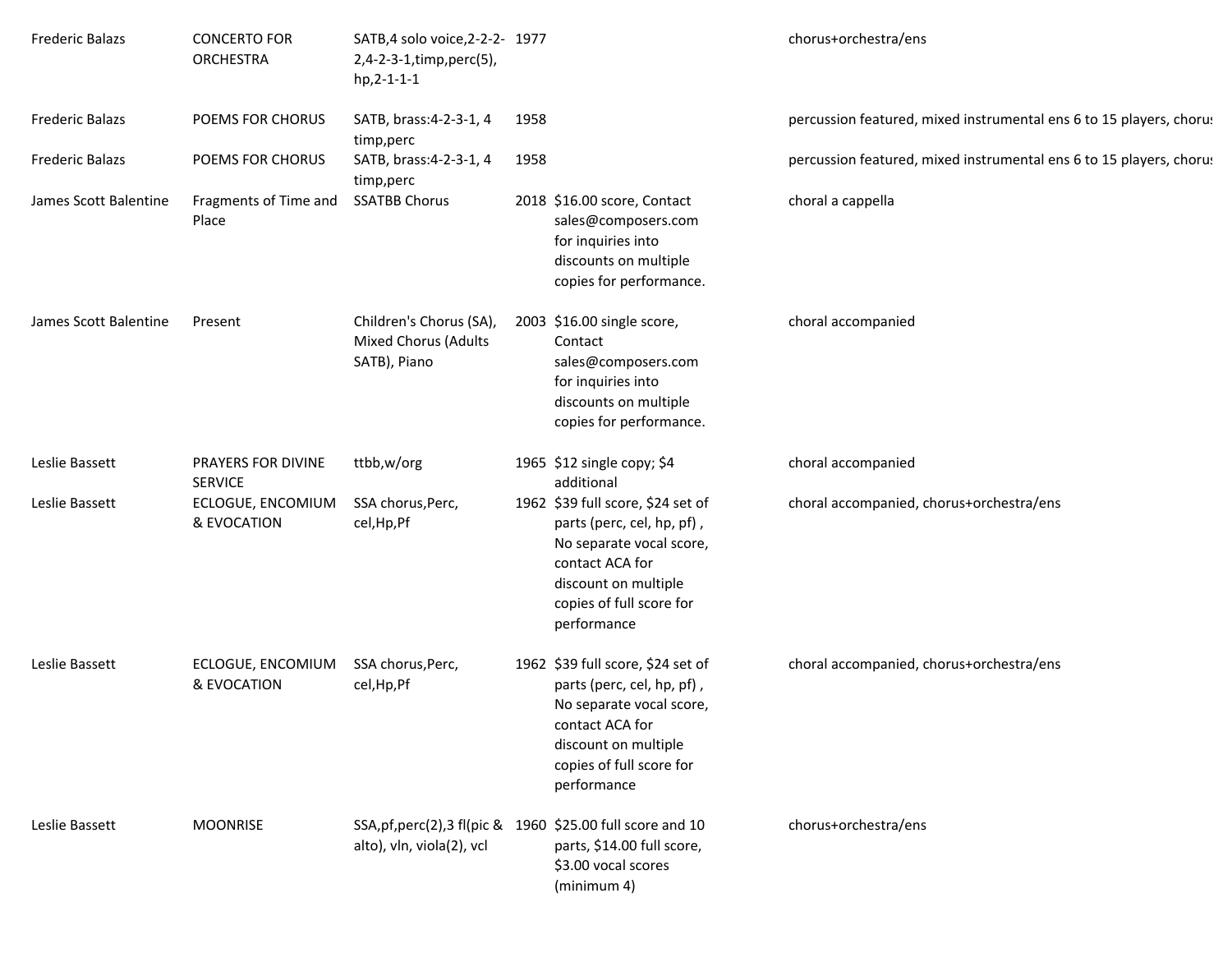| Leslie Bassett                          | CANTATA FOR CITY,<br>NATION, WORLD                          | SATB, tenor<br>solo,tbn(4),org                                                                                |      | 1959 \$11 vocal score; \$15 full<br>score; contact ACA for<br>multiple copy price, tbn<br>parts                        |       | chorus+soloist(s)+orch/ens, choral accompanied                                            |
|-----------------------------------------|-------------------------------------------------------------|---------------------------------------------------------------------------------------------------------------|------|------------------------------------------------------------------------------------------------------------------------|-------|-------------------------------------------------------------------------------------------|
| Leslie Bassett                          | OUT OF THE DEPTHS                                           | SATB w/org                                                                                                    |      | 1957 \$9 single copy; \$1.75<br>each additional copy                                                                   |       | choral accompanied                                                                        |
| Leslie Bassett                          | LAMB                                                        | SATB, pf                                                                                                      |      | 1952 \$3.50 ea.                                                                                                        |       | choral accompanied                                                                        |
| Ross Bauer                              | <b>AGNUS DEI</b>                                            | SATB                                                                                                          |      | 2015 \$4.25 perusal score,<br>\$2.75 ea. license to<br>customer (minimum 8),<br>25% discount for PDF                   |       | choral a cappella                                                                         |
| James Beale                             | HOW LIKE A WINTER, op SATB, a cap<br>43                     |                                                                                                               | 1982 |                                                                                                                        |       | choral a cappella                                                                         |
| James Beale                             | THREE MOTETS, Op. 40 Women's chorus SSA                     |                                                                                                               |      | 1977 \$7.95                                                                                                            | 10.95 | choral a cappella                                                                         |
| John J. Becker                          | <b>MORNING SONG -</b><br>Motet                              | double chorus<br><b>SSAATTBB</b>                                                                              |      | 2019 \$13.50 library edition<br>printed, contact ACA for<br>discount on multiple<br>copies for performance             | 12.75 | choral a cappella sacred/religious                                                        |
| John J. Becker                          | MASS IN UNISON OR<br>TWO PARTS (In the<br>Gregorian Manner) | Male unison or 2 pt                                                                                           |      | 1949 \$6.95                                                                                                            | 5.25  | choral a cappella                                                                         |
| John J. Becker                          | NUNC, SANCTI, NOBIS,<br><b>SPIRITUS</b>                     | satb, a cap                                                                                                   |      | 1948 \$8.75 print edition                                                                                              | 5.25  | choral a cappella                                                                         |
| John J. Becker                          | <b>MOMENTS FROM THE</b><br>LITURGICAL YEAR                  | solo speaker; speaking<br>chorus; chorus; soloist                                                             |      | 1948 \$20.50 score                                                                                                     | 11.75 | choral a cappella                                                                         |
| John J. Becker                          | SYMPHONY 6, Out of<br>Bondage                               | 3-cbsn, 4-2-3-1,<br>timp,perc,str                                                                             |      | nar, chorus & orch:2-2-2-1942 try Fleisher Collection or<br>ILL for score,<br>instrumental parts<br>available from ACA |       | orchestra, chorus+orchestra/ens                                                           |
| John J. Becker                          | MISSA SYMPHONICA                                            | male choir TTBB                                                                                               |      | 1933 \$14.95 score; request<br>discount on multiple<br>print copies                                                    | 12.4  | choral a cappella choral                                                                  |
| John J. Becker<br><b>Burton Beerman</b> | POOL<br>SONNETS                                             | ssa, piano<br>2222 222+bstbn timp<br>perc(2) SATB chorus<br>with solo quartet, solo<br>soprano, child's voice |      | 1924 \$12.95 printed score<br>2016 \$79.95 full score                                                                  | 10.25 | choral accompanied<br>solo voice(s)+large ensemble or orchestra, orchestra, choral accomp |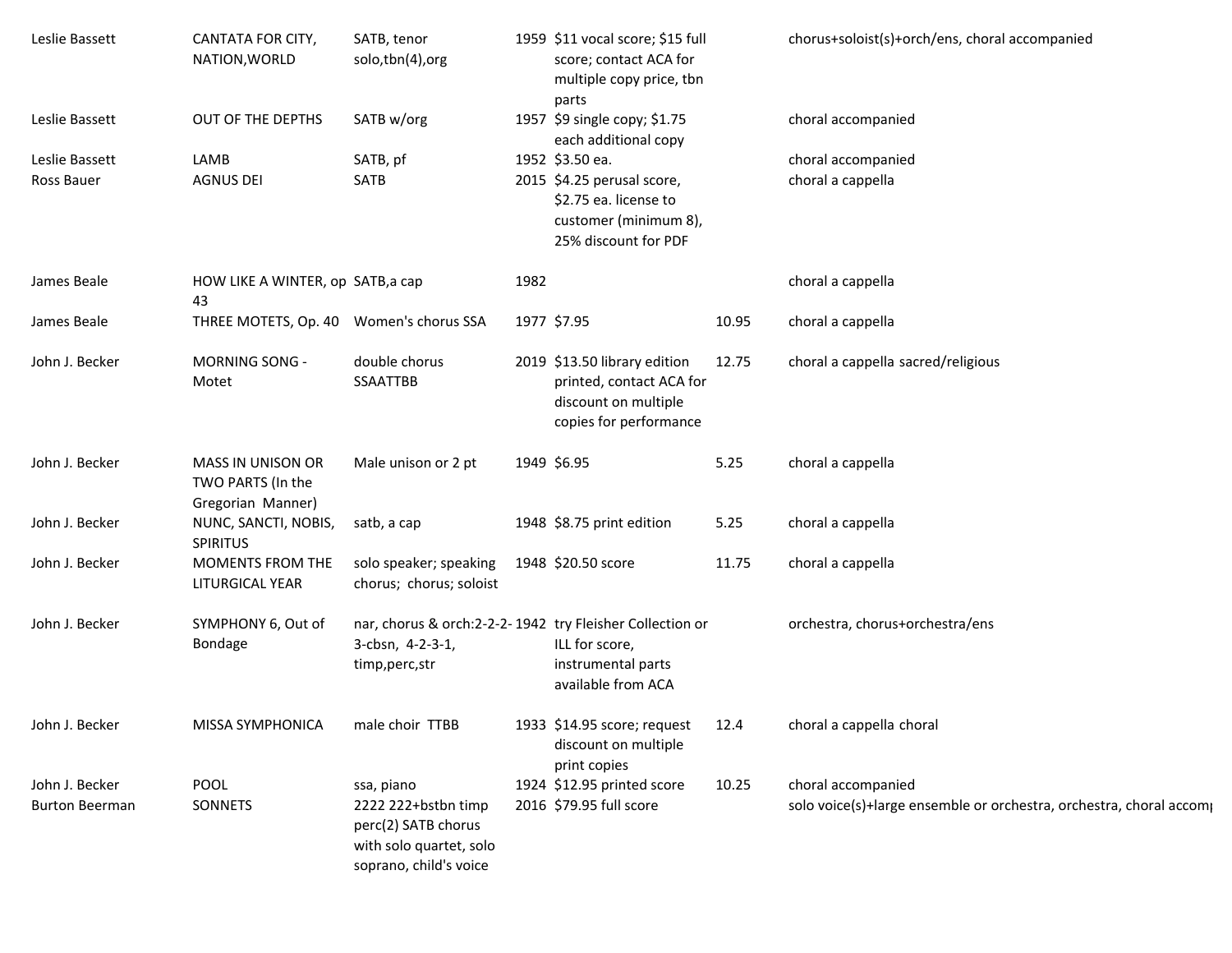| <b>Burton Beerman</b> | <b>WEDDING PRAYERS</b>                                                           | mixed chorus SATB,<br>piano                                                  |      | 2012 \$8.95 single score,<br>Contact ACA for<br>discount on multiple<br>copies or license to copy | 12.95 | choral accompanied                                        |
|-----------------------|----------------------------------------------------------------------------------|------------------------------------------------------------------------------|------|---------------------------------------------------------------------------------------------------|-------|-----------------------------------------------------------|
| Philip Bezanson       | <b>MEMORY</b>                                                                    | SATB, horn (4), strings (4-1975<br>$2 - 2 - 1$                               |      |                                                                                                   |       | chorus+orchestra/ens                                      |
| Allan Blank           | <b>JUDE</b>                                                                      | Solo singers, chorus,<br>piano                                               | 2010 |                                                                                                   |       | choral accompan opera dramatic                            |
| Allan Blank           | THREE SONGS FOR<br><b>CHILDREN'S CHORUS</b><br><b>AND PIANO</b>                  | Children's chorus, pf                                                        | 2007 |                                                                                                   |       | choral accompanied                                        |
| Allan Blank           | CATCH A LITTLE RHYME                                                             |                                                                              | 1995 |                                                                                                   |       | choral accompan for young performers                      |
| Allan Blank           | TWO LITTLE KITTENS                                                               | 2pt chil choir, pf                                                           | 1994 |                                                                                                   |       | choral accompanied                                        |
| Allan Blank           | WHAT BECAME OF<br><b>THEM</b>                                                    | two-pt children's<br>choir, pf                                               | 1994 |                                                                                                   |       | choral accompanied                                        |
| Allan Blank           | TIDE RISES, TIDE FALLS                                                           | satb, pf                                                                     |      | 1994 \$6.15 minimum 4                                                                             |       | choral accompanied                                        |
| Allan Blank           | SHOUT OF PRAISE, A                                                               | SATB                                                                         |      | 1993 \$14.95 PDF download                                                                         |       | choral a cappella                                         |
| Allan Blank           | <b>FOUR CHINESE POEMS</b>                                                        | sop, alt, chorus                                                             | 1991 |                                                                                                   |       | featured soloist, choral a cappella                       |
| Allan Blank           | <b>FRIDAY EVENING</b><br><b>SERVICE</b>                                          | Cantor, satb, vc, org,<br>fl(opt)                                            | 1990 |                                                                                                   |       | featured soloist, choral accompanied                      |
| Allan Blank           | PEACE CANTATA                                                                    | SATB, pf                                                                     | 1989 |                                                                                                   |       | choral accompanied                                        |
| Allan Blank           | PEACE CANTATA - SATB,<br>orch version                                            | satb, pic/3-2-ehn-2- bcl- 1989<br>2-cbsn, 4-3-3-<br>1,timp,perc(2),hp,pf,str |      |                                                                                                   |       | chorus+orchestra commemoration/homage/event/issues/causes |
| Allan Blank           | MY LOVE IN HER ATTIRE Male choir(TTBB),                                          | pf(reh)                                                                      | 1988 |                                                                                                   |       | choral a cappella                                         |
| Allan Blank           | POOR RICHARD'S<br><b>ALMANAK</b>                                                 | satb (pf for reh only)                                                       |      | 1986 \$16.95 PDF download                                                                         |       | choral a cappella                                         |
| Allan Blank           | THREE VOCALIZATONS                                                               | SATB                                                                         |      | 1984 \$14.95 single score                                                                         |       | choral a cappella                                         |
| Allan Blank           | <b>SING</b>                                                                      | <b>TTBB</b>                                                                  | 1981 |                                                                                                   |       | choral a cappella                                         |
| Allan Blank           | LINES FROM PROVERBS satb                                                         |                                                                              |      | 1974 \$14.95 PDF download                                                                         |       | choral a cappella                                         |
| Allan Blank           | <b>I AM ROSE</b>                                                                 | <b>SSAA</b>                                                                  | 1964 |                                                                                                   |       | choral a cappella                                         |
| Allan Blank           | <b>TWO WITCHES</b>                                                               | SSAA with piano                                                              | 1964 |                                                                                                   |       | solo voice(s)+2 to 6 instruments, choral accompanied      |
| Allan Blank           | MAGGIE, MILLY, MOLLY ssa, pf for reh<br>& MAY                                    |                                                                              | 1962 |                                                                                                   |       | choral a cappella                                         |
| Allan Blank           | BUY ME AN OUNCE AND vers A=med voice, pf:<br>I'LL SELL YOU A POUND versB=satb,pf |                                                                              | 1957 |                                                                                                   |       | voice+keyboard, choral accompanied                        |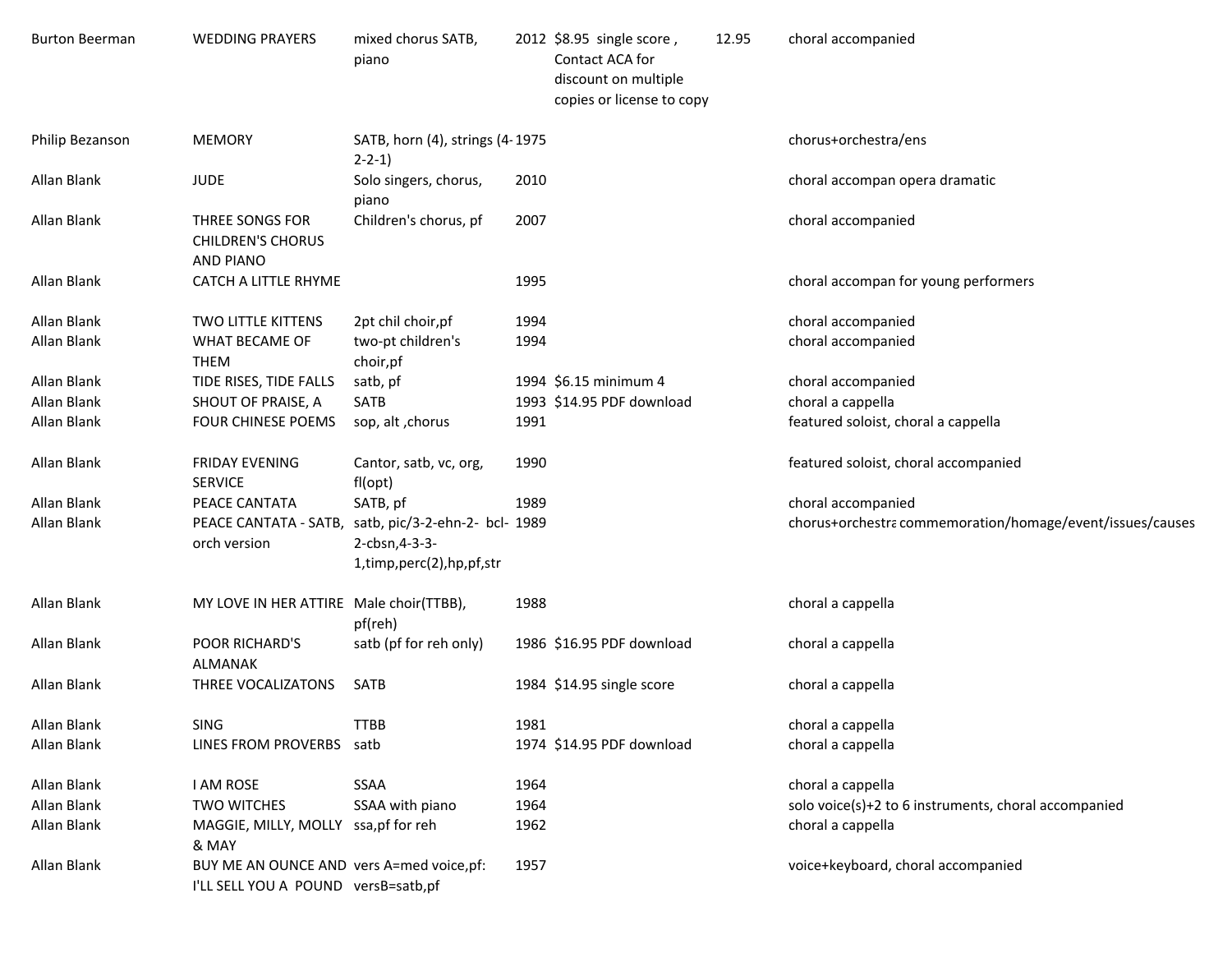| Steven D. Block                              | MISSA "DE PROFUNDIS" SSATTBB                                                                                    |                                                                                               |              | 2012 \$18.50, Contact ACA for 15<br>discount on multiple<br>copies for performance                                           | choral a cappella sacred/religious                                 |
|----------------------------------------------|-----------------------------------------------------------------------------------------------------------------|-----------------------------------------------------------------------------------------------|--------------|------------------------------------------------------------------------------------------------------------------------------|--------------------------------------------------------------------|
| Steven D. Block                              | Saint Michael Prayer                                                                                            | <b>SATB Unaccompanied</b><br>Choir                                                            |              | 2006 \$1.95 ea. 10 copies or<br>more                                                                                         | choral a cappella                                                  |
| Steven D. Block                              | <b>TWO LORDS</b>                                                                                                | SATB chorus and piano<br>(or handbells)                                                       |              | 1987 \$16.50 score, Contact<br>sales@composers.com<br>for inquiries into<br>discounts on multiple<br>copies for performance. | choral accompanied                                                 |
| Steven D. Block                              | TUMBLER OF GOD, THE solo<br>(Opera in 3 acts)                                                                   | voices, choir, orch: 2/pic/<br>alfl-2/ehn-2(Bb)/Eb-bcl-<br>2/cbsn, 2-2-2-btbn-<br>0,2perc,str | 1981         |                                                                                                                              | solo voice(s)+large ensemble or orchestra, orchestra, chorus+orche |
| <b>Elliot Borishansky</b>                    | HOUSE WAS QUIET AND SATB, tape, pf<br>THE WORLD WAS CALM,<br><b>THE</b>                                         |                                                                                               | 1977         |                                                                                                                              | choral accompanied                                                 |
| <b>Edith Borroff</b>                         | <b>HOLY THING</b>                                                                                               | 3 male voices or male<br>choir                                                                | 1991         |                                                                                                                              | choral a cappella sacred/religious, Music by women                 |
| <b>Edith Borroff</b><br><b>Edith Borroff</b> | LOVE AND LAW<br>LIGHT IN DARK PLACES:<br><b>SLAVERY AND FREEDOM</b><br>IN NINETEENTH-<br><b>CENTURY AMERICA</b> | Tenor, baritone, bass<br>SATB, piano                                                          | 1990<br>1988 |                                                                                                                              | choral a cappella Music by women<br>choral accompan Music by women |
| <b>Edith Borroff</b>                         | POET, THE                                                                                                       | SSAA, piano                                                                                   | 1973         |                                                                                                                              | choral accompan Music by women                                     |
| <b>Edith Borroff</b>                         | MISSA PATRINAE<br><b>RERUM DOMINI</b>                                                                           | Soprano (or unison<br>choir), organ                                                           | 1966         |                                                                                                                              | voice+keyboard, sacred/religious, Music by women                   |
| <b>Edith Borroff</b>                         | <b>TWO 2-PART</b><br><b>MADRIGALS</b>                                                                           | SA                                                                                            | 1953         |                                                                                                                              | choral a cappella Music by women                                   |
| Edith Borroff                                | <b>MADRIGALS</b>                                                                                                | 3 treble voices                                                                               | 1953         |                                                                                                                              | choral a cappella Music by women                                   |
| <b>Edith Borroff</b>                         | HAND ME THE<br>HAMMER, An Anthem in<br>the Style of Handel                                                      | SATB, organ                                                                                   | 1950         |                                                                                                                              | choral accompan Music by women                                     |
| <b>Edith Borroff</b>                         | PEACE I LEAVE WITH<br>YOU                                                                                       | SATB soli & choir, organ 1945                                                                 |              |                                                                                                                              | choral accompan sacred/religious, Music by women                   |
| Will Gay Bottje                              | Carol (fr. Wind in the<br>Willows) SATB & Orch or<br>Keyb                                                       | SATB & Orch or Keybd                                                                          | 2005         |                                                                                                                              | chorus+orchestra/ens, choral accompanied                           |
| Will Gay Bottje                              | Carol (fr. Wind in the<br>Willows) SATB & Orch or<br>Keyb                                                       | SATB & Orch or Keybd                                                                          | 2005         |                                                                                                                              | chorus+orchestra/ens, choral accompanied                           |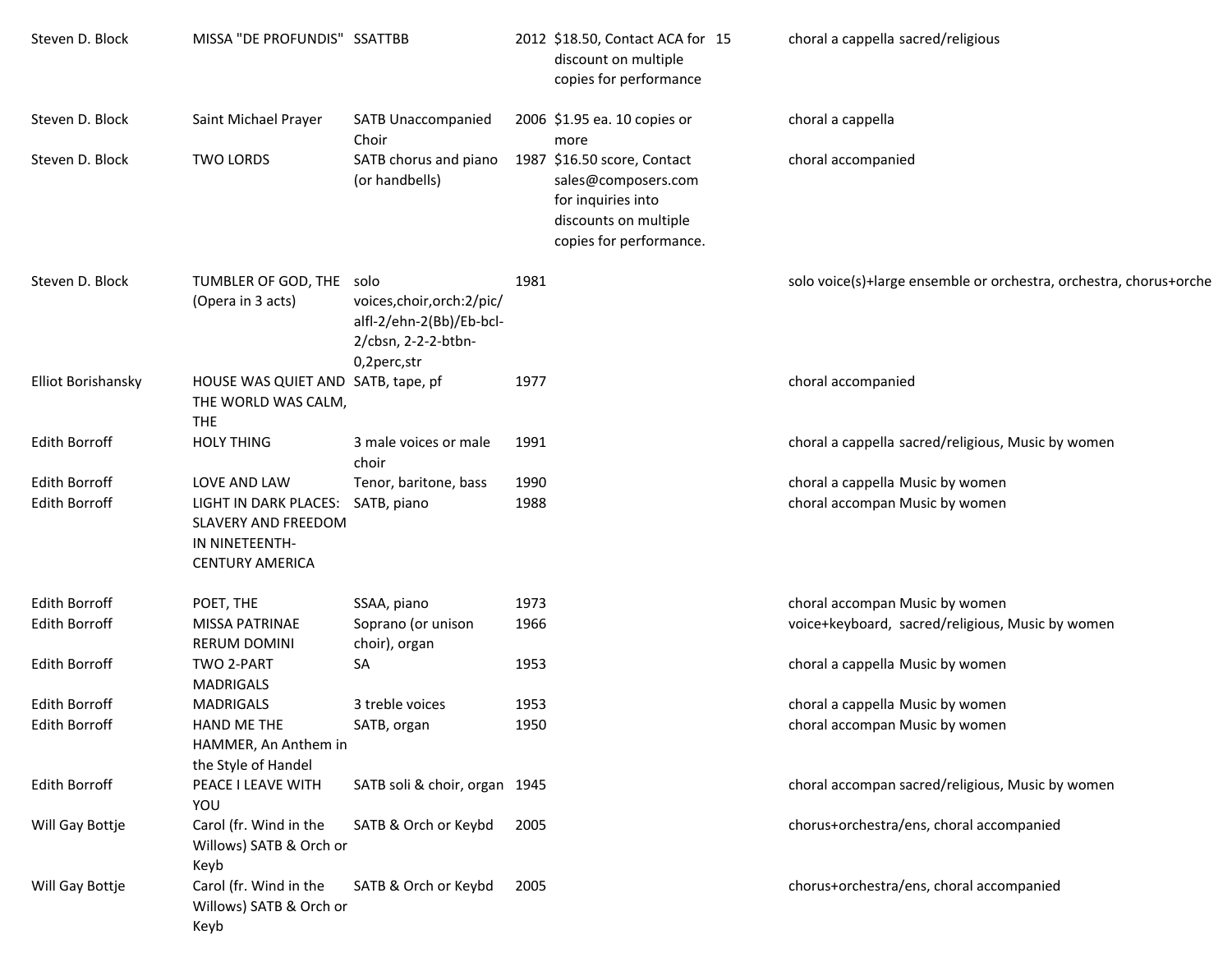| Will Gay Bottje       | What is a Man                                                    | SATB, narr, WW quintet, 1999 \$12.95 vocal score,<br>brass, perc(2), 2pf                                             |      | \$42.95 full score, call for<br>set of parts prices                                           | woodwind quintet, chorus+orchestra/ens, brass featured     |
|-----------------------|------------------------------------------------------------------|----------------------------------------------------------------------------------------------------------------------|------|-----------------------------------------------------------------------------------------------|------------------------------------------------------------|
| Will Gay Bottje       | DIPTYCH for SSAATTBB<br>& keyb. (Rilke text)                     | ssaattbb,pf                                                                                                          | 1997 |                                                                                               | choral accompanied                                         |
| Will Gay Bottje       | <b>CREDO for SSAATTBB</b><br>(text R. Rolland-Jean<br>Christoph) | ssaattbb(pf only for reh) 1993                                                                                       |      |                                                                                               | choral a cappella choral                                   |
| Will Gay Bottje       | <b>BETWEEN THE RIVERS</b><br>(Chorus & Orch)                     | SONGS FROM THE LAND chor&orch: 3/alfl/picc-2- 1980<br>2-bcl-2, 3-4-3-1,<br>4perc(min), str                           |      |                                                                                               | chorus+orchestra/ens                                       |
| Will Gay Bottje       | Exhortation of the<br>Dawn(SATB+)                                | SATB Chorus/Keyboard- 1980<br>OPT brass                                                                              |      |                                                                                               | choral accompanied                                         |
| Will Gay Bottje       | CASE IS NEW, THE SSAA ssaa, pf or org<br>with keyb.              |                                                                                                                      | 1963 |                                                                                               | choral accompanied                                         |
| Will Gay Bottje       | TO AN EAGLE<br><b>FORGOTTEN</b>                                  | SATB, 2pf, 3tpt, 3tbn,<br>tba, timp/perc                                                                             |      |                                                                                               | chorus+orchestra/ens                                       |
| Martin Boykan         | MA'ARIV SETTINGS                                                 | SATB, org                                                                                                            |      | 2020 \$12.75, contact ACA for<br>discount on multiple<br>copies for performance               | choral accompan sacred/religious, Jewish themes or klezmer |
| Martin Boykan         | Three Songs from<br>Shakespeare                                  | SSA Chorus, A Cappella 1996 \$14.50 score, Contact                                                                   |      | sales@composers.com<br>for inquiries into<br>discounts on multiple<br>copies for performance. | choral a cappella poet/author featured                     |
| Jack Briece           | THREE MOTETS                                                     | 3-part mixed chorus, 4<br>krumhns (satb), organ,<br>claves, bird whistles,<br>crickets, strings 3vln, 3<br>vla, 1vcl |      | 1983 \$15.50                                                                                  | solo voice(s)+2 to 6 instruments, chorus+orchestra/ens     |
| Jack Briece           | WE ADORE THEE, O<br><b>CHRIST</b>                                | SATB, org                                                                                                            |      | 1964 \$7.95 pdf download or<br>printed edition                                                | choral accompan sacred/religious                           |
| Jack Briece           | <b>MASS</b>                                                      | satb, org                                                                                                            |      | 1961 \$15.95 full score,<br>composer manuscript                                               | choral accompanied                                         |
| <b>Richard Brooks</b> | <b>WISHING TREE</b><br>(Operetta in 3 acts)                      | 8 soloists, chorus -<br>women,pf                                                                                     |      | 2019 \$44.25 full score, \$21.25<br>libretto                                                  | choral accompan opera dramatic                             |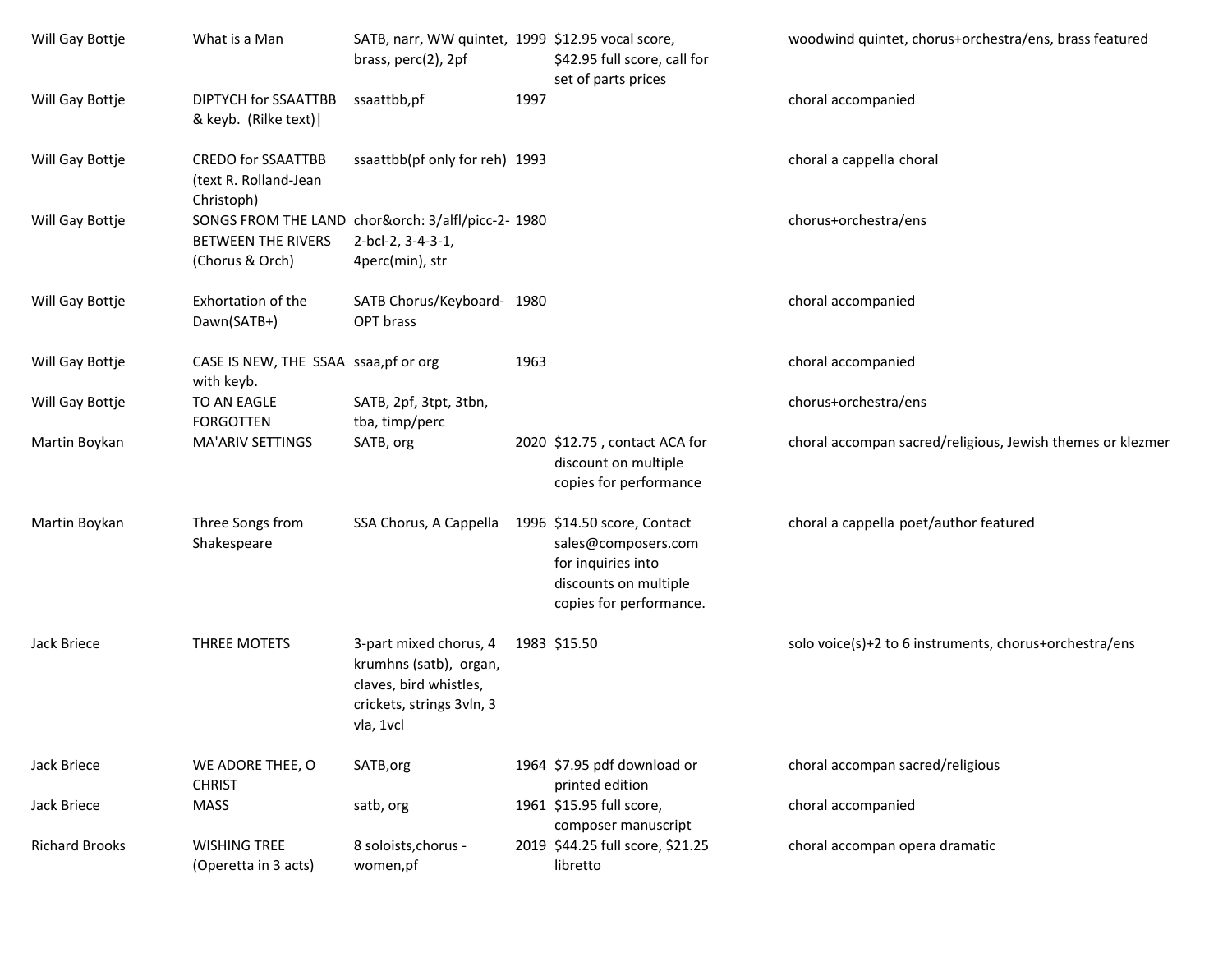| <b>Richard Brooks</b>                    | TE DEUM                                          | SATB, piano, organ,<br>contrabass, timpani,<br>xylophone, glockenspiel,<br>perc(3)                                                             |      | 2016 \$41.95 full score   | percussion featured, mixed instrumental ens 6 to 15 players, chorus |
|------------------------------------------|--------------------------------------------------|------------------------------------------------------------------------------------------------------------------------------------------------|------|---------------------------|---------------------------------------------------------------------|
| <b>Richard Brooks</b>                    | YEATS TRIPTYCH                                   | mixed chorus, SATB                                                                                                                             |      | 2013 \$7.95 for one score | choral a cappella                                                   |
| <b>Richard Brooks</b>                    | LUX AETERNA                                      | SATB, Sop, Tenor<br>soloists, organ                                                                                                            |      | 2008 \$10.95              | choral accompanied                                                  |
| <b>Richard Brooks</b>                    | MY SOUL'S<br>SATISFACTION                        | SATB, pf                                                                                                                                       | 2006 |                           | choral accompanied                                                  |
| <b>Richard Brooks</b>                    | As Adam early in the<br>morning                  | TTBB, piano                                                                                                                                    |      | 1986 \$5.95               | choral accompanied                                                  |
| <b>Richard Brooks</b>                    | amorous love                                     | I am he that aches with SATB, or TTBB a cappella 1981 \$6.95                                                                                   |      |                           | choral a cappella                                                   |
| <b>Mark Brunswick</b>                    | <b>FOUR MADRIGALS &amp;</b><br><b>MOTET</b>      | SATB chorus, brass,<br>strings, keyboard                                                                                                       | 1965 |                           | chorus+orchestra/ens                                                |
| <b>Mark Brunswick</b>                    | <b>EROS AND DEATH</b>                            | SATB, orch: 2pic-2-2-eh- 1954<br>Ebcl-2-bcl-3; 4-3-2-btbn-<br>tb; timp, perc; pf; str                                                          |      |                           | chorus+orchestra/ens                                                |
| Mark Brunswick                           | <b>LYSISTRATA SUITE</b>                          | SSAA, Mezzo solo, picc- 1929<br>2.2(2 double EHn)-4(3<br>double EbCl, 4 double<br>BbBassCl)-2-CBsn 4-DTpt-<br>2-3-1 timp, perc, pf,<br>strings |      |                           | featured soloist, chorus+orchestra/ens                              |
| Mark Brunswick                           | PORTRAIT                                         |                                                                                                                                                |      |                           | chorus+orchestra/ens                                                |
| Mark Brunswick                           | MOTET (ON THE DEATH<br>OF ALICE)                 |                                                                                                                                                |      |                           | chorus+orchestra/ens                                                |
| Richard Cameron-Wolfe ERODOS - Hommage a | <b>Breton</b>                                    | 36 voices and<br>percussionist                                                                                                                 |      | 2016 \$28.95 score        | choral accompanied                                                  |
| <b>Thomas Canning</b>                    | <b>CHAMBERED NAUTILLUS TTBB</b>                  |                                                                                                                                                | 1976 |                           | choral a cappella                                                   |
| <b>Thomas Canning</b>                    | SPIRIT OF THE<br><b>MOUNTAINS, THE</b>           | SATB, trumpet (2),<br>trombone (3),<br>percussion, organ                                                                                       | 1972 |                           | chorus+orchestra/ens                                                |
| <b>Thomas Canning</b>                    | <b>HYMN FOR OUR</b><br><b>NATION</b>             | SATB, brass, percussion 1969                                                                                                                   |      |                           | chorus+orchestra/ens                                                |
| <b>Thomas Canning</b>                    | <b>GRATITUDES TO THE</b><br><b>GOD OF NATURE</b> | SATB                                                                                                                                           | 1967 |                           | choral a cappella                                                   |
| <b>Thomas Canning</b>                    | ANTIPHON AND PSALM                               | SATB, trumpet (3), horn 1965<br>(4), trombone (3), tuba,<br>percussion                                                                         |      |                           | chorus+orchestra/ens                                                |
| <b>Thomas Canning</b>                    | <b>GOD IS MY STRONG</b><br>SALVATION             | SATB, harp                                                                                                                                     | 1964 |                           | choral accompanied                                                  |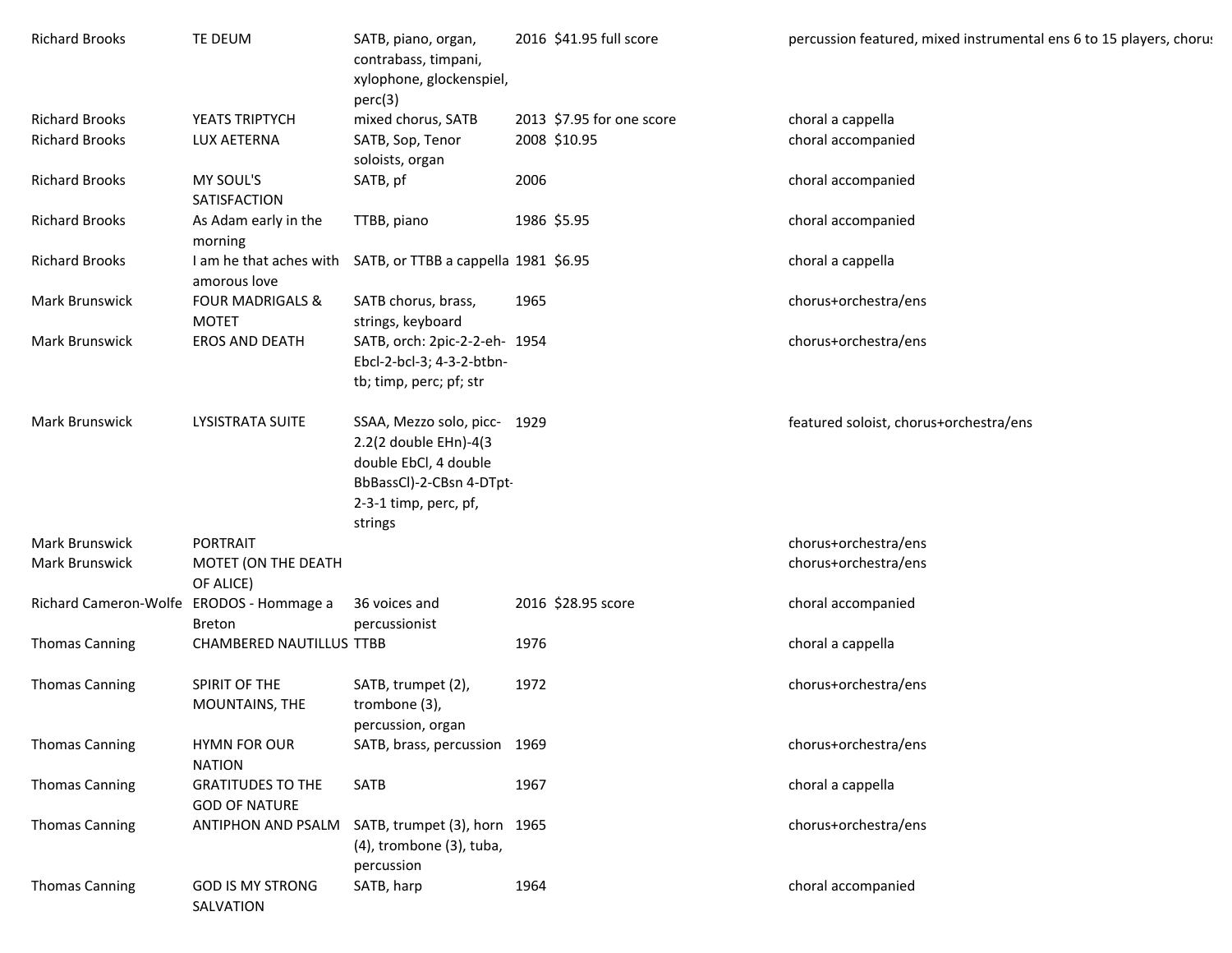| <b>Thomas Canning</b> | TRUMPETS ON THE<br><b>TOWER(An Easter</b><br>Reveille) | 2 SATB choirs, trumpet<br>$(2)$ , trombone $(2)$                                                                                         | 1964 |                                                                     |      | chorus+orchestra/ens |
|-----------------------|--------------------------------------------------------|------------------------------------------------------------------------------------------------------------------------------------------|------|---------------------------------------------------------------------|------|----------------------|
| <b>Thomas Canning</b> | CHILD THIS DAY IS BORN Children's Choir, piano         |                                                                                                                                          |      | 1962 \$4.25 ea. (minimum<br>purchase of 4), \$18.95<br>PDF download |      | choral accompanied   |
| <b>Thomas Canning</b> | SPIRIT OF GOD                                          | SATB, violin (4), viola (2), 1960<br>cello (2)                                                                                           |      |                                                                     |      | chorus+orchestra/ens |
| <b>Thomas Canning</b> | <b>GOOD KYTT HATH LOST</b><br><b>HER KEY</b>           | SSA, horn, snare drum,<br>keys on a large ring                                                                                           | 1959 |                                                                     |      | chorus+orchestra/ens |
| <b>Thomas Canning</b> | O GOD, OUR LORD, THY<br><b>HOLY WORD</b>               | SATB, trumpet (2), horn 1959<br>(2), trombone (2),<br>strings                                                                            |      |                                                                     |      | chorus+orchestra/ens |
| <b>Thomas Canning</b> | AN OFFERING OF<br><b>CAROLS &amp; ROUNDS</b>           | SATB, brass, percussion 1958                                                                                                             |      |                                                                     |      | chorus+orchestra/ens |
| <b>Thomas Canning</b> | ALL ABOARD FOR<br>ARARAT(CHILDREN'S<br>OPERA IN 1 ACT) | Children's voices, flute, 1957<br>recorder (3, SAT),<br>contrabass, percussion,<br>trumpet, piano OR<br>voices, trumpet, snare,<br>piano |      |                                                                     |      | chorus+orchestra/ens |
| <b>Thomas Canning</b> | <b>SPRING</b>                                          | SSA                                                                                                                                      | 1957 |                                                                     |      | choral a cappella    |
| <b>Thomas Canning</b> | HOPE COLLEGE<br>SERVICE, no.11, 7-FOLD<br>AMEN         | SATB                                                                                                                                     | 1957 |                                                                     |      | choral a cappella    |
| <b>Thomas Canning</b> | MY SOUL THIRSTETH<br>FOR GOD                           | <b>SSA</b>                                                                                                                               | 1957 |                                                                     |      | choral a cappella    |
| <b>Thomas Canning</b> | THAT GOOD OLD<br><b>MOUNTAIN DEW</b>                   | <b>SSA</b>                                                                                                                               | 1955 |                                                                     |      | choral a cappella    |
| <b>Thomas Canning</b> | <b>WISDOM HATH</b><br><b>BUILDED HER HOUSE</b>         | <b>SSA</b>                                                                                                                               | 1955 |                                                                     |      | choral a cappella    |
| <b>Thomas Canning</b> | TROUBLES OF MY<br>HEART ARE ENLARGED,<br><b>THE</b>    | SATB, organ                                                                                                                              | 1955 |                                                                     |      | choral accompanied   |
| <b>Thomas Canning</b> | <b>CHRISTMAS GREETING</b>                              | Women's voices                                                                                                                           | 1954 |                                                                     |      | choral a cappella    |
| <b>Thomas Canning</b> | <b>ROGATION HYMN</b>                                   | SATB, trumpet (2),<br>trombone (2)                                                                                                       | 1950 |                                                                     |      | chorus+orchestra/ens |
| <b>Thomas Canning</b> | TEMPTATION OF JESUS,<br><b>THE</b>                     | Narrator, TTBB, horn (2), 1950<br>trumpet (2), trombone<br>(3), tuba, percussion                                                         |      |                                                                     |      | chorus+orchestra/ens |
| <b>Thomas Canning</b> | SHEPHERDS CAROL                                        | SSAA or SSATB                                                                                                                            | 1950 |                                                                     | 9.95 | choral a cappella    |
| <b>Thomas Canning</b> | SHEPHERDS CAROL                                        | SSAA or SSATB                                                                                                                            | 1950 |                                                                     | 9.95 | choral a cappella    |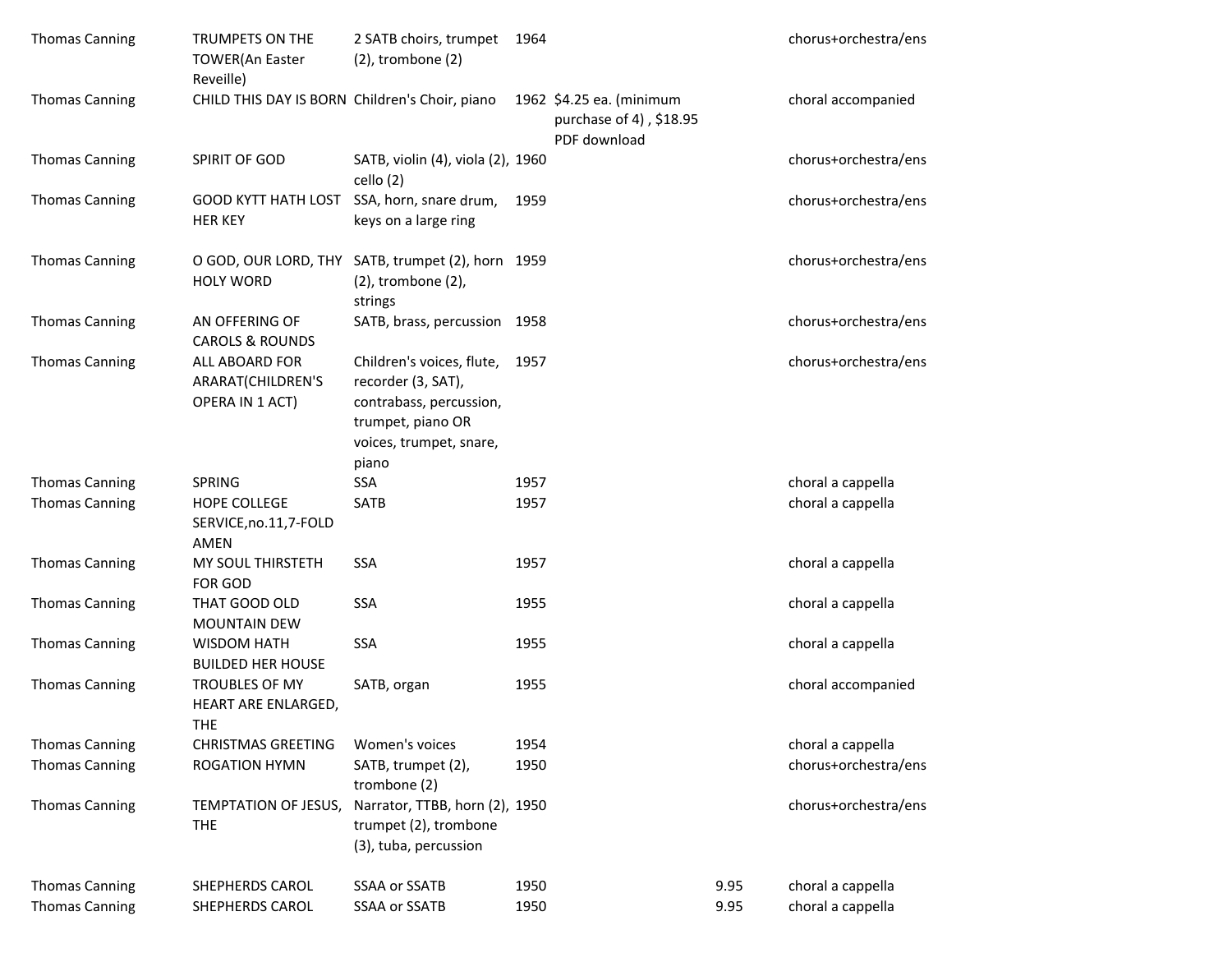| <b>Thomas Canning</b>              | PRAISE'O ABRAHAM                                               | SATB with descant,<br>trumpet (2), organ          |      |                                                                                                                                              |      | chorus+orchestra/ens                     |
|------------------------------------|----------------------------------------------------------------|---------------------------------------------------|------|----------------------------------------------------------------------------------------------------------------------------------------------|------|------------------------------------------|
| <b>Robert Carl</b>                 | SULLIVAN SONGS                                                 | 12 solo singers:<br>SSSAAATTTBBB                  |      | 2015 \$12.95 score                                                                                                                           |      | choral a cappella choral                 |
| <b>Robert Carl</b>                 | a-                                                             | SATB a cappella                                   | 2015 |                                                                                                                                              |      | choral a cappella                        |
| <b>Robert Carl</b>                 | <b>FEAR NO</b>                                                 | satb                                              | 2010 |                                                                                                                                              |      | choral a cappella                        |
| <b>Robert Carl</b>                 | SIMIC SONGS                                                    | SATB a cappella                                   | 2004 |                                                                                                                                              |      | choral a cappella                        |
| <b>Robert Carl</b>                 | <b>SANCTUS FOR</b><br>ZEPERNICK                                | <b>SATB</b>                                       | 2001 |                                                                                                                                              |      | choral a cappella                        |
| <b>Robert Carl</b>                 | <b>CITY</b>                                                    | <b>SSATBB</b>                                     |      | 1993 \$9.95                                                                                                                                  |      | choral a cappella                        |
| Philip Carlsen                     | earth dance                                                    | SATB choir, piano                                 |      | 2020 \$16.00 score, request<br>discount for multiple<br>copies if needed                                                                     |      | choral accompanied                       |
| Philip Carlsen                     | At the Winter Window                                           | SATB chorus and piano                             |      | 2019 \$8.95 score, Contact<br>ACA for discount on<br>multiple copies for<br>performance                                                      |      | choral accompanied                       |
| Philip Carlsen                     | Soft Voices - Choir with<br><b>Chamber Ensemble</b>            | SATB, 1111 - 1100 - 2005<br><b>STRINGS</b>        |      |                                                                                                                                              |      | chorus+orchestra/ens                     |
| Philip Carlsen                     | Soft Voices - a cappella                                       | SAATB a cappella (Vocal 2005<br>quintet or choir) |      |                                                                                                                                              |      | choral a cappella choral                 |
| <b>Robert Ceely</b>                | CAROL FOR A NEW YEAR Mixed Chorus and Solo                     | Trumpet in C                                      |      | 2003 \$12.95 single score,<br>Contact<br>sales@composers.com<br>for inquiries into<br>discounts on multiple<br>copies for performance.       | 17.5 | choral accompanied                       |
| <b>Robert Ceely</b>                | <b>FIVE CONTEMPLATIVE</b><br>PIECES FOR MIXED<br><b>CHORUS</b> | <b>SATB</b>                                       |      | 2000 \$13.75 single score<br>price, Contact<br>sales@composers.com<br>for inquiries into<br>discounts on multiple<br>copies for performance. | 25.5 | choral a cappella                        |
| <b>Wallace McClain</b><br>Cheatham | DONE MADE MY VOW                                               | mixed chorus, organ                               |      | 2013 \$9.95, Contact ACA for<br>discount on multiple<br>copies                                                                               |      | choral accompan Music by BIPOC composers |
| <b>Wallace McClain</b><br>Cheatham | IT IS GOOD TO GIVE<br>THANKS TO THE LORD                       | Choral, mixed, a<br>cappella                      |      | 2012 \$9.95                                                                                                                                  |      | choral a cappella                        |
| <b>Wallace McClain</b><br>Cheatham | THERE SHALL COME<br><b>FORTH</b>                               | mixed chorus, organ                               |      | 2010 \$12.95 library copy                                                                                                                    |      | choral accompan sacred/religious         |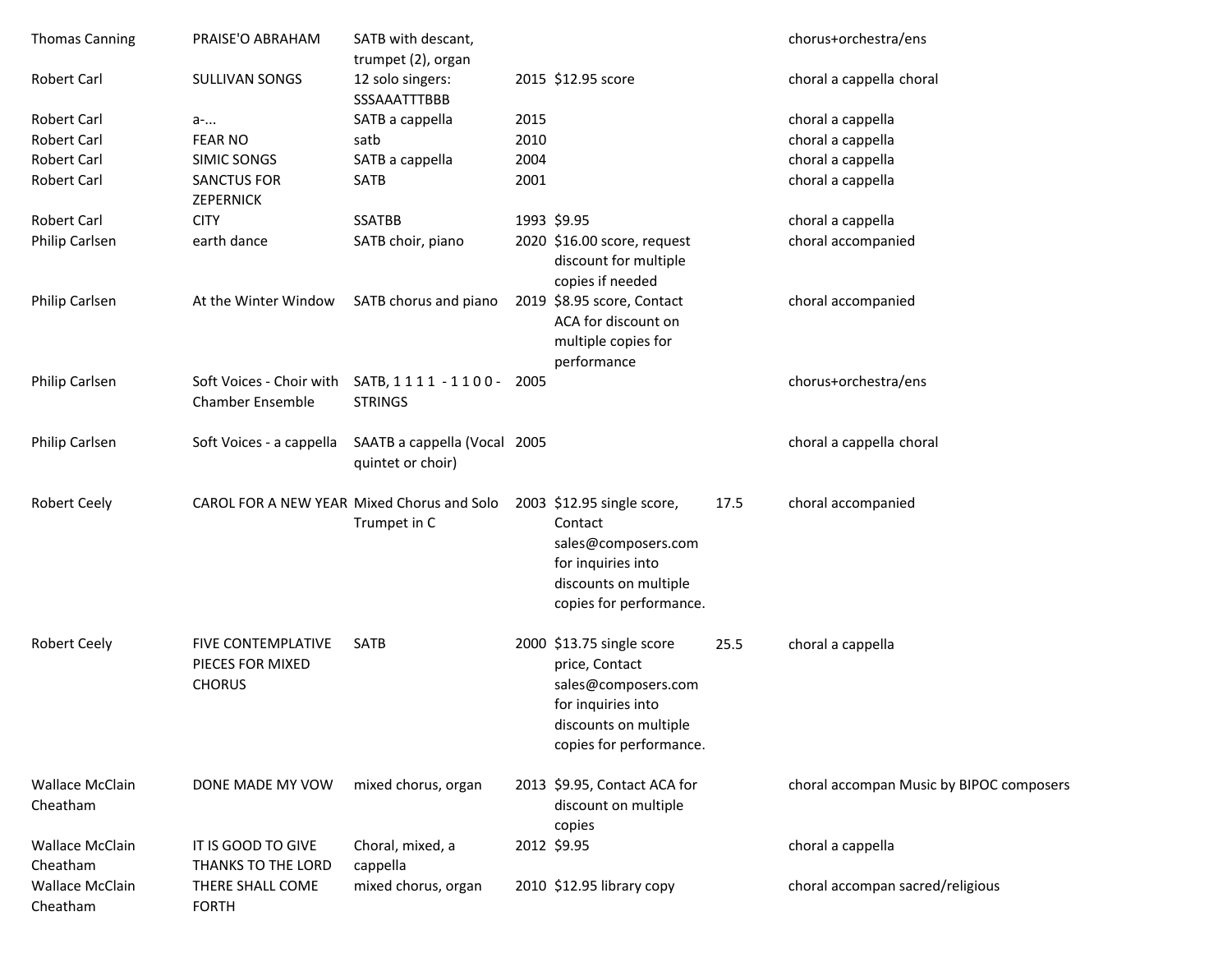| Wallace McClain<br>Cheatham        | NEW LIFE IN AN OLD<br><b>WORLD</b>                                | mixed chorus, organ                                  | 2008 \$12.95 library copy,<br>contact ACA for<br>discount on multiple<br>copies for performance                                                           |     | choral accompanied                                             |
|------------------------------------|-------------------------------------------------------------------|------------------------------------------------------|-----------------------------------------------------------------------------------------------------------------------------------------------------------|-----|----------------------------------------------------------------|
| <b>Wallace McClain</b><br>Cheatham | HE WILL PURIFY                                                    | mixed chorus, organ                                  | 2008 \$9.95                                                                                                                                               |     | choral accompan sacred/religious                               |
| <b>Wallace McClain</b><br>Cheatham | PSALM 117                                                         | mixed chorus, piano                                  | 2005 \$9.95                                                                                                                                               |     | choral accompanied                                             |
| <b>Wallace McClain</b><br>Cheatham | <b>WALK ABOUT ELDERS</b>                                          | SATB choral, with piano 2004 \$8.25, contact ACA for | discout on multiple<br>copies                                                                                                                             | 12  | choral accompan Music by BIPOC composers                       |
| <b>Wallace McClain</b><br>Cheatham | <b>HYMN SUITE</b>                                                 | SATB a cappella                                      | 1998 \$10.75 single copy price 9.95                                                                                                                       |     | choral a cappella Music by BIPOC composers                     |
| <b>Wallace McClain</b><br>Cheatham | <b>GLORY HALLELUJAH</b><br>SINCE I LAID MY<br><b>BURDENS DOWN</b> | SATB mixed choir                                     | 1980 \$9.50 single score,<br>Contact ACA for<br>discount on multiple<br>copies for perf                                                                   | 9.5 | choral a cappella Music by BIPOC composers                     |
| <b>Wallace McClain</b><br>Cheatham | <b>TRAMPING</b>                                                   | SATB choral, with piano 1977 \$7.95, contact ACA for | discout on multiple<br>copies                                                                                                                             |     | choral accompanied                                             |
| <b>Barney Childs</b>               | <b>KEET SEEL</b>                                                  | satb a cap.                                          | 1970 \$12.75 single copy,<br>Contact ACA for<br>discount on multiple<br>copies for performance                                                            |     | choral a cappella                                              |
| <b>Barney Childs</b>               | VARIATIONS ON POEMS satb, tape<br>OF JOHN NEWLOVE                 |                                                      | 1969 \$15.95                                                                                                                                              |     | choral a cappella                                              |
| <b>Barney Childs</b>               | <b>VARIATIONS</b>                                                 | chor, tape, bells                                    | 1968 \$5.95 ea. or call for<br>discount on multiple<br>copies for performance                                                                             |     | choral accompanied                                             |
| <b>Barney Childs</b>               | <b>GLASSE OF TRUTH</b>                                            | choir, and performer-<br>generated audio             | 1968 \$14.00 single copy; no<br>tape available                                                                                                            |     | voice(s)+ 1 inst o Improvisation and or graphic score elements |
| <b>Barney Childs</b>               | <b>QUODLIBET FOR</b><br>SINGERS                                   | multiple voices                                      | 1967 \$31.95 set of 4 choral<br>scores and conductor,<br>lighting, projection<br>instruction sheets, \$7.95<br>ea additional choral-<br>only vocal scores |     | choral a cappella                                              |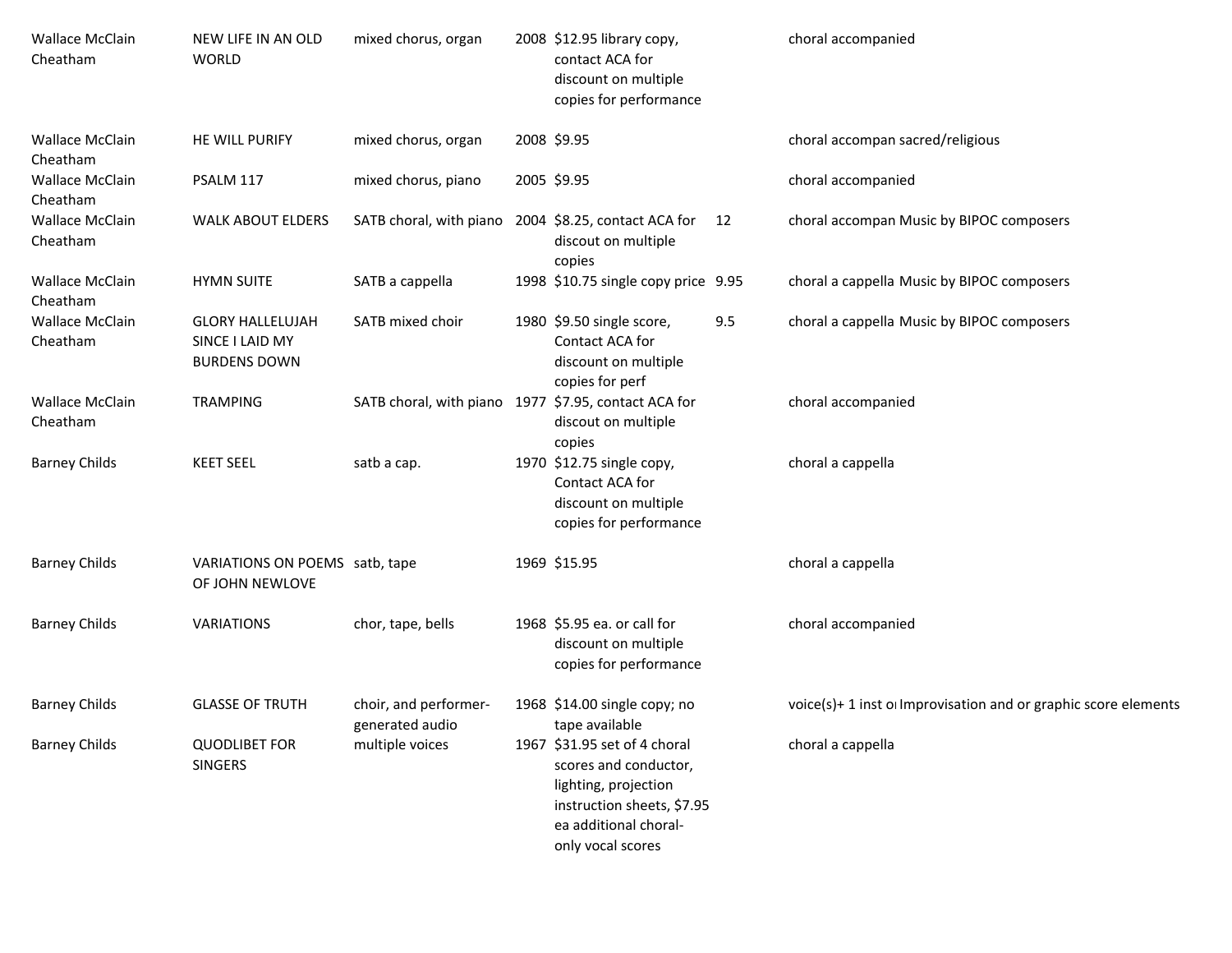| <b>Barney Childs</b> | THIS IS THE PRAISE OF<br><b>CREATED THINGS</b>  | choir, oboe                                                           |      | 1965 \$17.25 full score (2<br>needed for<br>performance), \$15.00<br>choral score, Contact<br>sales@composers.com<br>for inquiries into<br>discounts on multiple<br>copies for performance. | mixed instrumental ens 6 to 15 players, choral a cappella, choral ac |
|----------------------|-------------------------------------------------|-----------------------------------------------------------------------|------|---------------------------------------------------------------------------------------------------------------------------------------------------------------------------------------------|----------------------------------------------------------------------|
| <b>Barney Childs</b> | THIS IS THE PRAISE OF<br><b>CREATED THINGS</b>  | choir, oboe                                                           |      | 1965 \$17.25 full score (2<br>needed for<br>performance), \$15.00<br>choral score, Contact<br>sales@composers.com<br>for inquiries into<br>discounts on multiple<br>copies for performance. | mixed instrumental ens 6 to 15 players, choral a cappella, choral ac |
| <b>Barney Childs</b> | HEAL ME, O LORD                                 | satb, tbn, pf                                                         |      | 1964 \$24.95 full scores (3)<br>and 1 choral score; set,<br>\$7.95 ea additional<br>choral scores, \$14.95<br>one choral, one full<br>score; set                                            | choral accompanied                                                   |
| Fred Cohen           | <b>Weeping Willow</b>                           | Children's Chorus, Piano 2011                                         |      |                                                                                                                                                                                             | choral accompanied                                                   |
| Fred Cohen           | <b>Weeping Willow</b>                           | Children's Chorus and<br>Piano                                        |      | 2010 \$1.90 ea (8 copies<br>minimum)                                                                                                                                                        | choral accompanied                                                   |
| Gheorghe Costinescu  | PAST ARE THE YEARS<br>(Trecut-au Anii)          | Tenor solo with mixed<br>choral ensemble                              |      | 1969 \$40 conductor's score                                                                                                                                                                 | featured soloist, choral a cappella                                  |
| Lou Coyner           | SOFTEST THINGS IN THE SSAA, piano<br>WORLD, THE |                                                                       |      | 1981 \$13.75 performance<br>score                                                                                                                                                           | choral accompanied                                                   |
| Lou Coyner           | IN THE BEGINNING                                | SATB, contrabass<br>(amplified), organ                                | 1976 |                                                                                                                                                                                             | choral accompanied                                                   |
| Lou Coyner           | <b>GENTLE JANGLE, THE</b>                       | SATB, contrabass (amp), 1976<br>organ                                 |      |                                                                                                                                                                                             | choral accompanied                                                   |
| <b>Arthur Custer</b> | DIRGE IN WOODS                                  | <b>SATB</b>                                                           |      | 1950 \$10.00 pdf download                                                                                                                                                                   | choral a cappella                                                    |
| Joseph Dangerfield   | Echoes in the Snow                              | SSAATB chorus with two 2020 \$8.25 score, Contact<br>soprano soloists |      | sales@composers.com<br>for discounts on<br>multiple copies or PDF<br>edition                                                                                                                | choral a cappella                                                    |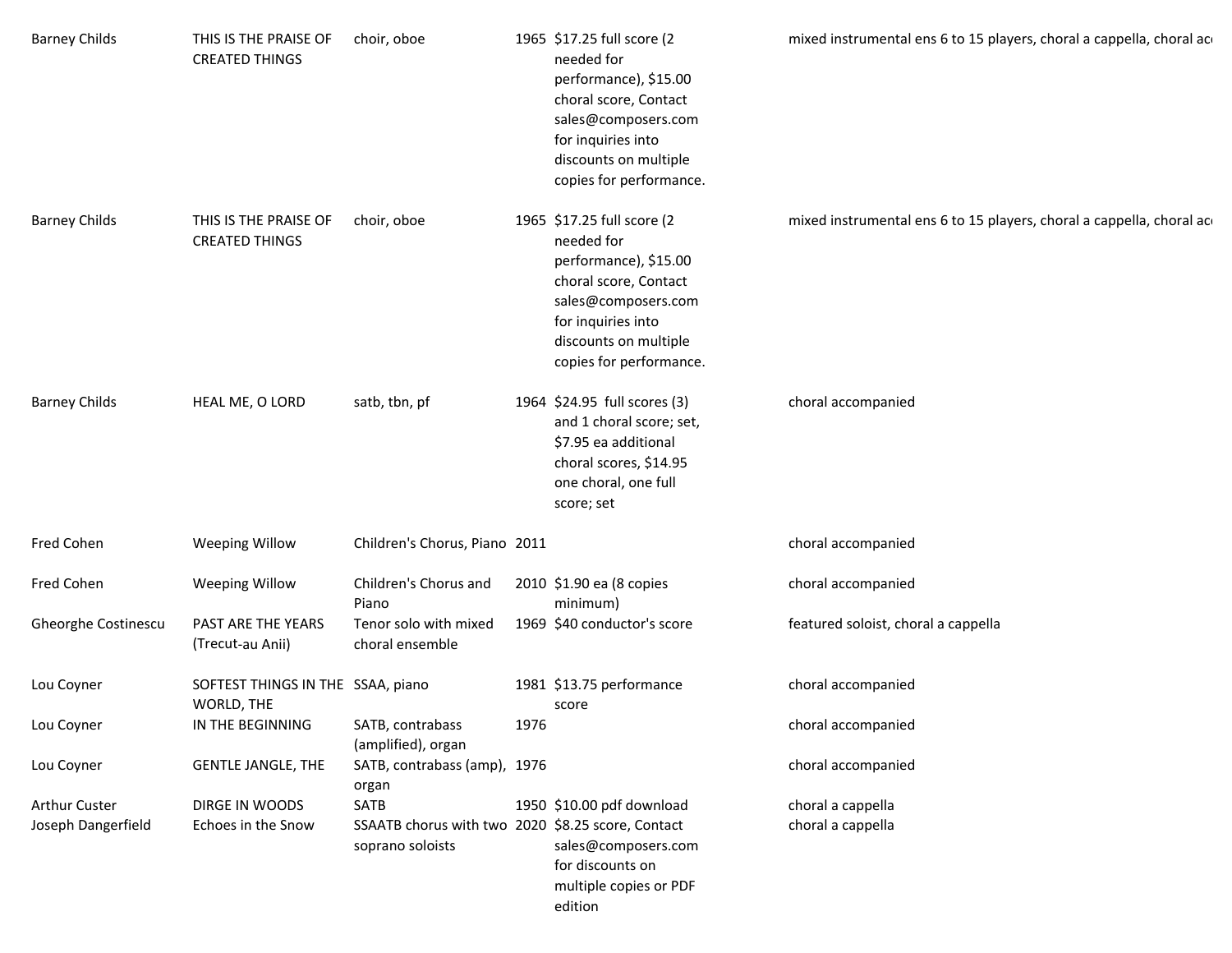| <b>William DeFotis</b> | HOW MANY TIMES HAD 36 voices minimum<br>WE FOUND OURSELVES<br>MOUTHING RECEIVED<br>OPINIONS, USING THE<br>LANGUAGE OF<br>OPPRESSION, BEFORE<br>WE NO LONGER |                                             |      | 1988 \$9.90 single copy price,<br>\$3.75 each 32+ copies                                                                                                                                                                                   | choral a cappella                        |
|------------------------|-------------------------------------------------------------------------------------------------------------------------------------------------------------|---------------------------------------------|------|--------------------------------------------------------------------------------------------------------------------------------------------------------------------------------------------------------------------------------------------|------------------------------------------|
| Michael Dellaira       | <b>NOBODY</b>                                                                                                                                               | mixed chorus, oboe                          |      | 2011 \$12.50 each 1-8 copies,<br>with single oboe part,<br>\$10.50 ea. 9-16 copies,<br>with single oboe part                                                                                                                               | choral accompanied                       |
| Michael Dellaira       | <b>Masters on Movies</b>                                                                                                                                    | a cappella chorus (with<br>optional actors) | 2005 |                                                                                                                                                                                                                                            | choral a cappella                        |
| Michael Dellaira       | This World Is Not<br>Conclusion                                                                                                                             | SATB, clarinet, string<br>quartet           | 1998 |                                                                                                                                                                                                                                            | string quartet (all poet/author featured |
| Michael Dellaira       | This World Is Not<br>Conclusion                                                                                                                             | SATB, clarinet, string<br>quartet           | 1998 |                                                                                                                                                                                                                                            | string quartet (all poet/author featured |
| Michael Dellaira       | <b>CAMPERS AT KITTY</b><br><b>HAWK</b>                                                                                                                      | SATB a cappella                             |      | 1998 \$5.25 each (minimum<br>9); contact ACA for<br>discount on multiple<br>copies, Contact ACA for<br>PDF license to download-<br>print copies, Contact<br>ACA for audio-visual<br>sync license for posting<br>performances on<br>Youtube | choral a cappella Highlight Series       |
| Michael Dellaira       | <b>USA Stories</b>                                                                                                                                          | SATB                                        |      | 1997 \$14.10 single score (4<br>minimum) (3 works<br>included), \$50 PDF<br>download edition,<br>license to print up to 24<br>copies for performance                                                                                       | choral a cappella                        |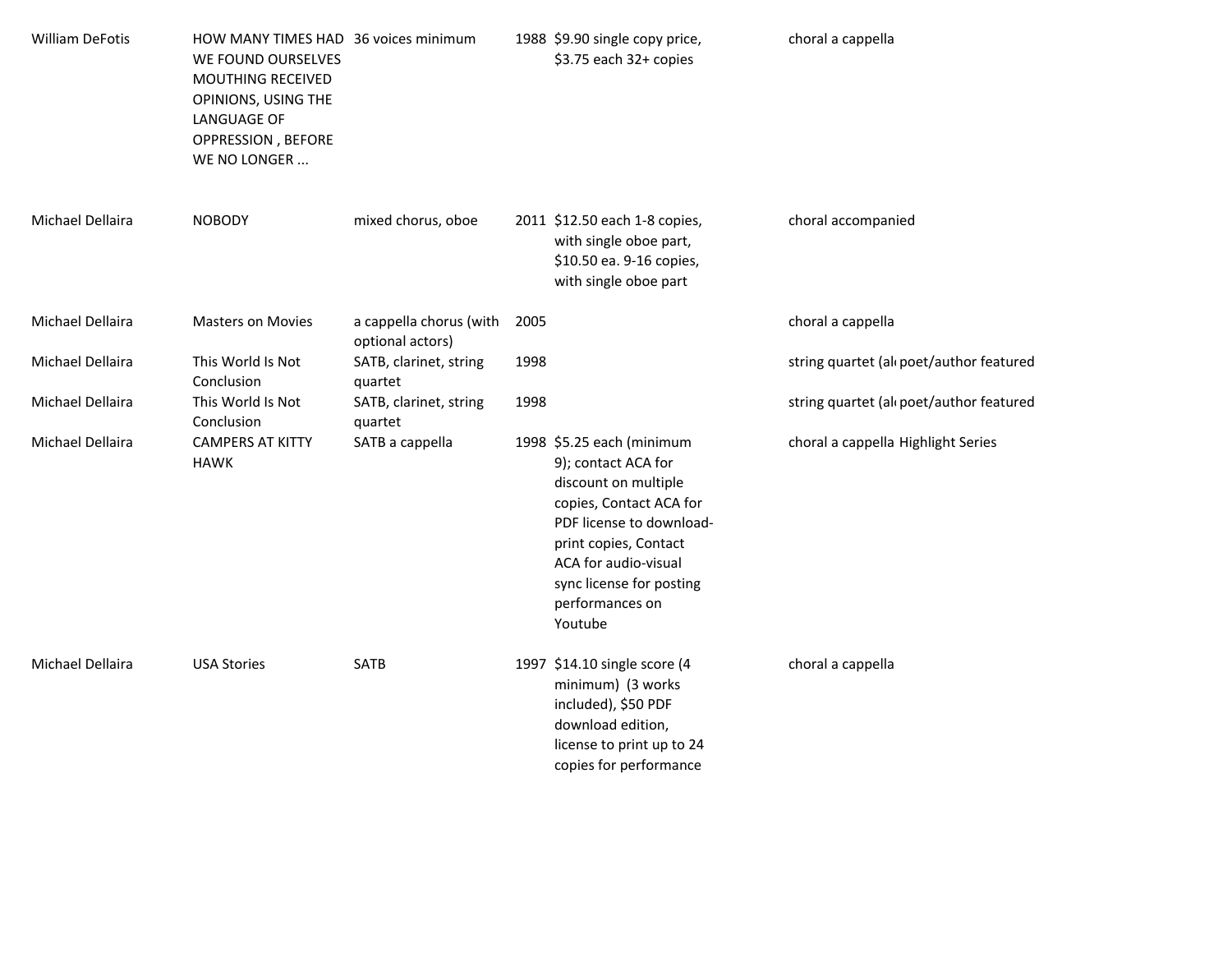| John Eaton            | Vespers                                               | 2 sopranos, mezzo<br>soprano, tenor,<br>baritone, and bass, flute<br>doubling on alto, and<br>bass flute, clarinet<br>doubling on bass<br>clarinet, bassoon, piano,<br>2 percussionists, viola,<br>and electronics | 2002 |                                                                                                                      | choral accompanied                                                 |
|-----------------------|-------------------------------------------------------|--------------------------------------------------------------------------------------------------------------------------------------------------------------------------------------------------------------------|------|----------------------------------------------------------------------------------------------------------------------|--------------------------------------------------------------------|
| <b>Robert Evett</b>   | <b>VESPERS</b>                                        | satb, bells, organ or<br>strings (optional)                                                                                                                                                                        |      | 1967 \$22.95 conductor's<br>score, contact ACA for<br>discounted copy price<br>on multiple scores for<br>performance | choral accompanied                                                 |
| <b>Robert Evett</b>   | PSALM 90 (from<br>Compline)                           | Bass solo, SATB                                                                                                                                                                                                    |      | 1965 \$10.95                                                                                                         | choral a cappella                                                  |
| <b>Robert Evett</b>   | <b>COMPLINE</b>                                       | Bass solo, SATB,<br>optional continuo                                                                                                                                                                              |      | 1965 \$29.95 score                                                                                                   | choral accompanied                                                 |
| <b>Robert Evett</b>   | <b>MASS</b>                                           | unison chorus, descant, 1950 \$14.95 full score plus<br>org                                                                                                                                                        |      | one vocal score; contact<br>ACA for discount on<br>multiple vocal scores                                             | choral accompanied                                                 |
| <b>Brian Fennelly</b> | PSALM XIII for chorus<br>and brass                    | ssatbb, 2tpt, 2tbn                                                                                                                                                                                                 | 2007 |                                                                                                                      | choral accompan sacred/religious                                   |
| <b>Brian Fennelly</b> | HUSH HUSH TREAD<br>SOFTLY                             | SATB, piano                                                                                                                                                                                                        | 1989 |                                                                                                                      | choral accompanied                                                 |
| <b>Brian Fennelly</b> | I CRY YOUR MERCY                                      | SATB, piano                                                                                                                                                                                                        | 1989 |                                                                                                                      | choral accompanied                                                 |
| <b>Brian Fennelly</b> | <b>BRIGHT STAR</b>                                    | SATB, piano                                                                                                                                                                                                        | 1989 |                                                                                                                      | choral accompanied                                                 |
| <b>Brian Fennelly</b> | <b>KEATS ON LOVE for</b><br>chorus and piano          | satb,pf                                                                                                                                                                                                            |      | 1988 \$24.95, contact ACA for<br>discount on multiple<br>copies                                                      | choral accompanied                                                 |
| <b>Brian Fennelly</b> | LOVE'S PHILOSOPHY                                     | <b>SATB</b>                                                                                                                                                                                                        | 1987 |                                                                                                                      | choral a cappella                                                  |
| <b>Brian Fennelly</b> | TWO POEMS OF<br>SHELLEY for a capella<br>chorus       | satb a cap                                                                                                                                                                                                         | 1983 |                                                                                                                      | choral a cappella choral                                           |
| <b>Brian Fennelly</b> | MUSIC WHEN SOFT<br>VOICES DIE for a capella<br>chorus | satb a cap                                                                                                                                                                                                         | 1982 |                                                                                                                      | choral a cappella choral                                           |
| <b>Brian Fennelly</b> | PROUD MUSIC                                           | SATB, 2tpt, 2tbn, org                                                                                                                                                                                              |      |                                                                                                                      | choral accompanied, brass featured                                 |
| Irwin Fischer         | STATEMENT:1976                                        | satb,(w/sop.solo)orch<br>$(brs(4-3-3-1), perc, str)$                                                                                                                                                               | 1976 |                                                                                                                      | orchestra, chorus+orchestra/ens, chorus+soloist(s)+orch/ens, featu |
| Tom Flaherty          | BREAK, BREAK, BREAK                                   | ssa,pf                                                                                                                                                                                                             |      | 1975 \$6.95                                                                                                          | choral accompanied                                                 |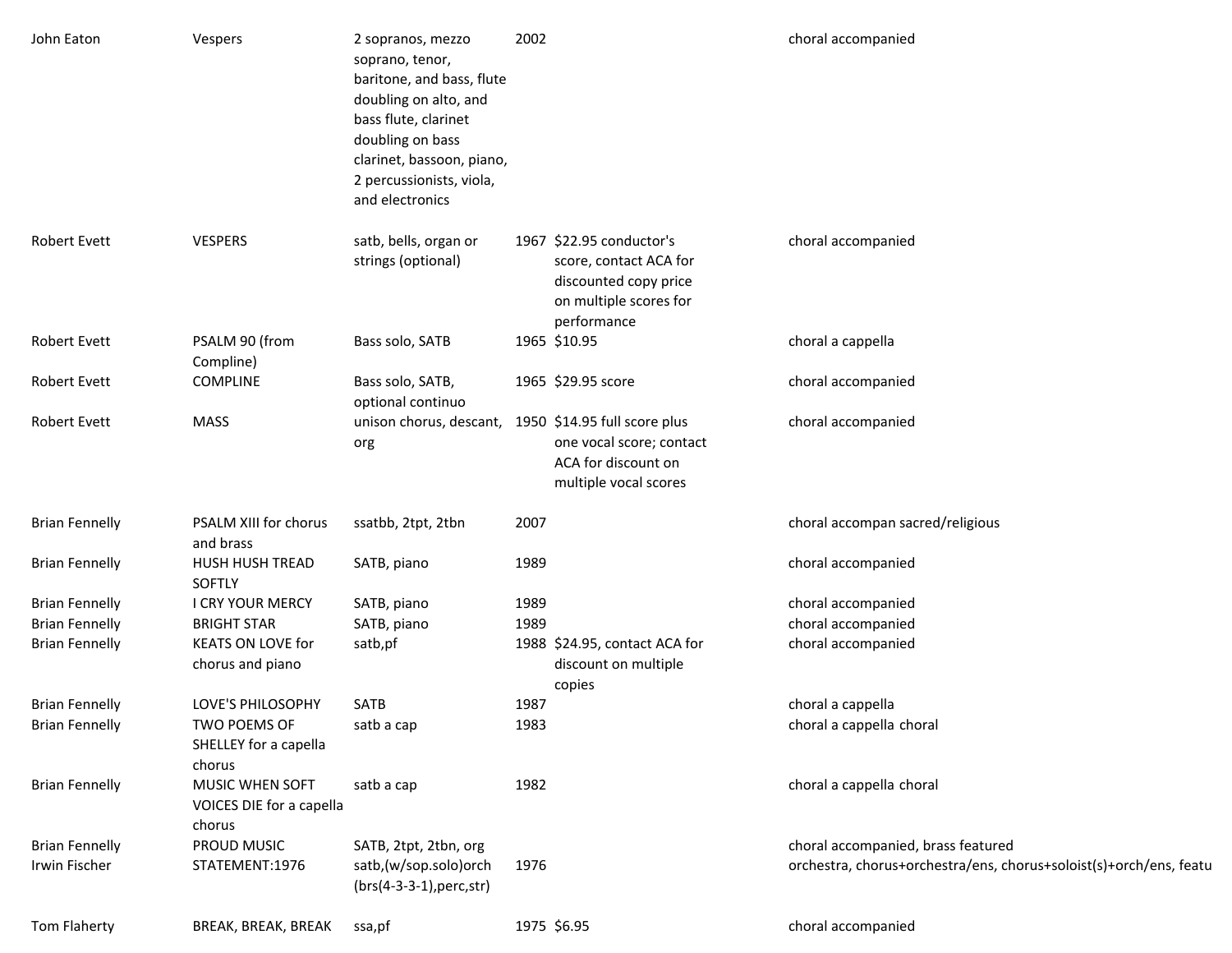| Tom Flaherty                 | MUSIC SHALL UNTUNE SATB<br>THE SKY                     |                                                                         |      | \$4.50 ea (minimum 4<br>copies), contact ACA for<br>PDF download + license                                   |      | choral a cappella                                                     |
|------------------------------|--------------------------------------------------------|-------------------------------------------------------------------------|------|--------------------------------------------------------------------------------------------------------------|------|-----------------------------------------------------------------------|
| Johan Franco<br>Johan Franco | <b>STAR OF LOVE</b><br>SONG OF LIFE                    | satb a cap<br>satb or high voice & pf(<br>Or e.hn,cl,b.cl)              | 1960 | 1963 \$8.95 pdf download                                                                                     |      | choral a cappella<br>choral accompanied                               |
| Johan Franco<br>David Froom  | ALLELUIA<br>WARM ARE THE STILL<br>AND LUCKY MILES      | ttbb<br>SATB mixed choir                                                |      | 2019 \$10.15 single score<br>price, contact ACA for<br>discount on multiple<br>copies for performance        |      | choral a cappella choral<br>choral a cappella                         |
| John Gibson                  | <b>IN FLIGHT</b>                                       | SSAATTBB, electronics                                                   |      | 2016 \$39.95 score                                                                                           | 29.5 | live audio interactive solo or+voice(s) or instruments, choral a capp |
| Miriam Gideon                | ADON OLOM                                              | satb, piano/organ                                                       |      | 1958 \$9.95 composer<br>manuscript, additional<br>copies, discount; for<br>performance contact<br><b>ACA</b> |      | choral accompan sacred/religious, Music by women, Jewish themes       |
| Miriam Gideon                | MAY THE WORDS OF MY SATB<br><b>MOUTH</b>               |                                                                         |      | 1957 \$6.95 for score                                                                                        |      | choral a cappella sacred/religious, Music by women                    |
| Miriam Gideon                | ADON OLOM                                              | satb, ob, tpt in C,<br>strings: vl1, vl2, vla, vc,<br>cb                |      | 1957 \$12.95 score - parts<br>available on request                                                           |      | choral accompan sacred/religious, Music by women, Jewish themes       |
| Miriam Gideon                | ADON OLOM                                              | satb, ob, tpt in C,<br>strings: vl1, vl2, vla, vc,<br>cb                |      | 1957 \$12.95 score - parts<br>available on request                                                           |      | choral accompan sacred/religious, Music by women, Jewish themes       |
| Miriam Gideon                | SWEET WESTERN WIND SATB                                |                                                                         |      | 1956 \$13.95 for score,<br>additional copies for<br>performance contact<br>ACA for further<br>information    |      | choral a cappella Music by women                                      |
| Miriam Gideon                | SLOW, SLOW FRESH<br><b>FOUNT (FOR MIXED</b><br>CHORUS) | SATB                                                                    |      | \$13.95 for score                                                                                            |      | choral a cappella Music by women                                      |
| Miriam Gideon                | SLOW, SLOW FRESH<br>FOUNT (FOR MEN'S<br>CHORUS)        | <b>TTBB</b>                                                             |      | \$13.95 for score                                                                                            |      | choral a cappella Music by women                                      |
| Jan Gilbert                  | SONGS OF<br><b>TRANSFORMATION</b>                      | SATB choir, with Persian 2009 \$11.50 first copy;<br>Ney, or Alto Flute |      | additional copies for<br>performance, call for<br>prices                                                     |      | choral accompan Music by women                                        |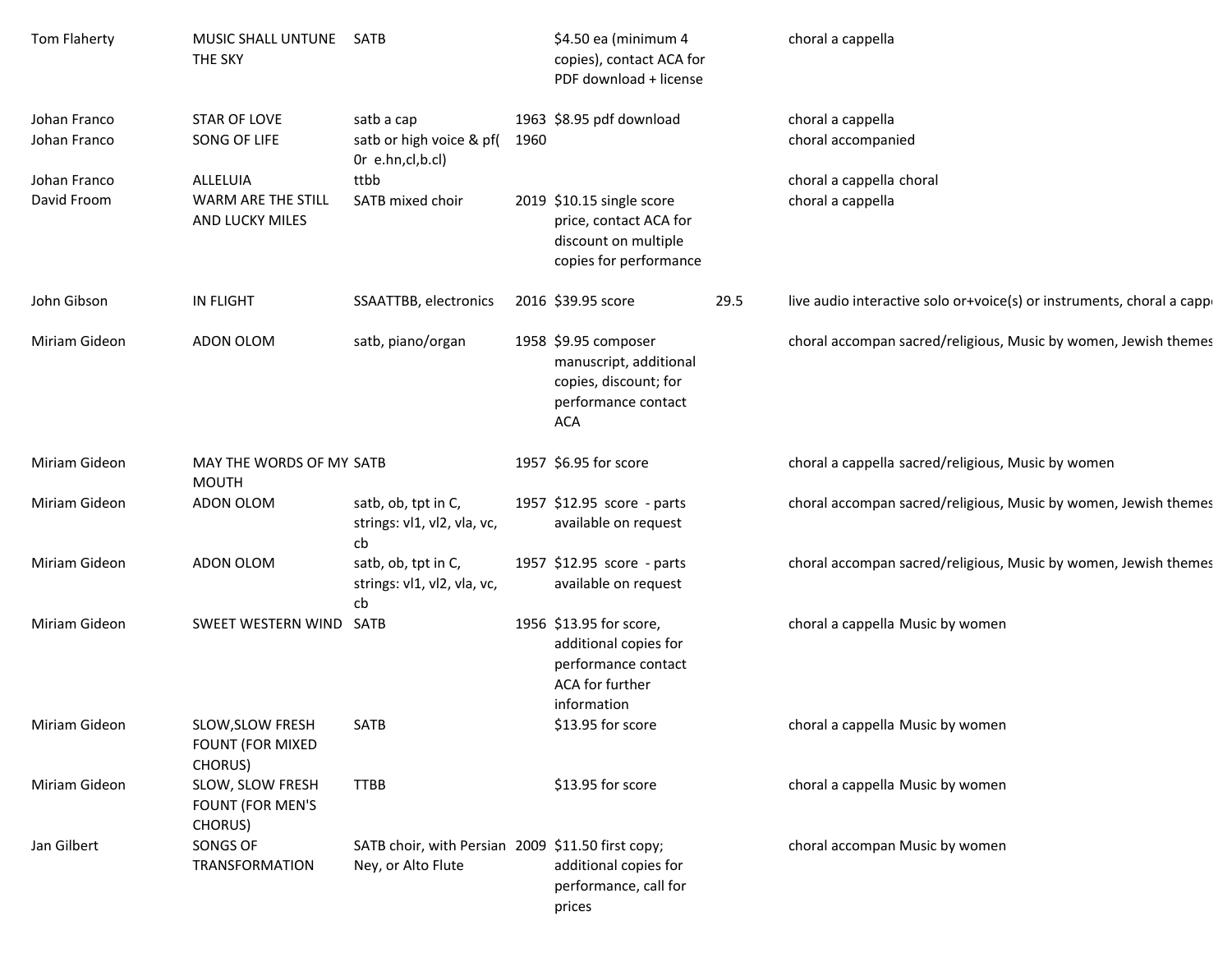| Jan Gilbert      | THILLANA for women's<br>voices                                                  | SSA women's chorus<br>with optional drummer,<br>dancer                                                                                                    |      | 2009 \$8.95 ea. up to 8 scores;<br>call for discount on<br>larger quantities                         |    | choral a cappella, Music by women                          |
|------------------|---------------------------------------------------------------------------------|-----------------------------------------------------------------------------------------------------------------------------------------------------------|------|------------------------------------------------------------------------------------------------------|----|------------------------------------------------------------|
| Jan Gilbert      | THILLANA for women's<br>voices                                                  | SSA women's chorus<br>with optional drummer,<br>dancer                                                                                                    |      | 2009 \$8.95 ea. up to 8 scores;<br>call for discount on<br>larger quantities                         |    | choral a cappella, Music by women                          |
| Jan Gilbert      | <b>GRACE TO YOU (from</b><br>Nightchants)                                       | Men's chorus with<br>Cantorial solo                                                                                                                       |      | 2005 \$12.50 single copy;<br>Inquire for multiple<br>copy discount for<br>performance.               |    | choral a cappella Music by women                           |
| Jan Gilbert      | <b>COMMUNION SERVICE</b><br>& THE LORD'S PRAYER                                 | Congregation/Choir                                                                                                                                        | 1999 |                                                                                                      |    | choral accompan sacred/religious, Music by women           |
| Jan Gilbert      | NIGHTCHANTS -<br>SETTINGS OF AMERICAN<br>INDIAN, AFRICAN, AND<br>SANSKRIT TEXTS | <b>SATB</b>                                                                                                                                               |      | 1985 \$16.50                                                                                         | 15 | choral a cappella sacred/religious                         |
| Albert Glinsky   | MASS FOR CHILDREN'S<br><b>VOICES (1978)</b>                                     | children's choir, 4 vc, pf 1978 \$39.95 conductor's                                                                                                       |      | score                                                                                                |    | mixed instrumental ens 6 to 15 players, choral accompanied |
| Roger Goeb       | <b>EMBLEMS1</b>                                                                 | Mixed CHORUS 5 parts 1981<br>(SMATB)                                                                                                                      |      |                                                                                                      |    | choral a cappella                                          |
| Roger Goeb       | <b>ETUDES</b>                                                                   | mixed chorus, brass<br>quintet (2 tpt, hn, tbn,<br>tba)                                                                                                   |      | 1981 \$16.50 full score, \$15.50<br>set of 5 brass parts,<br>\$7.75 choral part (or pdf<br>download) |    | brass quintet, choral accompanied                          |
| Roger Goeb       | PHRASES FROM BLAKE I SSATB<br>& II                                              |                                                                                                                                                           |      | 1950 \$14.50 score                                                                                   |    | choral a cappella                                          |
| Frederic Goossen | FESTIVAL ANTHEM                                                                 | SATB                                                                                                                                                      | 1992 |                                                                                                      |    | choral a cappella                                          |
| Frederic Goossen | FAREWELL TO FLORIDA                                                             | SATB                                                                                                                                                      | 1981 |                                                                                                      |    | choral a cappella                                          |
| Frederic Goossen | <b>KUBLA KHAN</b>                                                               | SATB                                                                                                                                                      | 1974 |                                                                                                      |    | choral a cappella                                          |
| Frederic Goossen | <b>DEVIL'S DICTIONARY</b>                                                       | SATB, solo percussionist 1973<br>with side drum,<br>tambourine, xylophone,<br>pair of large cymbals,<br>small cymbal tuned to<br>A#, narrator (low voice) |      |                                                                                                      |    | chorus+orchestra/ens, choral accompanied                   |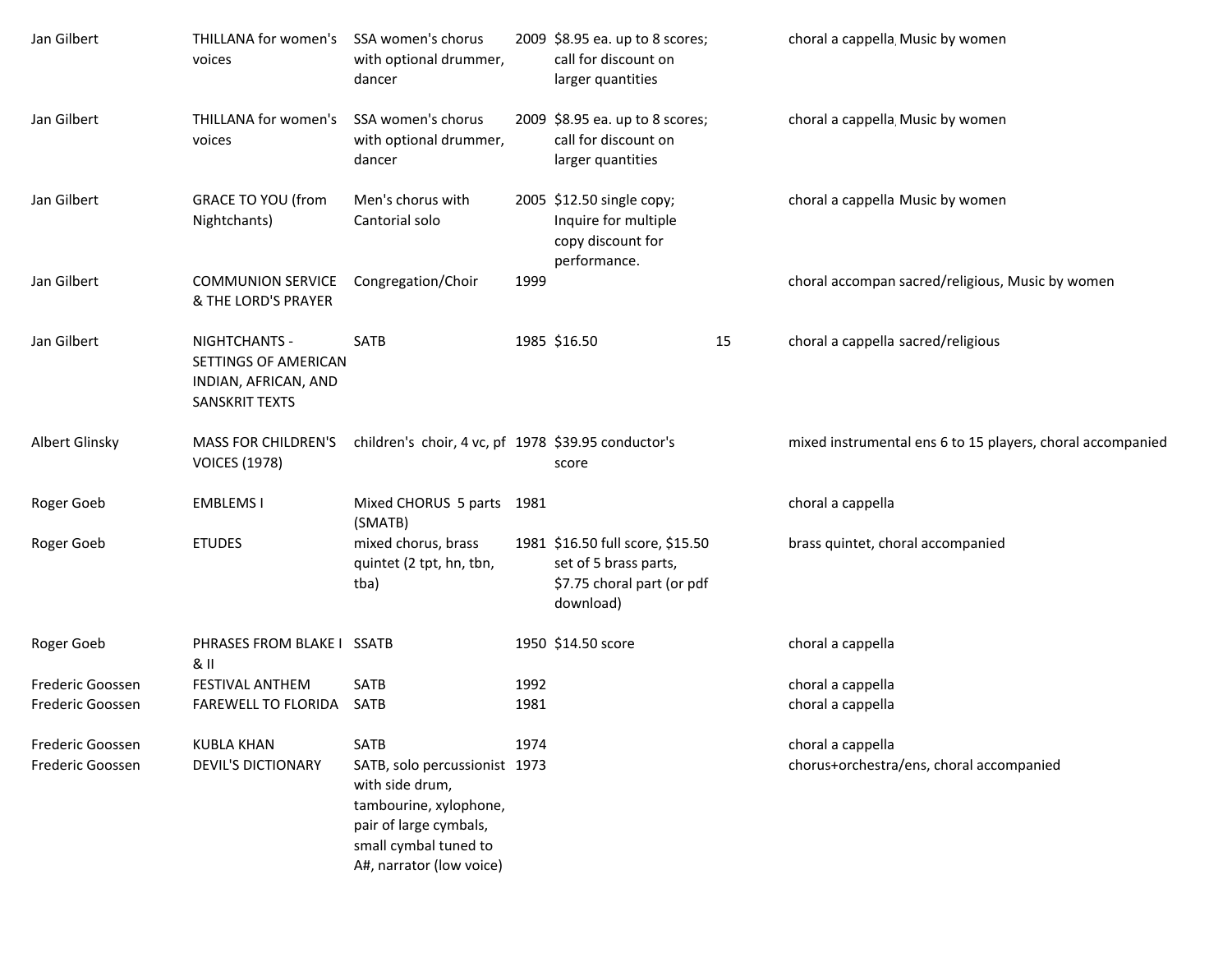| Frederic Goossen                                                                                           | <b>DEVIL'S DICTIONARY</b>                                                                                                       | SATB, solo percussionist 1973<br>with side drum,<br>tambourine, xylophone,<br>pair of large cymbals,<br>small cymbal tuned to<br>A#, narrator (low voice) |              |                                                                                         | chorus+orchestra/ens, choral accompanied                                                                                                     |
|------------------------------------------------------------------------------------------------------------|---------------------------------------------------------------------------------------------------------------------------------|-----------------------------------------------------------------------------------------------------------------------------------------------------------|--------------|-----------------------------------------------------------------------------------------|----------------------------------------------------------------------------------------------------------------------------------------------|
| Frederic Goossen                                                                                           | MAKE A JOYFUL NOISE<br>(Psalm 100)                                                                                              | SATB, organ                                                                                                                                               | 1972         |                                                                                         | choral accompanied                                                                                                                           |
| Frederic Goossen<br>Frederic Goossen                                                                       | O GIVE THANKS<br>LET US NOW PRAISE<br><b>FAMOUS MEN</b>                                                                         | SATB, organ<br>SATB, trumpet (4),<br>trombone (2), bass<br>trombone, tuba, timpani<br>(4)                                                                 | 1972<br>1971 |                                                                                         | choral accompanied<br>chorus+orchestra/ens                                                                                                   |
| Frederic Goossen                                                                                           | FOUR SONGS OF LOVE<br>AND A FAREWELL                                                                                            | SATB, piano                                                                                                                                               | 1971         |                                                                                         | choral accompanied                                                                                                                           |
| Frederic Goossen<br>Frederic Goossen                                                                       | <b>HODIE</b><br>AMERICAN<br><b>MEDITATIONS</b>                                                                                  | SATB<br>SSA or 3-part boy's choir 1968                                                                                                                    | 1969         |                                                                                         | choral a cappella<br>choral a cappella                                                                                                       |
| Frederic Goossen                                                                                           | THREE EXCERPTS FROM SATB<br>THE MASS                                                                                            |                                                                                                                                                           | 1951         |                                                                                         | choral a cappella                                                                                                                            |
| David E. Gordon                                                                                            | Elegy                                                                                                                           | mixed choir, 8 parts                                                                                                                                      |              | 2001 \$7.15 single copy,<br>contact ACA for discout<br>on multiple copies               | choral a cappella                                                                                                                            |
| Laura Greenberg<br><b>Gregory Hall</b><br>Irwin Heilner<br>Irwin Heilner<br>Irwin Heilner<br>Irwin Heilner | MY HEART LEAPS UP<br>APRIL<br><b>BLACK IS</b><br><b>BANNER OF JEW</b><br>HARPER OF CHAO<br>JEWISH CEMETERY AT<br><b>NEWPORT</b> | SATB<br>SATB, piano<br>3 voice round<br>satb,pf<br>ssaatb, (pf reh only)<br>satb,pf                                                                       | 1988<br>2005 | 1975 \$8.50 score                                                                       | choral a cappella Music by women<br>choral accompanied<br>choral a cappella<br>choral accompanied<br>choral a cappella<br>choral accompanied |
| Sydney Hodkinson                                                                                           | <b>NOTTURNO</b>                                                                                                                 | ssatbb chorus, solo sop., 1995 \$14.95 score<br>cello and harp obbligato (manuscript)                                                                     |              |                                                                                         | choral accompanied                                                                                                                           |
| Sydney Hodkinson                                                                                           | THREE ANTHEMS                                                                                                                   | SATB A CAPPELLA                                                                                                                                           |              | 1994 \$8.95 score, contact<br>ACA for discount on<br>multiple copies or PDF<br>download | choral a cappella                                                                                                                            |
| Sydney Hodkinson                                                                                           | <b>EXPIRATION</b>                                                                                                               | satb, pf (perc opt)                                                                                                                                       |              | 1987 \$19.50 perusal score<br>with part                                                 | choral accompanied                                                                                                                           |
| Sydney Hodkinson                                                                                           | DIVINE POEMS: THREE<br><b>ELEGIES</b>                                                                                           | ssatbb, 2hn, perc, str<br>$qrt(2-1-1)$                                                                                                                    |              | 1985 \$26.95 full score, \$17.95<br>vocal score, parts on<br>request                    | string quartet (alone or + inst or voc), chorus+orchestra/ens                                                                                |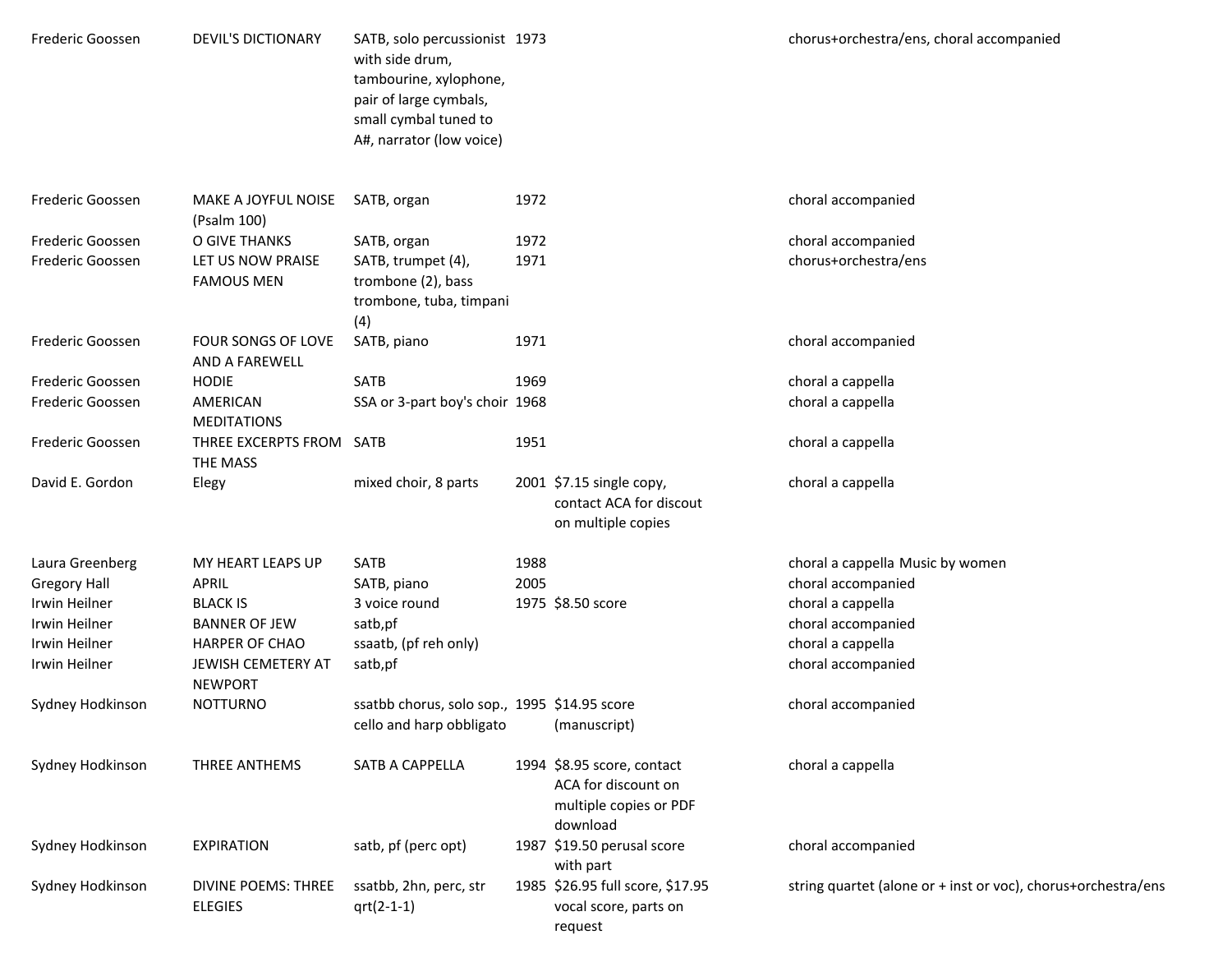| Sydney Hodkinson     | AND YET                                                | SATB, pf, opt handbells                                 |      | 1984 \$15.95                                                                                                                 | choral accompanied                        |
|----------------------|--------------------------------------------------------|---------------------------------------------------------|------|------------------------------------------------------------------------------------------------------------------------------|-------------------------------------------|
| Sydney Hodkinson     | ALTE LIEBESLIEDER, Bk 1 satb,cl,hn,vcl,perc            |                                                         | 1978 |                                                                                                                              | chorus+orchestra/ens, choral accompanied  |
| Sydney Hodkinson     | ALTE LIEBESLIEDER, Bk 1 satb, cl, hn, vcl, perc        |                                                         | 1978 |                                                                                                                              | chorus+orchestra/ens, choral accompanied  |
| Sydney Hodkinson     | ALTE LIEBESLIEDER, Bk 3 satb, pf                       |                                                         |      | 1978 \$25.95 full book                                                                                                       | choral accompanied                        |
| Sydney Hodkinson     | TAIWA, A Myth for<br>Actors, Dancers, and<br>Musicians | 2fl, 3 perc, sm SATB<br>chor, tape                      |      | 1965 \$59.95 Score                                                                                                           | percussion featured, chorus+orchestra/ens |
| Sydney Hodkinson     | THREE RENAISSANCE<br>LOVE SONGS                        | women's choir a<br>cappella                             |      | 1964 \$7.95 first copy, contact<br>ACA for discount on<br>additional copies, or<br><b>PDF</b>                                | choral a cappella                         |
| Jere Hutcheson       | RIDE, THE                                              | SSA, orch: 1-1-1-0-cbsn; 2006<br>1-1-1-0; pf; perc; str |      |                                                                                                                              | chorus+orchestra/ens                      |
| Jere Hutcheson       | <b>MIST OF TEARS</b>                                   | SATB, piano                                             |      | 2005 \$14.25 single copy,<br>contact ACA for<br>discount on multiple<br>copies for performance.                              | choral accompanied                        |
| Jere Hutcheson       | <b>Ritual and Dance</b>                                | Women's Chorus and<br>Prepared Piano                    | 1984 |                                                                                                                              | choral accompanied                        |
| <b>Edward Jacobs</b> | Let Them Not Say                                       | SATB chorus                                             |      | 2020 \$22.00 score, Contact<br>sales@composers.com<br>for inquiries into<br>discounts on multiple<br>copies for performance. | choral a cappella poet/author featured    |
| Barbara Jazwinski    | <b>REMEMBERING THE</b><br><b>MUSES</b>                 | women's chorus                                          |      | 1988 \$12.50 single score; call<br>for discount on multiple<br>copies                                                        | choral a cappella Music by women          |
| Louis Karchin        | <b>HYMNS FROM THE</b><br><b>DARK</b>                   | SATB, organ                                             |      | 2017 \$10.95, contact ACA for<br>discount on multiple<br>copies                                                              | choral accompanied                        |
| Louis Karchin        | TO THE STARS                                           | SATB                                                    |      | 2003 \$4.99 ea. (contact ACA<br>for discount on multiple<br>copies)                                                          | choral a cappella                         |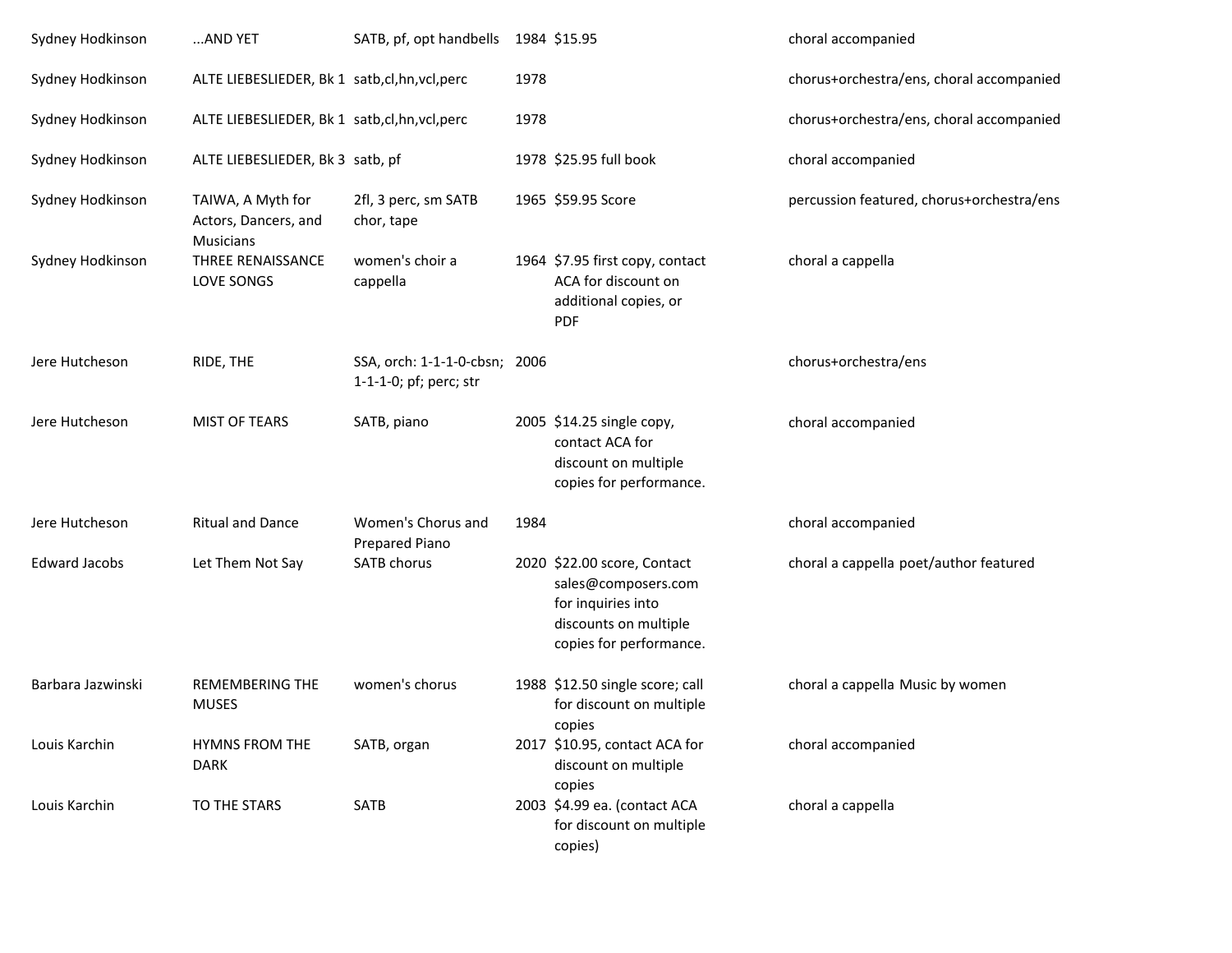| Ulysses Kay                                  | Four Pieces for Male<br>Chorus                                                                | TTBB Chorus A Capella                              |                      | 1941 \$15.00 score, Contact<br>sales@composers.com<br>for inquiries into<br>discounts on multiple<br>copies for performance. |    | choral a cappella Music by BIPOC composers                                         |
|----------------------------------------------|-----------------------------------------------------------------------------------------------|----------------------------------------------------|----------------------|------------------------------------------------------------------------------------------------------------------------------|----|------------------------------------------------------------------------------------|
| Homer Keller<br>Homer Keller                 | <b>MAGNIFICAT</b><br><b>MAGNIFICAT</b>                                                        | satb,pf<br>SATB, 2-2-2-2,4-3-4-<br>1,cb,timp       |                      | 1948 \$9.95<br>1948 \$25.50 full score,<br>contact ACA for parts,<br>sale or PDF- license to<br>print                        |    | choral accompan sacred/religious<br>chorus+orchestra/ens, band/wind ensemble large |
| Ellis Kohs                                   | <b>AUTOMATIC PISTOL</b>                                                                       | men's chorus                                       |                      | 1943 \$12 for first copy;<br>Discounts for additional<br>copies for performance                                              | 10 | choral a cappella                                                                  |
| Karl Kroeger                                 | <b>FIVE MADRIGALS</b>                                                                         | mixed chorus a cappella 2011                       |                      |                                                                                                                              |    | choral a cappella                                                                  |
| Karl Kroeger<br>Karl Kroeger<br>Karl Kroeger | <b>NOEL</b><br><b>DIES NATALE</b><br>Quem Vidistis, Pastores SATB, a cap<br>(SATB a cappella) | <b>SATB</b>                                        | 2010<br>2008<br>2008 |                                                                                                                              |    | choral a cappella choral<br>choral a cappella<br>choral a cappella choral          |
| Karl Kroeger                                 | O Magnum Mysterium<br>(SATB a cappella)                                                       | mixed chorus, a cappella 2008 \$15.95 pdf download |                      | edition, \$3.95 per<br>printed copy (4<br>minimum)                                                                           |    | choral a cappella choral                                                           |
| Karl Kroeger                                 | Choral Triptych (SATB & SATB, 2tpt, 2hn, tbn<br><b>Brass Quintet)</b>                         |                                                    | 2007                 |                                                                                                                              |    | chorus+orchestra/ens, brass quintet, brass featured                                |
| Karl Kroeger                                 | <b>CANTICLE OF PRAISE</b><br>(mixed chorus &<br>orchestra)                                    | SATB chorus and<br>orchestra                       | 2005                 |                                                                                                                              |    | chorus+orchestra/ens                                                               |
| Karl Kroeger                                 | <b>CANTICLE OF PRAISE -</b><br>SATB/ORGAN                                                     | satb, organ                                        | 2005                 |                                                                                                                              |    | choral accompanied                                                                 |
| Karl Kroeger                                 | Two Marian Motets<br>(SATB a cappella)                                                        | <b>SATB</b>                                        | 2000                 |                                                                                                                              |    | choral a cappella choral                                                           |
| Karl Kroeger                                 | Laudate Dominum for<br>male voices, a cappella                                                | T, T Bar., B chorus, a<br>cappella                 | 2000                 |                                                                                                                              |    | choral a cappella choral                                                           |
| Karl Kroeger                                 | Nativity: A Triptych for<br>Christmas (SATB & Harp)                                           | SATB, harp                                         | 1999                 |                                                                                                                              |    | choral accompanied                                                                 |
| Karl Kroeger                                 | Hodie Christus Natus Est<br>(SATB a cappella)                                                 |                                                    | 1988                 |                                                                                                                              |    | choral a cappella choral                                                           |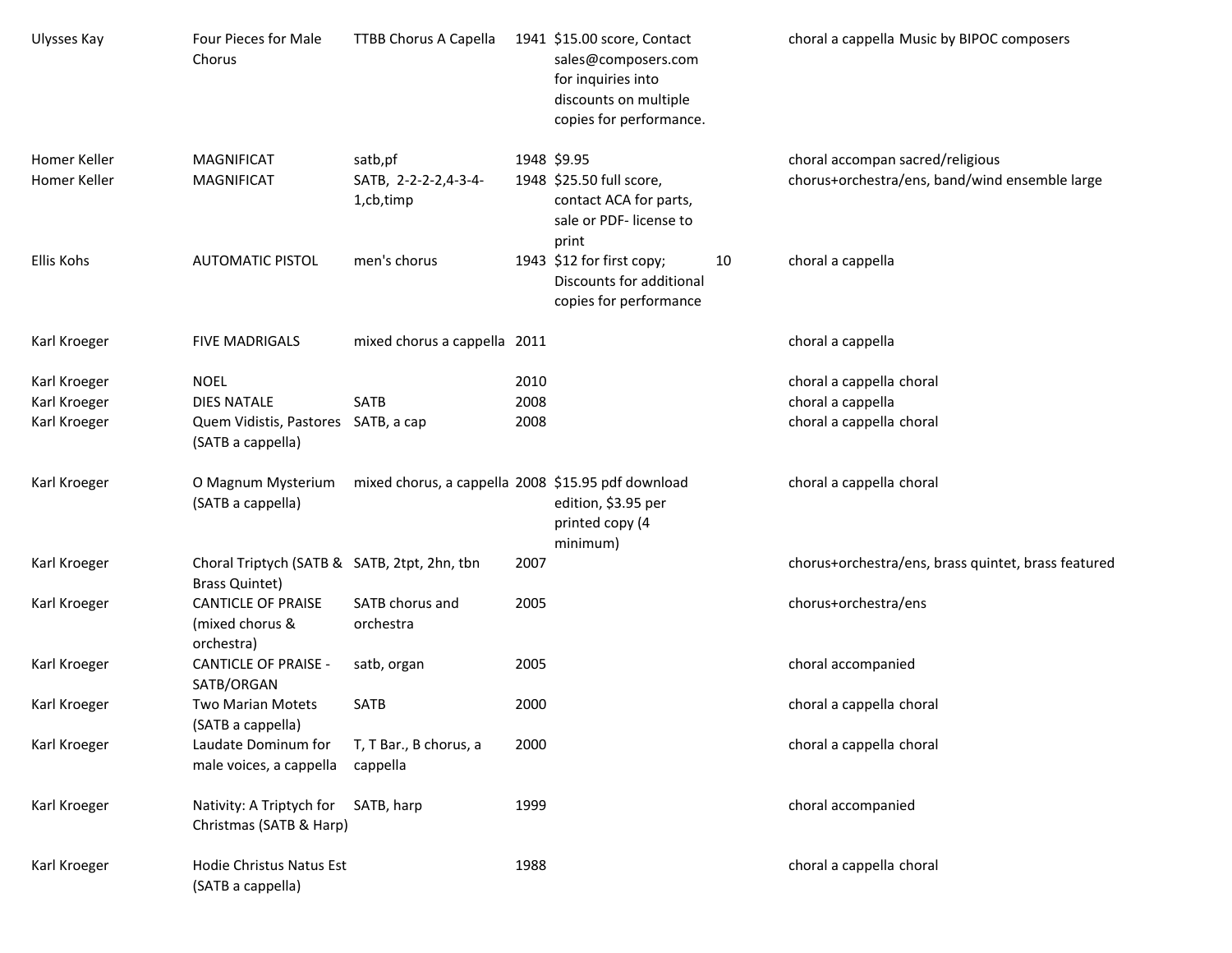| Karl Kroeger        | Truth Crushed To Earth SATB with organ<br>for SATB and Organ |                                                                                                                                        | 1978 |                                                                                                                  | choral accompanied              |
|---------------------|--------------------------------------------------------------|----------------------------------------------------------------------------------------------------------------------------------------|------|------------------------------------------------------------------------------------------------------------------|---------------------------------|
| Karl Kroeger        | Child this Day is Born                                       | SATB, pf                                                                                                                               |      |                                                                                                                  | choral accompanied              |
| John Anthony Lennon | PASSAGE TO<br>THEREAFTER                                     | sa chor(8min)& orch:<br>3/pic-3/eh-3/bcl-<br>3/cbsn, 4-3-3btbn-<br>2,3perc,cel,2hp,str                                                 | 1978 |                                                                                                                  | orchestra, chorus+orchestra/ens |
| Normand Lockwood    | Mass for Children and<br>Orchestra                           | children's chorus,<br>orchestra                                                                                                        | 1976 |                                                                                                                  | chorus+orchestra/ens            |
| Raymond Luedeke     | In Just-Spring                                               | treble choir and pno                                                                                                                   | 2005 |                                                                                                                  | choral accompanied              |
| Raymond Luedeke     | Prayers, Poems, and<br>Incantations for the<br>Earth         | <b>SSATTBB and Treble</b><br>Choir                                                                                                     | 2002 |                                                                                                                  | choral a cappella               |
| Raymond Luedeke     | DISASTERS OF THE SUN                                         | SATB, SSATTBB, gamelan 2000<br>OR SATB, SSATTBB, pf                                                                                    |      |                                                                                                                  | choral accompanied              |
| Raymond Luedeke     | PRAYER FOR THE EARTH 2 FL (PICC), OBOE, ENG                  | HN, CL, B CL, BSN/CON<br>BSN, 4.2.3.1 BRASS,<br>TIMP, STRINGS, SATB<br><b>CHORUS DIVIDED INTO</b><br>FULL AND CHAMBER<br><b>CHOIRS</b> | 1996 |                                                                                                                  | chorus+orchestra/ens            |
| Raymond Luedeke     | <b>WILD FLOWERS</b>                                          | B, Bar, T, S, boyS, child's 1994<br>chorus, fl/pic, ob/eh, hn,<br>vln, vla, vc, cb                                                     |      |                                                                                                                  | chorus+orchestra/ens            |
| Raymond Luedeke     | FOUR SONGS, THE<br>DREAM AND OLD SONG                        | satb a capella                                                                                                                         |      | 1986 \$17.95, contact ACA for<br>discount on multiple<br>copies for performance                                  | choral a cappella               |
| Raymond Luedeke     | OF HIM I LOVE DAY &<br>NIGHT; A NOISELESS<br>PATIENT SPIDER  | satb,sax<br>qrt(satb),cb,2perc                                                                                                         | 1973 |                                                                                                                  | chorus+orchestra/ens            |
| Otto Luening        | LAUGHING SONG                                                | 3 part male voices                                                                                                                     |      | 1984 tbd new edition<br>available in 2022                                                                        | choral a cappella               |
| Otto Luening        | <b>BEHOLD THE</b><br><b>TABERNACLE OF GOD</b>                | SATB, organ or piano                                                                                                                   |      | 1981 \$10.00 single copy,<br>contact ACA for<br>discount on multiple<br>copies for performance<br>or PDF license | choral accompanied              |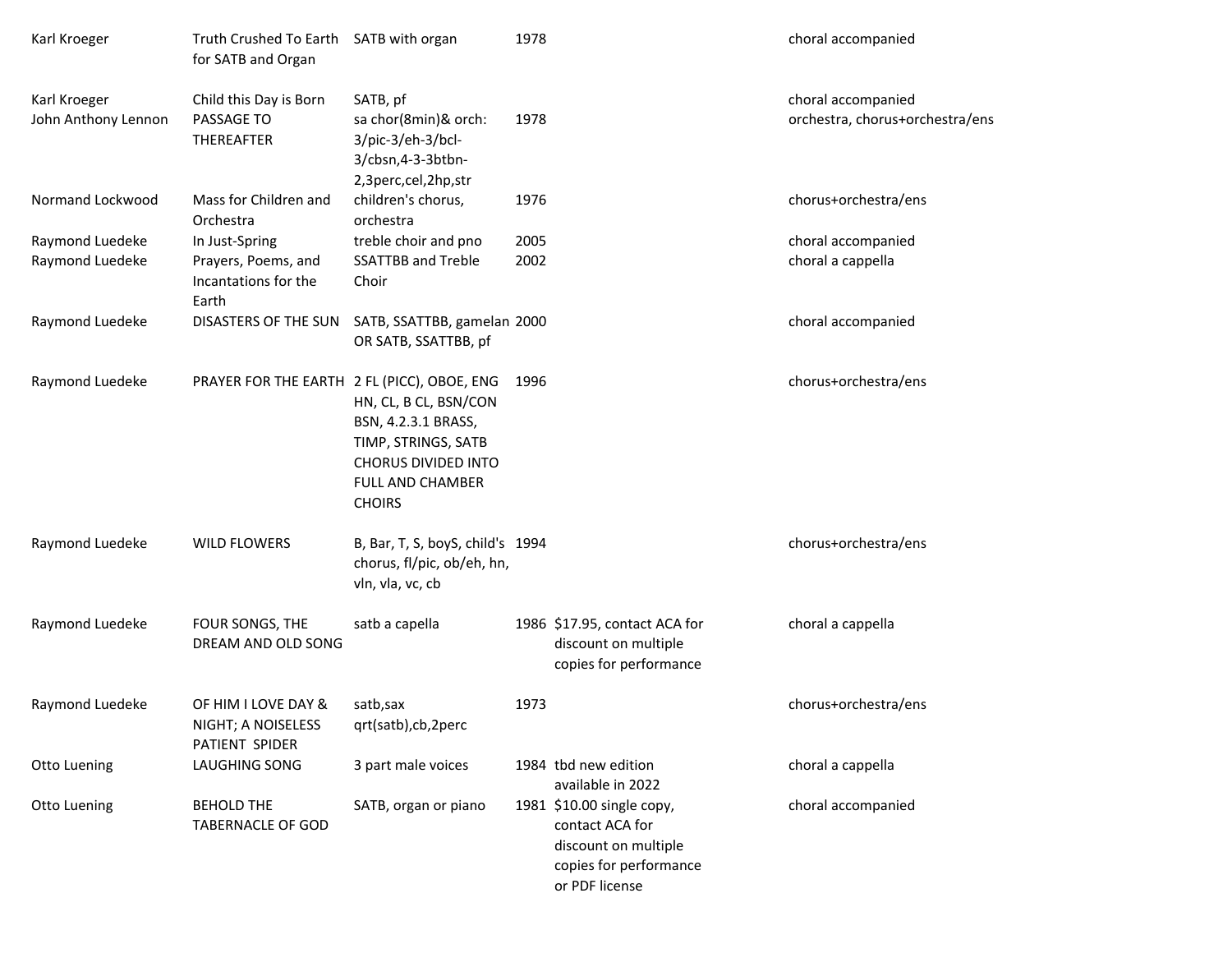| <b>Otto Luening</b> | YULE LOG SONG                                               | choral 3 part with piano                                                          |      | tbd new edition<br>available in 2022                                                                 | choral accompanied                                           |
|---------------------|-------------------------------------------------------------|-----------------------------------------------------------------------------------|------|------------------------------------------------------------------------------------------------------|--------------------------------------------------------------|
| Lansing McLoskey    | Sette grime p¥ natta                                        | mixed choir SATB                                                                  |      | 2019 \$14.25 single score<br>price, contact ACA for<br>discout on multiple<br>copies for performance | choral a cappella                                            |
| Lansing McLoskey    | Dear World                                                  | SATB (choir or solo<br>voices)                                                    |      | 2015 \$5.15 ea. (minimum 4)<br>or inquire for discount<br>on multiple copies                         | choral a cappella commemoration/homage/event/issues/causes   |
| Lansing McLoskey    | Qumran Psalms                                               | SATB triple-choir                                                                 |      | 2015 \$37.95 score, Contact<br>ACA for discount on<br>multiple copies or PDF<br>delivery             | choral a cappella sacred/religious, Jewish themes or klezmer |
| Lansing McLoskey    | Solsange                                                    | SAT solo voices                                                                   |      | 2001 \$20.00 score                                                                                   | choral a cappella                                            |
| Lansing McLoskey    | Riddle                                                      | ATTB, four solo mens<br>voices                                                    |      | 2001 \$15 single score; \$6.75<br>each additional                                                    | other, choral a cappella                                     |
| Lansing McLoskey    | O mira novitas                                              | SSA solo voices                                                                   |      | 1999 \$14 for one score; \$2.40<br>each additional; contact<br>ACA for more info                     | choral a cappella                                            |
| Sarah Meneely-Kyder | <b>GARLAND OF HYMNS</b><br>AND CAROLS - Sheet<br>Music book | instruments, solo voices<br>accompanied                                           |      | choral a cappella or with 2014 \$36.50 complete sheet 18.5<br>music collection                       | choral a cappella Music by women, sacred/religious           |
| Sarah Meneely-Kyder | <b>GARLAND OF HYMNS</b><br>AND CAROLS - Sheet<br>Music book | instruments, solo voices<br>accompanied                                           |      | choral a cappella or with 2014 \$36.50 complete sheet 18.5<br>music collection                       | choral a cappella Music by women, sacred/religious           |
| Sarah Meneely-Kyder | <b>COVENTRY CAROL</b>                                       | <b>SATB</b>                                                                       |      | 2010 \$2.95 (minimum of 4)                                                                           | choral a cappella Music by women                             |
| Sarah Meneely-Kyder | I DO                                                        | satb, pf                                                                          |      | 2008 \$3.85 (minimum order<br>of 5)                                                                  | choral accompan Music by women                               |
| Sarah Meneely-Kyder | JOY                                                         | double SATB choir                                                                 |      | 2008 \$6.15 minimum order of                                                                         | choral a cappella Music by women                             |
| Sarah Meneely-Kyder | LIFE SINGS A SONG                                           | SATT, pf; or SAAT, pf                                                             |      | 1996 \$3.95 minimum order of                                                                         | choral accompan Music by women                               |
| Sarah Meneely-Kyder | OUR FATHER WHICH<br>ART IN HEAVEN                           | SATB, string sextet: vln1, 1995 \$11.95 perusal score<br>vln2, vla 1 & 2, vcl, cb |      |                                                                                                      | strings featured, sacred/religious, Music by women           |
| Sarah Meneely-Kyder | <b>WHERE STREETS ARE</b><br><b>SILENT NOW</b>               | SATB                                                                              |      | 1993 \$8.95 perusal                                                                                  | choral a cappella Music by women                             |
| Sarah Meneely-Kyder | <b>AFTER ANGELOU'S</b><br>MORNING WITH HOPE                 | ssa,pf                                                                            | 1993 |                                                                                                      | choral accompan Music by women                               |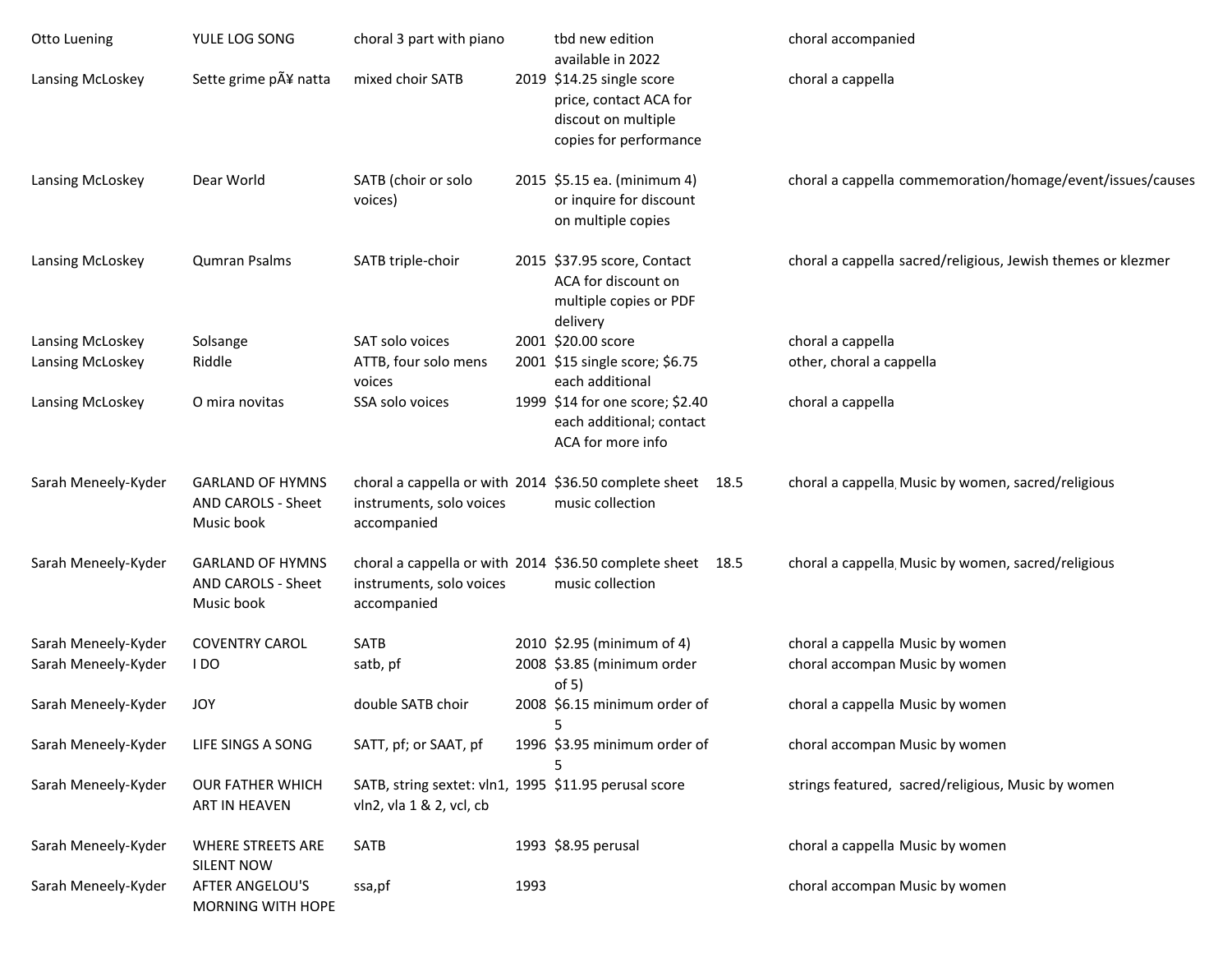| Sarah Meneely-Kyder<br>Sarah Meneely-Kyder | ARACHNE<br>WHISTLING PIG AT                                     | satb, perc, pf, str<br>SATB                                             | 1986 | 1983 \$8.95 perusal                                                                                                                   | choral accompan Music by women<br>choral a cappella Music by women |
|--------------------------------------------|-----------------------------------------------------------------|-------------------------------------------------------------------------|------|---------------------------------------------------------------------------------------------------------------------------------------|--------------------------------------------------------------------|
|                                            | SNOWING'S END                                                   |                                                                         |      |                                                                                                                                       |                                                                    |
| Sarah Meneely-Kyder                        | <b>FOUR LULLABYES</b>                                           | SA(chor), tub chimes, pf 1980 \$21.95                                   |      |                                                                                                                                       | choral accompan Music by women                                     |
| Sarah Meneely-Kyder                        | DONA NOBIS PACEM                                                | SATB, brass choir (3<br>trumpets, trombone, 2<br>bass tbn, organ        |      |                                                                                                                                       | brass featured, cl sacred/religious, Music by women                |
| Sarah Meneely-Kyder                        | ROSE AND SAINT                                                  | triple SATB chorus                                                      |      | \$11.95 perusal score                                                                                                                 | choral a cappella Music by women                                   |
| Scott L. Miller                            | DIES SANCTIFICATUS                                              | SATB, audio fixed media 1998                                            |      |                                                                                                                                       | duo or ensemble+audio playback, choral a cappella                  |
| Edward J. Miller                           | <b>TWO SETTINGS OF</b><br>POEMS BY DONALD<br><b>JUSTICE</b>     |                                                                         |      | 1989 \$13.95                                                                                                                          | choral a cappella                                                  |
| <b>Charles Mills</b>                       | <b>BALLAD OF TREES AND</b><br>THE MASTER                        | satb                                                                    | 1958 |                                                                                                                                       | choral a cappella                                                  |
| <b>Charles Mills</b>                       | PSALM 121                                                       | <b>SATB</b>                                                             | 1955 |                                                                                                                                       | choral a cappella                                                  |
| <b>Charles Mills</b>                       | CANTICUM NOVUM                                                  | SATB                                                                    |      |                                                                                                                                       | choral a cappella                                                  |
| Darleen Mitchell                           | City of Dreams (for<br>mixed chorus)                            | <b>SSATTB</b>                                                           |      | 2020 \$9.50 single score,<br>Contact<br>sales@composers.com<br>for inquiries into<br>discounts on multiple<br>copies for performance. | choral a cappella commemoration/homage/event/issues/causes, st     |
| Darleen Mitchell                           | (A Capella)                                                     | In Lamentabilum Vocem SATTB chorus, a capella 2019 \$9.95 single score, |      | Contact ACA for<br>discount on multiple<br>copies for performance                                                                     | choral a cappella Music by women, sacred/religious                 |
| Darleen Mitchell                           | IN LAMENTABILEM<br>VOCEM                                        | Flute, Tuba, and SATB<br>Chorus                                         |      | 1997 \$12.00 single score and<br>parts, Contact<br>sales@composers.com<br>for multiple copy<br>requests                               | choral accompan Music by women, sacred/religious                   |
| Darleen Mitchell                           | FRAGMENTS OF A LOST ssa, fl, pf<br>SONG                         |                                                                         | 1981 |                                                                                                                                       | choral accompan Music by women                                     |
| Dorothy Rudd Moore                         | <b>FREDERICK DOUGLASS</b><br>Opera, Act 2 Sc. 3, Act 3<br>Sc. 3 | SATB, piano, soloists                                                   |      | 1984 \$25.00, Contact ACA for<br>discount on multiple<br>copies for performance,<br>contact ACA for PDF<br>download files             | choral accompan Music by women, Music by BIPOC composers           |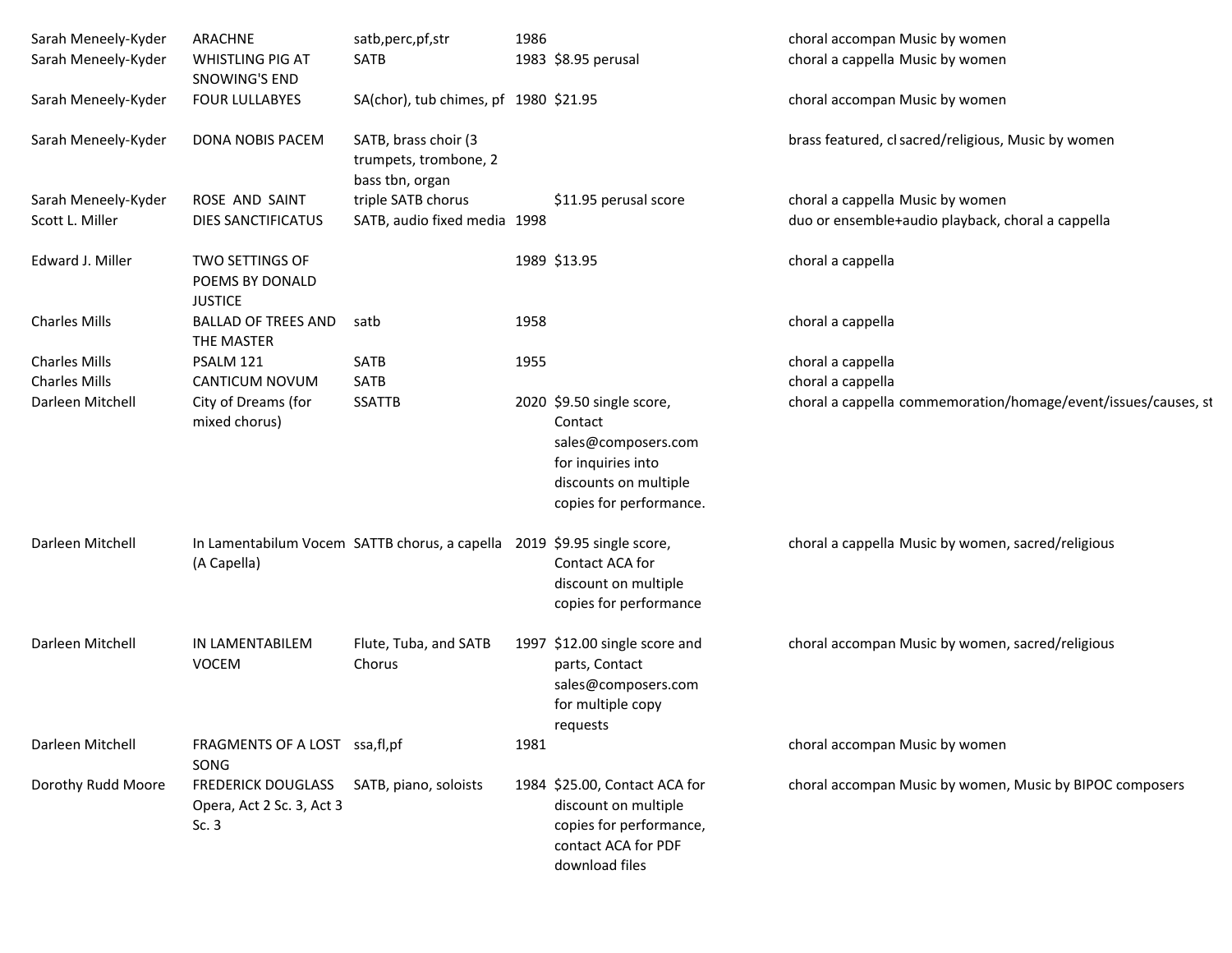| Dorothy Rudd Moore    | IN CELEBRATION,<br>chamber orch      | mixed chorus, soprano<br>and baritone soloists,<br>chamber ensemble                                                      |      | 1977 \$26.50 conductor's<br>score                                                                                                                            | 14.75 | solo voice(s)+larg Music by BIPOC composers, Music by women, Afr |
|-----------------------|--------------------------------------|--------------------------------------------------------------------------------------------------------------------------|------|--------------------------------------------------------------------------------------------------------------------------------------------------------------|-------|------------------------------------------------------------------|
| Dorothy Rudd Moore    | IN CELEBRATION,<br>piano/vocal score | SATB, SB soli, pf                                                                                                        |      | 1977 \$8.75 first copy; inquire<br>for discount on<br>additional copies for<br>performance                                                                   |       | choral accompan Music by BIPOC composers, Music by women, Afr    |
| <b>Richard Moryl</b>  | <b>STABAT MATER</b>                  | SATB, piano                                                                                                              |      | 1981 \$15.95 score                                                                                                                                           |       | choral accompanied                                               |
| <b>Walter Mourant</b> | BLESS THOU THE LORD,<br>O MY SOUL    | satb,pf                                                                                                                  | 1966 |                                                                                                                                                              |       | choral accompanied                                               |
| <b>Walter Mourant</b> | PSALM 90                             | satb,s,a,b solo,org                                                                                                      | 1958 |                                                                                                                                                              |       | choral accompanied                                               |
| <b>Robert Newell</b>  | MYSTERY OF THE<br>TRINITY (satb)     | Mixed chorus (SATB) &<br>organ                                                                                           | 2017 |                                                                                                                                                              |       | choral accompanied                                               |
| <b>Robert Newell</b>  | DEATH, BE NOT PROUD                  | for SA(T)B* Choir with<br>organ, brass quartet<br>(two trumpets in Bb,<br>two trombones), and<br>handbells (two ringers) |      | 2015 \$22.95 scores (2) with<br>set of parts, \$3.50 ea.<br>additional printed vocal<br>scores, \$29.95 pdf<br>download score and<br>parts, license to print |       | chorus+orchestra/ens                                             |
| <b>Robert Newell</b>  | <b>HOLIDAY GETAWAY</b>               | SATB, piano                                                                                                              |      | 2015 \$11.95 score PDF license<br>to print, \$3.50 printed<br>score (minimum 4)                                                                              |       | choral accompan choral                                           |
| <b>Robert Newell</b>  | THIS HOLY PLACE<br>(Choral)          | 2-part choir, keyboard,<br>optional C instrument                                                                         |      | 2014 \$4.95                                                                                                                                                  |       | choral accompanied                                               |
| <b>Robert Newell</b>  | WALK IN THE LIGHT                    | SA(t)B with piano                                                                                                        |      | 2014 \$2.50 ea. (min. 5),<br>discount available for<br>larger quantity                                                                                       | 11.25 | choral accompanied                                               |
| <b>Robert Newell</b>  | WHAT JOY O'ERFLOWS                   | SAB choir, keyboard                                                                                                      |      | 2013 \$3.25 ea, contact ACA<br>for discout on multiple<br>copies for performance                                                                             |       | choral accompanied                                               |
| Robert Newell         | NOT MY WILL BUT<br><b>THINE</b>      | SA(t)B, piano                                                                                                            |      | 2011 \$2.50 each - 6 minimum                                                                                                                                 |       | choral accompanied                                               |
| <b>Robert Newell</b>  | LOVE OF GOD                          | SAB choral with<br>keyboard                                                                                              |      | 2010 \$3.20 (5 minimum)                                                                                                                                      |       | choral accompanied                                               |
| Robert Newell         | FREEDOM (FROM<br>PILGRIM'S JOURNEY)  | mixed chorus and<br>keyboard with optional<br>2 fl, 2 tpts, 2 tbn, and<br>perc                                           |      | 2008 \$15.95 full score                                                                                                                                      |       | choral accompanied                                               |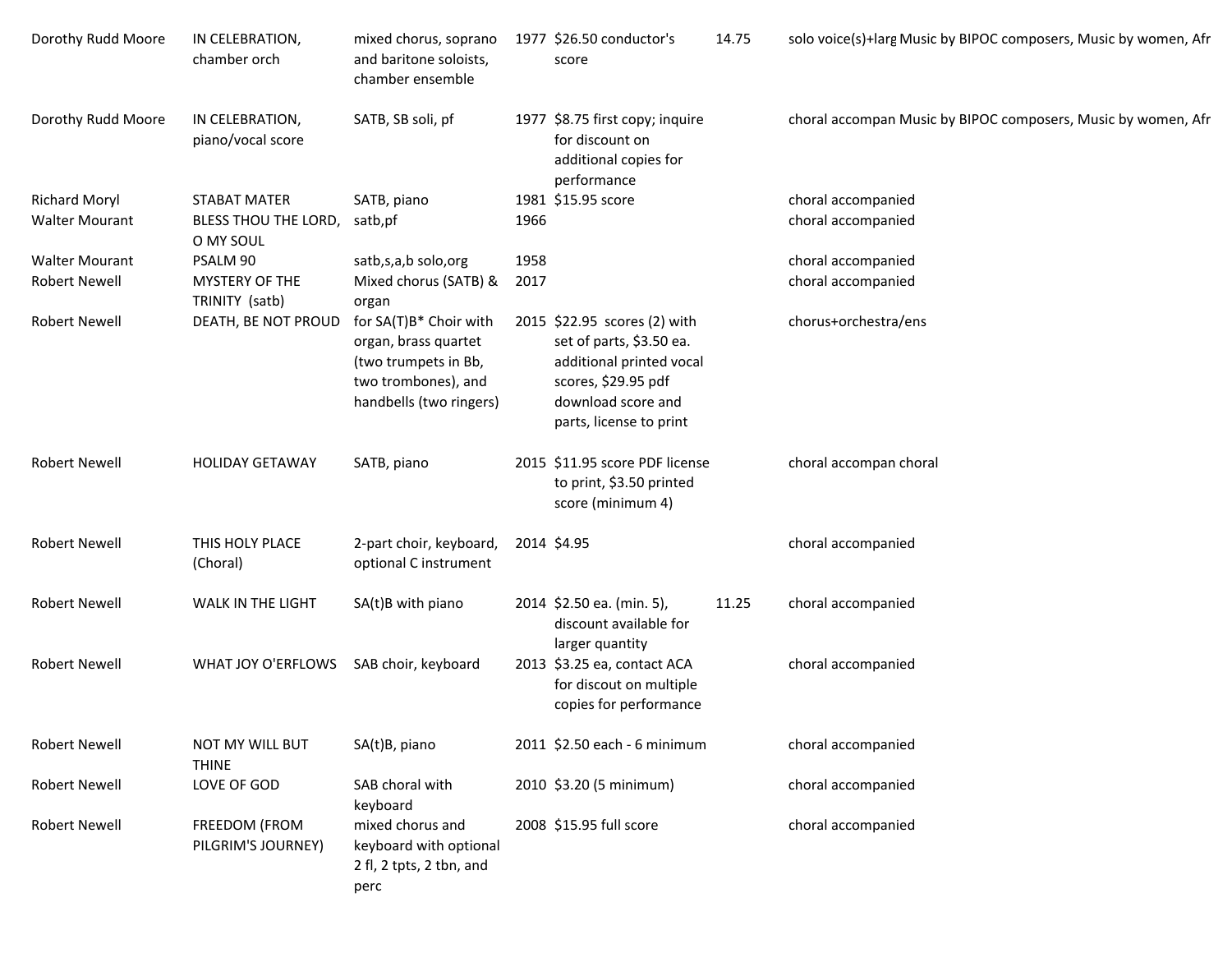| <b>Robert Newell</b>           | DAVID'S BEST                                 | SATB with Organ and<br>optional Harp or Synth                              | 2003 |                                                                                                                                                                 | chorus+orchestra sacred/religious                         |
|--------------------------------|----------------------------------------------|----------------------------------------------------------------------------|------|-----------------------------------------------------------------------------------------------------------------------------------------------------------------|-----------------------------------------------------------|
| <b>Robert Newell</b>           | DAVID'S BEST                                 | SATB with Organ and<br>optional Harp or Synth                              | 2003 |                                                                                                                                                                 | chorus+orchestra sacred/religious                         |
| <b>Robert Newell</b>           | FREE TO LIVE, WHOLE<br><b>TO WALK</b>        | S(AT)B with keyboard<br>or organ<br>accompaniment                          |      | 1998 \$2.25 ea. 5 to 16 copies,<br>\$1.95 ea. 17+                                                                                                               | choral accompanied                                        |
| <b>Robert Newell</b>           | <b>Welcome All Wonders</b>                   | SATB, piano                                                                |      | \$3.55 (minimum 5)                                                                                                                                              | choral accompanied                                        |
| Robert Newell                  | <b>STARRY SKY</b>                            | Male Voices in 2 or 3<br>parts and Keyboard                                |      |                                                                                                                                                                 | choral accompanied                                        |
| <b>Robert Newell</b>           | <b>CLAP YOUR HANDS</b>                       | chorus                                                                     |      | \$3.25                                                                                                                                                          | choral accompanied                                        |
| Lewis Nielson                  | Already too far                              | SATB, cello                                                                | 2011 |                                                                                                                                                                 | choral accompanied                                        |
| Lionel Nowak                   | PSALM OF DAVID                               | SATB                                                                       |      | 1964 \$9.95                                                                                                                                                     | choral a cappella                                         |
| <b>Robert Parris</b>           | <b>CANTATA: ALAS FOR</b><br>THE DAY          | ten solo, satb, org                                                        | 1954 |                                                                                                                                                                 | choral accompanied                                        |
| Daniel Perlongo                | Sing a New Song                              | SATB chorus, organ, and 2019 \$16.25 full score, SATB<br>piano             |      | chorus score - contact<br>ACA for discount on<br>multiple copies for<br>performance., Sale of<br>chorus score set<br>includes 2 copies of<br>piano/organ score. | choral accompan sacred/religious                          |
| Daniel Perlongo                | Three Songs for Chorus SATB; Mvmts I and III | with piano<br>accompaniment, II a<br>cappella                              | 1995 |                                                                                                                                                                 | choral accompanied, choral a cappella                     |
| Daniel Perlongo                | Three Songs for Chorus                       | SATB; Mvmts I and III<br>with piano<br>accompaniment, II a<br>cappella     | 1995 |                                                                                                                                                                 | choral accompanied, choral a cappella                     |
| Daniel Pinkham                 | <b>SHOUT FOR JOY!</b>                        | (a) voices & insts (ad<br>equales), (b)top line<br>only:canon for 3 voices | 1956 |                                                                                                                                                                 | mixed instrumental ens 6 to 15 players, choral a cappella |
| Daniel Pinkham                 | PSALM 96                                     | satb                                                                       | 1951 |                                                                                                                                                                 | choral a cappella choral                                  |
| Paul A. Pisk                   | TRAIL OF LIFE, Op. 88                        | Sop, Bar solo, Mixed<br>Choir, Narrator, Piano                             |      | 1956 \$25.50 PV score                                                                                                                                           | duo or ensemble+ keyboard, choral accompanied             |
| Carlos Rausch<br>Carlos Rausch | LA MILONGA<br><b>EL TANGO</b>                | SSAATTBB, pf<br>SSAATTBB, pf                                               |      | 1989 \$18.95 score<br>1989 \$11.95                                                                                                                              | choral accompanied<br>choral accompanied                  |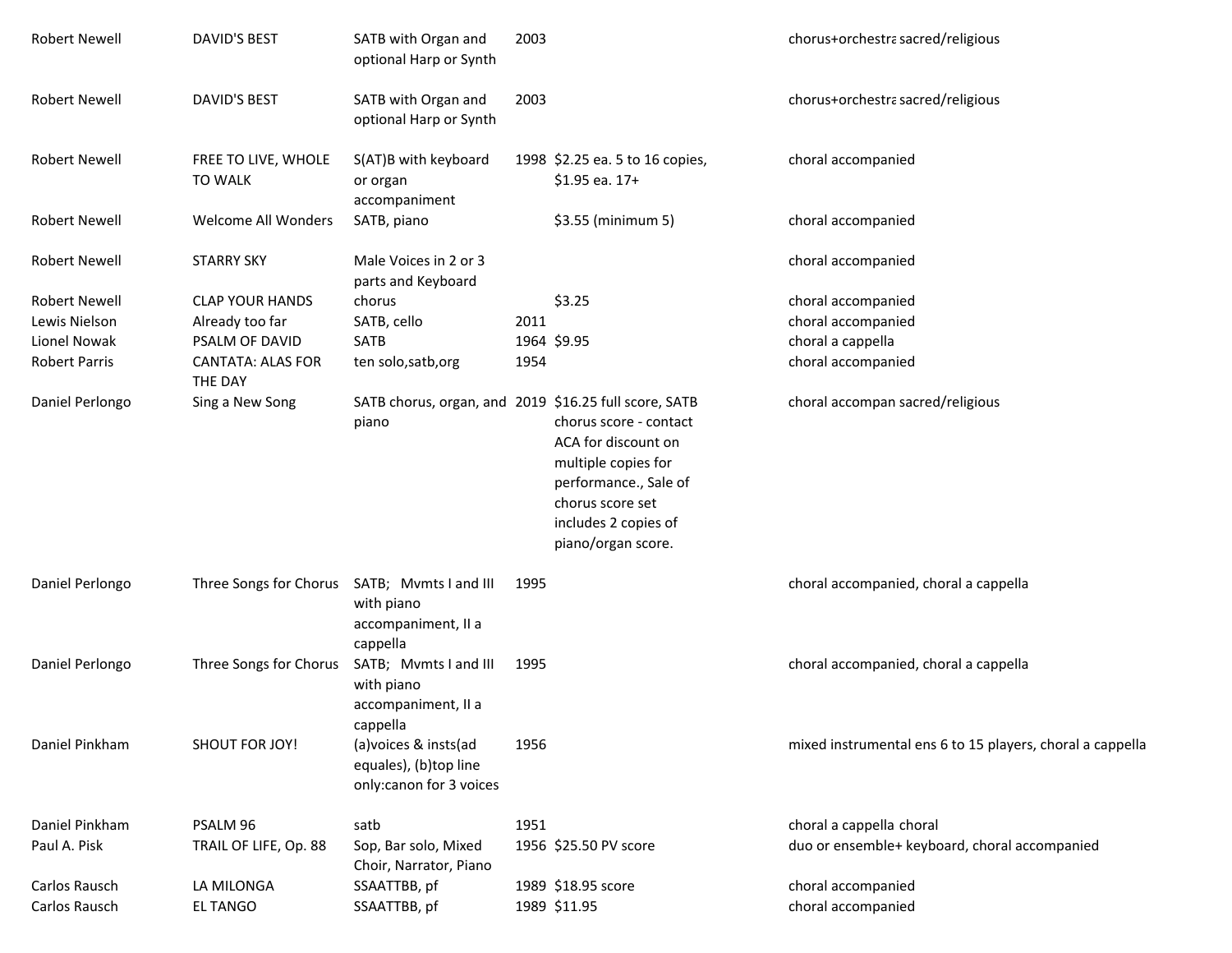| Thomas L. Read        | Late And Soon: Six<br>Climate Choruses a<br>cappella                                                      | SATB a cappella                                                                     | 2015 |                                                                                                                                   |      | choral a cappella                                                  |
|-----------------------|-----------------------------------------------------------------------------------------------------------|-------------------------------------------------------------------------------------|------|-----------------------------------------------------------------------------------------------------------------------------------|------|--------------------------------------------------------------------|
| Thomas L. Read        | NO VERMONTERS IN<br><b>HEAVEN</b>                                                                         | SATB                                                                                |      | 2010 \$3.00 еа. 8 сору<br>minimum                                                                                                 |      | choral a cappella                                                  |
| Thomas L. Read        | Carving the Circle<br>(Twelve Zodiac<br>Choruses)                                                         | SATB                                                                                | 2010 |                                                                                                                                   |      | choral a cappella                                                  |
| Thomas L. Read        | TREADMILL OF MY OWN SATB Choir                                                                            |                                                                                     |      | 2007 \$17.00 score, Contact<br>sales@composers.com<br>for inquiries into<br>discounts on multiple<br>copies for performance.      |      | choral a cappella                                                  |
| Thomas L. Read        | TWO SONGS FOR MALE T (I, II), B chor<br><b>CHORUS</b>                                                     |                                                                                     |      | 2004 \$6.95                                                                                                                       |      | choral a cappella                                                  |
| Thomas L. Read        | PARABLE                                                                                                   | <b>SATB Choir</b>                                                                   | 2004 |                                                                                                                                   |      | choral a cappella choral                                           |
| Thomas L. Read        | CELEBRATION for chorus SATB Chorus and<br>and orchestra                                                   | Orchestra, 2, picc, 2, 2, 2,<br>4 hns, 2,3, tuba, strings,<br>timp, perc (3), piano | 2001 |                                                                                                                                   |      | orchestra, chorus+orchestra/ens                                    |
| Thomas L. Read        | Eight Responses                                                                                           | SATB chor, solo and<br>organ                                                        | 1986 |                                                                                                                                   |      | choral accompan sacred/religious, for Congregational singing/perf, |
| Thomas L. Read        | PSLAM 90                                                                                                  | SATB, pf                                                                            |      |                                                                                                                                   |      | choral accompanied                                                 |
| Thomas L. Read        | WINTER FIELDS WOODS SATB, a cappella<br>AND AIR (FIVE SHORT<br><b>WINTER SOLSTICE</b><br><b>CHORUSES)</b> |                                                                                     |      |                                                                                                                                   |      | choral a cappella                                                  |
| <b>Phillip Rhodes</b> | Lullaby for the Nativity                                                                                  | Women's Chorus<br>(SA), Solo Violin, Organ                                          |      | 2012 \$3.10 choral/organ<br>score - printed<br>(minimum 4), \$8.50<br>violin part                                                 | 11.5 | choral accompanied                                                 |
| <b>Phillip Rhodes</b> | THREE APPALACHIAN<br><b>SETTINGS - Selections</b>                                                         | SATB choir, violin                                                                  |      | 2000 \$27.25 score + violin<br>part, Contact ACA for<br>discount on multiple<br>copies of SATB score or<br>license to make copies | 15   | choral accompanied                                                 |
| <b>Phillip Rhodes</b> | <b>CHORALE AND ORGAN</b><br>MEDITATION                                                                    | women's choir (SSAA)<br>and organ                                                   |      | 1994 \$12.25 full score/organ,<br>Contact ACA for choral<br>scores                                                                |      | choral accompanied                                                 |
| <b>Phillip Rhodes</b> | NETS TO CATCH THE<br>WIND (Witticisms and<br>Lamentations No.2)                                           | SATB Chorus and<br>Percussion                                                       | 1986 |                                                                                                                                   |      | choral accompanied                                                 |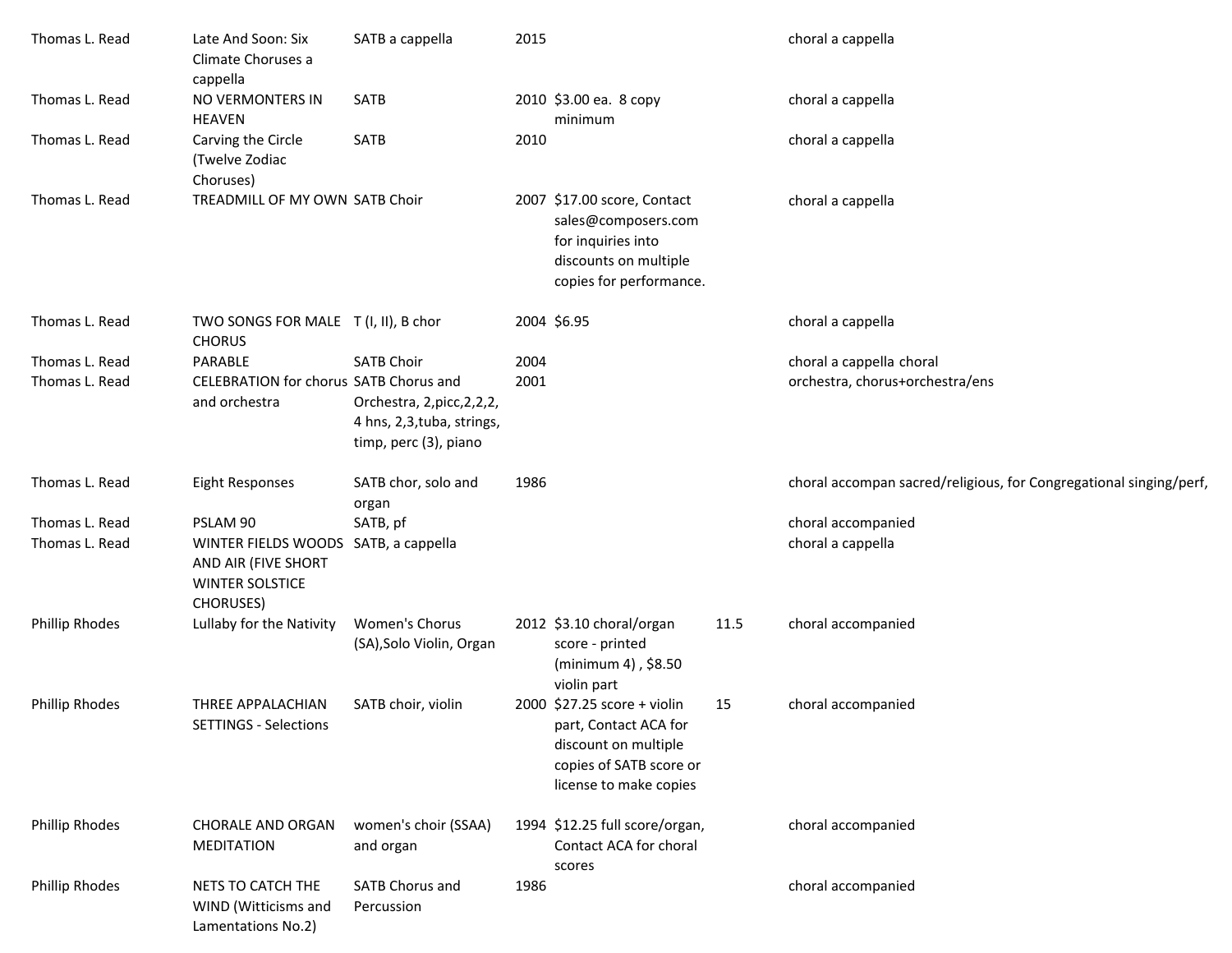| <b>Phillip Rhodes</b>       | IN PRAISE OF WISDOM<br>"Laudes Sapientiae"                                                          | SATB chorus, 3 trumpets 1982<br>in Bb, 3 trombones<br>(3rd=bstbn) |      |                                                                      | choral accompanied, brass featured             |
|-----------------------------|-----------------------------------------------------------------------------------------------------|-------------------------------------------------------------------|------|----------------------------------------------------------------------|------------------------------------------------|
| <b>Phillip Rhodes</b>       | THREE FRENCH SONGS                                                                                  | satb (pf reh only)                                                |      | 1961 \$11 one copy; \$1.75<br>each additional copy                   | choral a cappella                              |
| Jody Rockmaker              | LIFE IS FINE                                                                                        | TTBB men's chorus a<br>cappella                                   |      | 2008 \$4.50 5 minimum                                                | choral a cappella                              |
| Jody Rockmaker              | Shlof, Meyn Kind                                                                                    | SATB                                                              | 2006 |                                                                      | choral a cappella choral                       |
| Jody Rockmaker              | <b>Yiddish Choruses</b>                                                                             | <b>SATB Chorus</b>                                                |      | 2006 \$4.95 each 8-16 copies                                         | choral a cappella choral                       |
| Ronald Roseman              | <b>MISSA BREVIS</b>                                                                                 | satb a capella                                                    | 1995 |                                                                      | choral a cappella                              |
| Ronald Roseman              | Psalm 42 for Mixed<br>Chorus, Oboe, and<br>String Orchestra                                         | SATB, oboe, and string<br>orchestra                               |      | 1993 \$29.95 full score                                              | string orchestra, chorus+orchestra/ens         |
| Nicolas Roussakis           | NIGHT SPEECH                                                                                        | speaking chorus, 2 perc 1968 \$26.95 score                        |      |                                                                      | percussion featured, choral accompanied        |
| Steven Christopher<br>Sacco | <b>VOCALISE</b>                                                                                     | SATB, a cappella                                                  | 2002 |                                                                      | choral a cappella choral                       |
| Steven Christopher<br>Sacco | <b>ELEGY FOR SATB</b>                                                                               | SATB                                                              | 2002 |                                                                      | choral a cappella choral                       |
| Allen Sapp                  | <b>MARRIAGE SONG - A</b><br><b>CHAMBER CANTATA</b><br>FOR CHORUS AND<br>ORCHESTRA - Piano-<br>Vocal | SATB, piano                                                       |      | 1948 \$51.50 piano-vocal<br>score available                          | choral accompanied                             |
| Gary M. Schneider           | Fanfare                                                                                             | <b>SATB Choir</b>                                                 | 2000 |                                                                      | choral a cappella choral                       |
| Gary M. Schneider           | SPECIAL BOUQUET                                                                                     | chroal a cappella                                                 |      | 1975 \$11.95 single copy;<br>contact ACA for #<br>performance copies | choral a cappella                              |
| <b>Brian Schober</b>        | FROM GLORY TO GLORY SATB, organ                                                                     |                                                                   | 2016 |                                                                      | choral accompanied                             |
| <b>Brian Schober</b>        | <b>AVE MARIA</b>                                                                                    | womens chorus                                                     | 2006 |                                                                      | choral a cappella                              |
| <b>Brian Schober</b>        | MAGNIFICAT AND NUNC SATB Chorus and organ<br><b>DIMITTIS</b>                                        |                                                                   | 2000 |                                                                      | choral accompanied                             |
| <b>Brian Schober</b>        | PSALMS OF DAVID                                                                                     | Double chorus a capella 1999                                      |      |                                                                      | choral a cappella                              |
| <b>Brian Schober</b>        | TE DEUM                                                                                             |                                                                   | 1994 |                                                                      | choral accompanied                             |
| <b>Brian Schober</b>        | STABAT MATER                                                                                        | Women's chorus,<br>percussion (3), soprano<br>saxophone           | 1994 |                                                                      | chorus+soloist(s)+orch/ens, choral accompanied |
| <b>Brian Schober</b>        | MISSA BREVIS                                                                                        | SATB a capella chorus                                             | 1988 |                                                                      | featured soloist, choral a cappella            |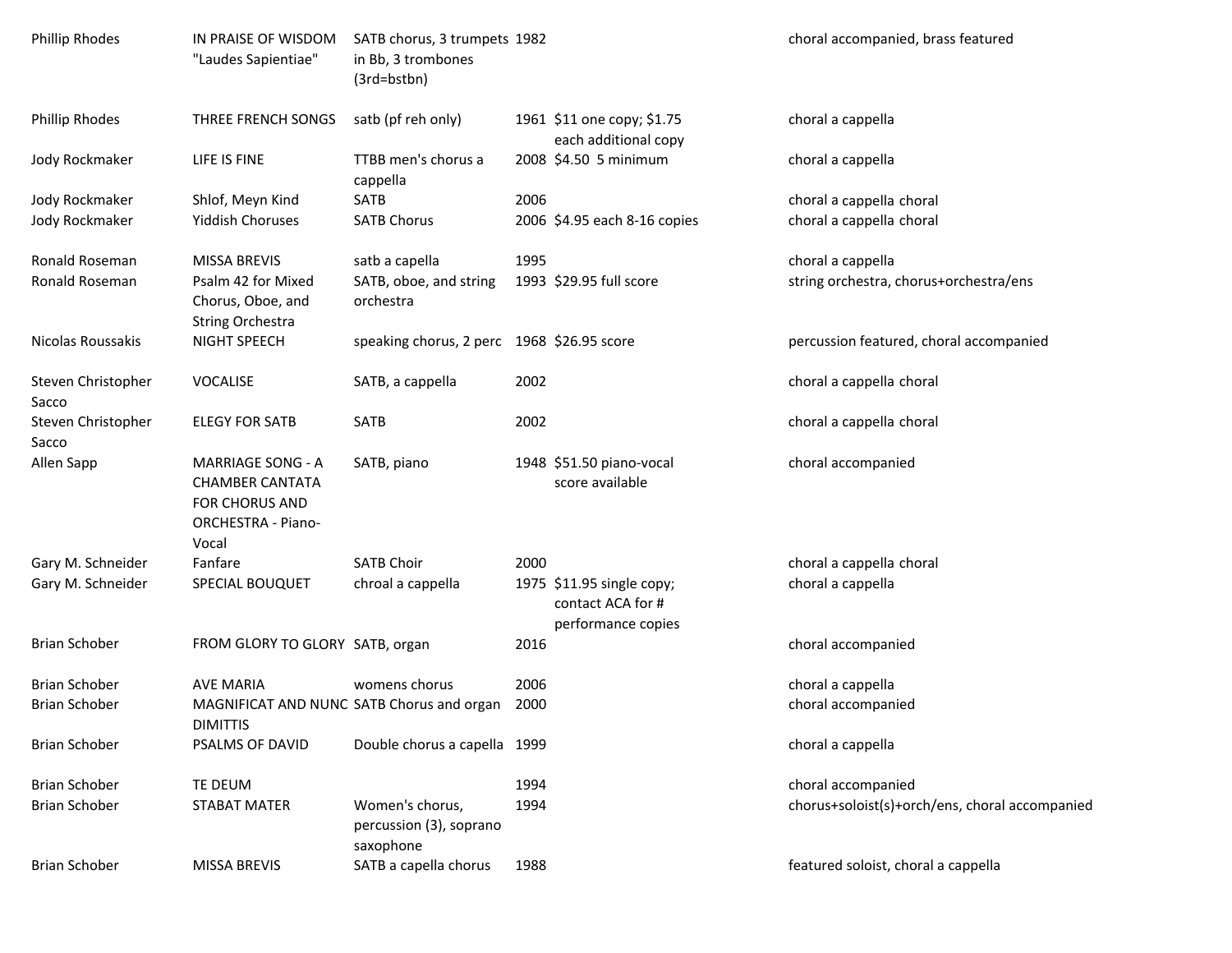| <b>Elliott Schwartz</b>     | DARWIN'S DREAM III                             | Mixed choir SATB,<br>narrator, piano,<br>video/audio projections |      | 2013 \$19.95 score only,<br>contact ACA for mp4<br>video file download; or<br>DVD format disk. \$10.95                                       | choral accompanied                                          |
|-----------------------------|------------------------------------------------|------------------------------------------------------------------|------|----------------------------------------------------------------------------------------------------------------------------------------------|-------------------------------------------------------------|
| <b>Elliott Schwartz</b>     | <b>TWO WATTERSON</b><br><b>POEMS</b>           | SATB, perc (2)                                                   | 2004 | ea.                                                                                                                                          | chorus+orchestra/ens, choral accompanied                    |
| <b>Elliott Schwartz</b>     | <b>TWO WATTERSON</b><br><b>POEMS</b>           | SATB, perc (2)                                                   | 2004 |                                                                                                                                              | chorus+orchestra/ens, choral accompanied                    |
| Michael Seyfrit             | <b>REMEMBERING OUR</b><br><b>FRIENDS</b>       | male choir, ob, Ehn, pf,<br>vcl                                  |      | 1988 \$39.95 full score                                                                                                                      | choral accompanied                                          |
| Alice Shields               | Ave Maris Stella                               | SATB                                                             |      | 2018 \$12.25 single copy price<br>, contact ACA for<br>discount on multiple<br>copies for performance                                        | choral a cappella sacred/religious                          |
| <b>Alice Shields</b>        | O GRACIOUS LIGHT                               | SATB mixed choir                                                 |      | 2018 \$10.15, Contact ACA for<br>discount on multiple<br>copies                                                                              | choral a cappella                                           |
| <b>Alice Shields</b>        | PULCHRA ES No. 2                               | double mixed chorus,<br>soprano solo, organ                      |      | 2018 \$12.95, Contact ACA for<br>discount on multiple<br>copies                                                                              | choral accompanied                                          |
| Christopher Shultis         | <b>WALDEN MINIATURES</b>                       |                                                                  |      | 2013 \$19.25 PDF download,<br>including audio playback<br>file                                                                               | choral a cappella poet/author featured                      |
| Ann Silsbee                 | DAREST THOU NOW O<br>SOUL                      | mixed choir, pf                                                  | 1988 |                                                                                                                                              | choral accompan poet/author featured, Music by women        |
| Michael Slayton             | THREE SETTINGS OF<br><b>EZRA POUND</b>         | Mixed Chorus and String 2018 \$49.50 score + 4 parts,<br>Quartet |      | 37.5<br>\$15.00 choral score,<br>single copy price,<br>Contact ACA for<br>discount on multiple<br>copies of choral score<br>for performance. | string quartet (alone or + inst or voc), choral accompanied |
| Michael Slayton             | LULLABY                                        | SATB choir, piano                                                |      | 2001 \$3.65 ea. or contact<br>ACA for multiple copy<br>discount                                                                              | choral accompanied                                          |
| <b>Peter Pindar Stearns</b> | <b>MASS FOR THE ORDER</b><br>OF THE HOLY CROSS | unison male voices, org                                          |      | 1978 \$5.95 single copy -<br>contact ACA for<br>discount on multiple                                                                         | choral a cappella                                           |
| Leon Stein                  | SONGS OF THE NIGHT                             | satb, pf                                                         |      | 1958 \$14.95 single score                                                                                                                    | choral accompanied                                          |
| Leon Stein                  | LORD REIGNETH, THE<br>(CANTATA)                | Tenor solo, SSA, organ<br>(or piano)                             |      |                                                                                                                                              | featured soloist, choral accompanied                        |
| <b>Halsey Stevens</b>       | THREE HYMNS                                    | SATB or SATB, pf                                                 | 1955 |                                                                                                                                              | choral accompan for Congregational singing/perf             |
| <b>Robert Stewart</b>       | <b>WORSHIP THE LORD</b>                        | SATB                                                             | 1988 |                                                                                                                                              | choral a cappella                                           |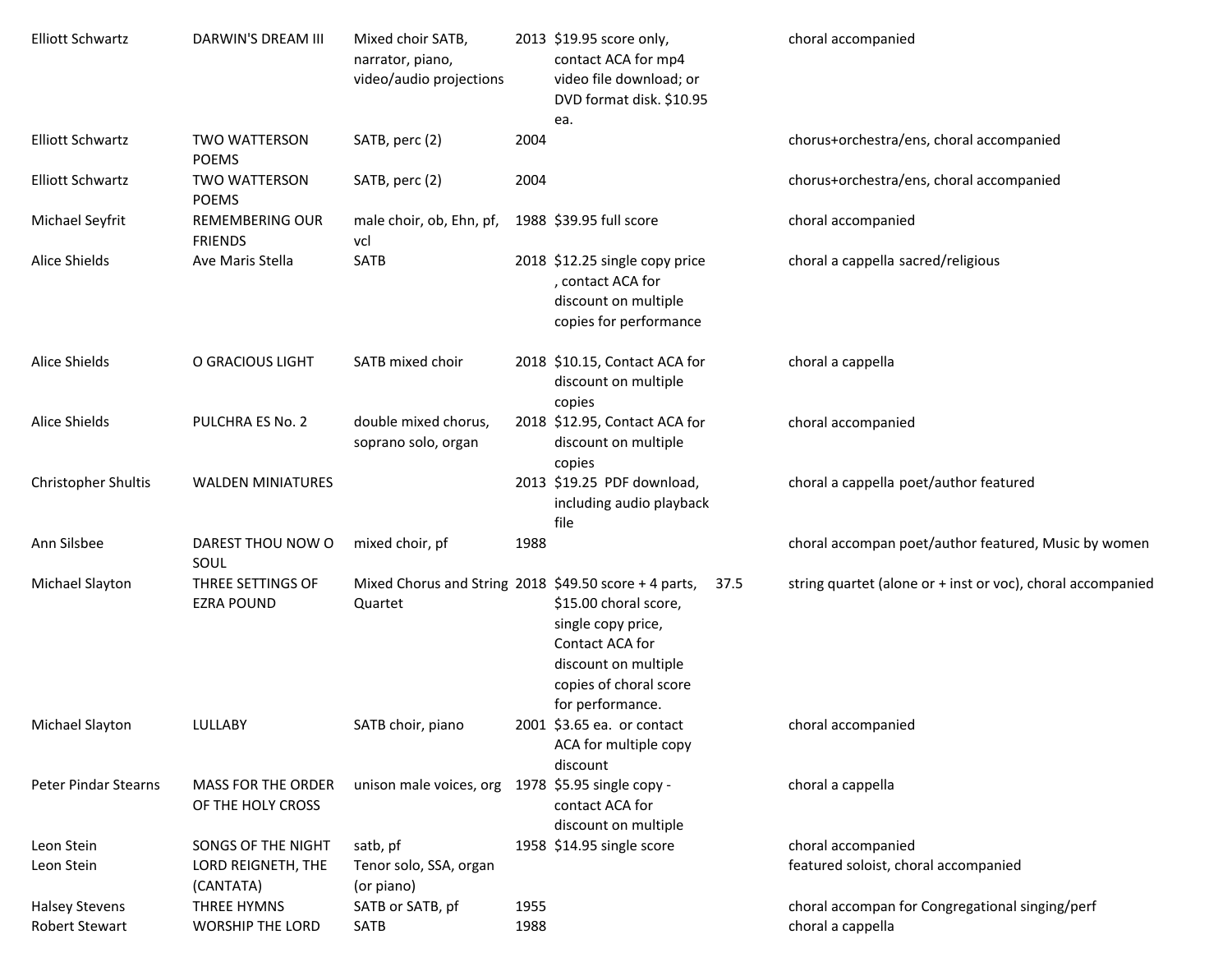| <b>Robert Stewart</b> | AMEN (GAUDETTE<br>POPULI)                                           | SATB, a cap (pf for reh<br>only)   | 1965 |                                                                                                                              | choral a cappella                      |
|-----------------------|---------------------------------------------------------------------|------------------------------------|------|------------------------------------------------------------------------------------------------------------------------------|----------------------------------------|
| <b>Robert Stewart</b> | <b>HEAVENTREE</b><br><b>MADRIGALS</b>                               | SATB a cappella                    |      |                                                                                                                              | choral a cappella                      |
| Joel Eric Suben       | THREE ADRIENNE RICH<br><b>CHORAL SONGS</b>                          | <b>SATB Chorus</b>                 |      | 2021 \$16.50 score, Contact<br>sales@composers.com<br>for inquiries into<br>discounts on multiple<br>copies for performance. | choral a cappella poet/author featured |
| Joel Eric Suben       | <b>Two Choral Settings</b><br>(Gilbert & Sullivan)                  | Treble Voices SSAA a<br>cappella   |      | 2018 \$16.25                                                                                                                 | choral a cappella                      |
| Joel Eric Suben       | On the Prut River                                                   | Chorus SATB a cappella             |      | 2018 \$12.25 single copy price,<br>Contact ACA for<br>discount on<br>performance set                                         | choral a cappella                      |
| Joel Eric Suben       | <b>ABOUT A CHILD</b>                                                | SATB a cappella                    |      | 2011 \$10.85, contact ACA for<br>discount on multiple<br>copies or PDF download                                              | choral a cappella                      |
| Joel Eric Suben       | Four Choral Settings<br>(Gilbert & Sullivan):<br><b>TTBB</b>        | Male Chorus (TTBB) a<br>cappella   |      | 2002 \$22.50                                                                                                                 | choral a cappella                      |
| Joel Eric Suben       | <b>Four Choral Settings</b><br>(Gilbert & Sullivan):<br><b>SATB</b> | SATB a cappella                    |      | 2002 \$24.50                                                                                                                 | choral a cappella                      |
| Joel Eric Suben       | <b>SONG BOOK</b>                                                    | treble voices (SSAA) a<br>cappella |      | 1989 \$9.95                                                                                                                  | choral a cappella                      |
| Stephen Suber         | His Rhythm!                                                         | SSAATTBB                           |      | 2003 \$12.95 pdf                                                                                                             | choral a cappella                      |
| Stephen Suber         | SOLEIL                                                              | 32-voices, mixed choir             |      | 1983 \$14.95 score                                                                                                           | choral a cappella                      |
| Clifford Taylor       | MASQUERADE(Songs &<br>Incidental Music)                             | Voices and/or piano                | 1975 |                                                                                                                              | choral accompanied, choral a cappella  |
| Clifford Taylor       | MASQUERADE(Songs & Voices and/or piano<br>Incidental Music)         |                                    | 1975 |                                                                                                                              | choral accompanied, choral a cappella  |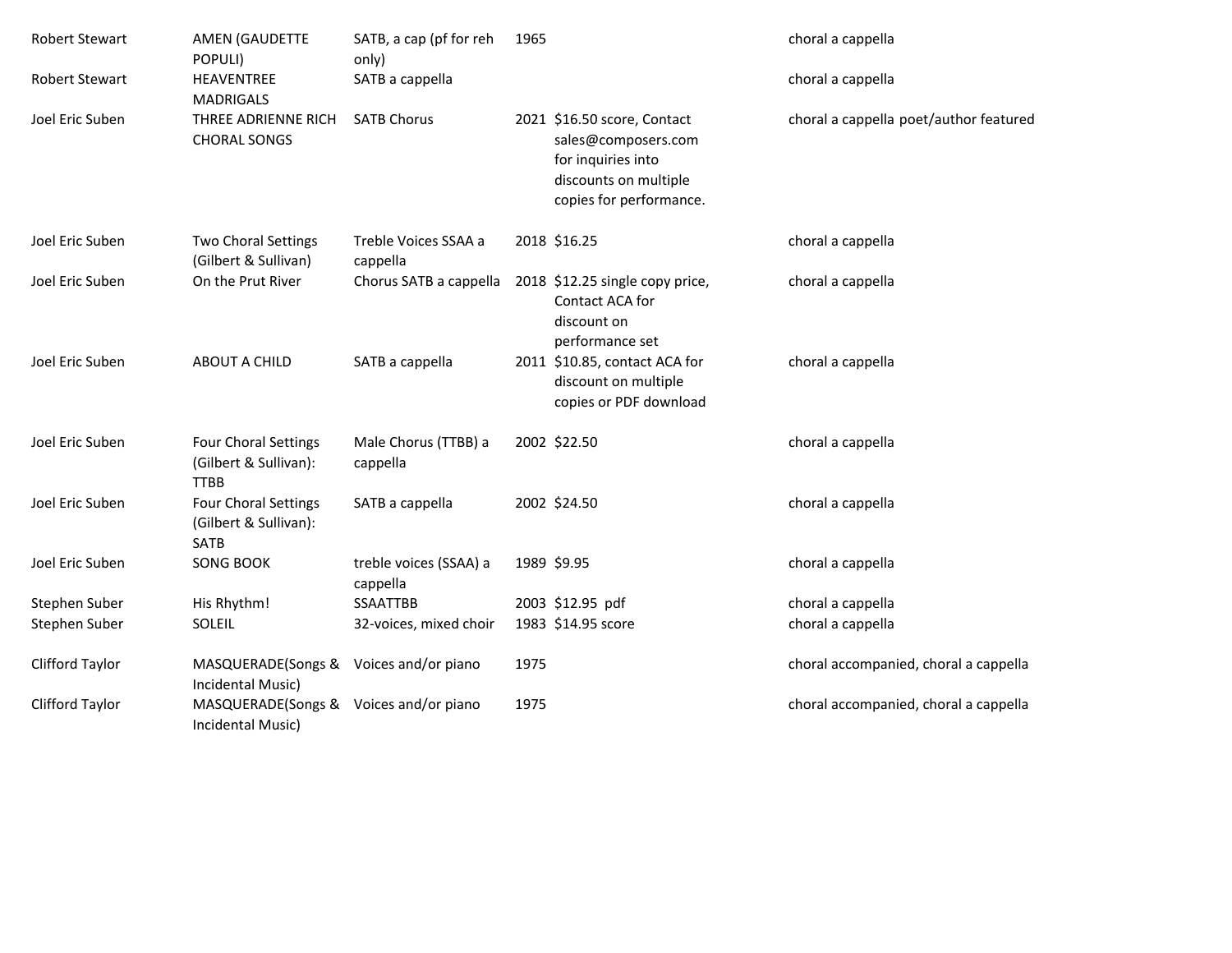| Clifford Taylor                     | <b>SACRED VERSES</b>                                                       | SATB, flute (2)/piccolo,<br>oboe (2)/english horn,<br>clarinet (2), bass<br>clarinet, bassoon (2),<br>contrabassoon, horn (2),<br>trumpet (2), trombone<br>(2), tuba (1), timpani,<br>percussion (3), harp,<br>strings (OR organ, OR<br>piano) | 1962 |                                                                                 |      | chorus+orchestra/ens                                      |
|-------------------------------------|----------------------------------------------------------------------------|------------------------------------------------------------------------------------------------------------------------------------------------------------------------------------------------------------------------------------------------|------|---------------------------------------------------------------------------------|------|-----------------------------------------------------------|
| Clifford Taylor                     | <b>TWO FOLK</b><br>MADRIGALS, Op.9                                         | <b>SATB</b>                                                                                                                                                                                                                                    | 1953 |                                                                                 |      | choral a cappella                                         |
| Andrew William Thomas BLIND MEN AND | <b>ELEPHANT</b>                                                            | children's chorus, piano 1994 \$14.95 score                                                                                                                                                                                                    |      |                                                                                 |      | choral accompanied                                        |
| Andrew William Thomas NINE CHORUSES |                                                                            | SA chorus, piano 4-<br>hands, optional<br>percussion                                                                                                                                                                                           |      |                                                                                 |      | choral accompanied, 4-hands keyboard                      |
| Frederick C. Tillis                 | Latin Fringe                                                               | SATB                                                                                                                                                                                                                                           |      | 1999 \$8.25 single score price                                                  |      | choral a cappella Music by BIPOC composers                |
| Frederick C. Tillis                 | SYMPHONY OF SONGS                                                          | orch: pic, 2-2(ca)-2cl-2, 1997 \$125 full score<br>2-3-3-1, SATB chor                                                                                                                                                                          |      |                                                                                 | 22.5 | chorus+orchestra Music by BIPOC composers                 |
| Frederick C. Tillis                 | Let Us Break Bread<br>Together                                             | SATB                                                                                                                                                                                                                                           |      | 1995 \$5.95                                                                     |      | choral a cappella Music by BIPOC composers                |
| Frederick C. Tillis                 | <b>Bolero</b>                                                              | SATB, Pno                                                                                                                                                                                                                                      |      | 1995 \$12.95, contact ACA for<br>discount on multiple<br>copies                 |      | choral accompan Music by BIPOC composers                  |
| Frederick C. Tillis                 | Sombrero                                                                   | <b>SATB</b>                                                                                                                                                                                                                                    |      | 1990 \$11.50, contact ACA for<br>discount on multiple<br>copies                 |      | choral a cappella Music by BIPOC composers                |
| Frederick C. Tillis                 | TIME HAS COME, THE                                                         | SATB, pf, str bass, drums 1989 \$14.00 score                                                                                                                                                                                                   |      |                                                                                 | 12.5 | chorus+orchestra Music by BIPOC composers, jazz influence |
| Frederick C. Tillis                 | SPIRITUAL FANTASY NO. Mixed choir, piano<br>10: WE WEAR THE<br><b>MASK</b> |                                                                                                                                                                                                                                                |      | 1988 \$14.00 single score;<br>contact ACA for<br>discount on multiple<br>copies |      | mixed instrumen Music by BIPOC composers                  |
| Frederick C. Tillis                 | SPIRITUAL FANTASY NO. SATB, Soprano solo, &<br>9 SYMPATHY                  | brass quintet                                                                                                                                                                                                                                  |      | 1986 \$39.95 full score and 5<br>parts, \$19.95 chorus<br>score                 |      | solo voice(s)+2 tc Music by BIPOC composers               |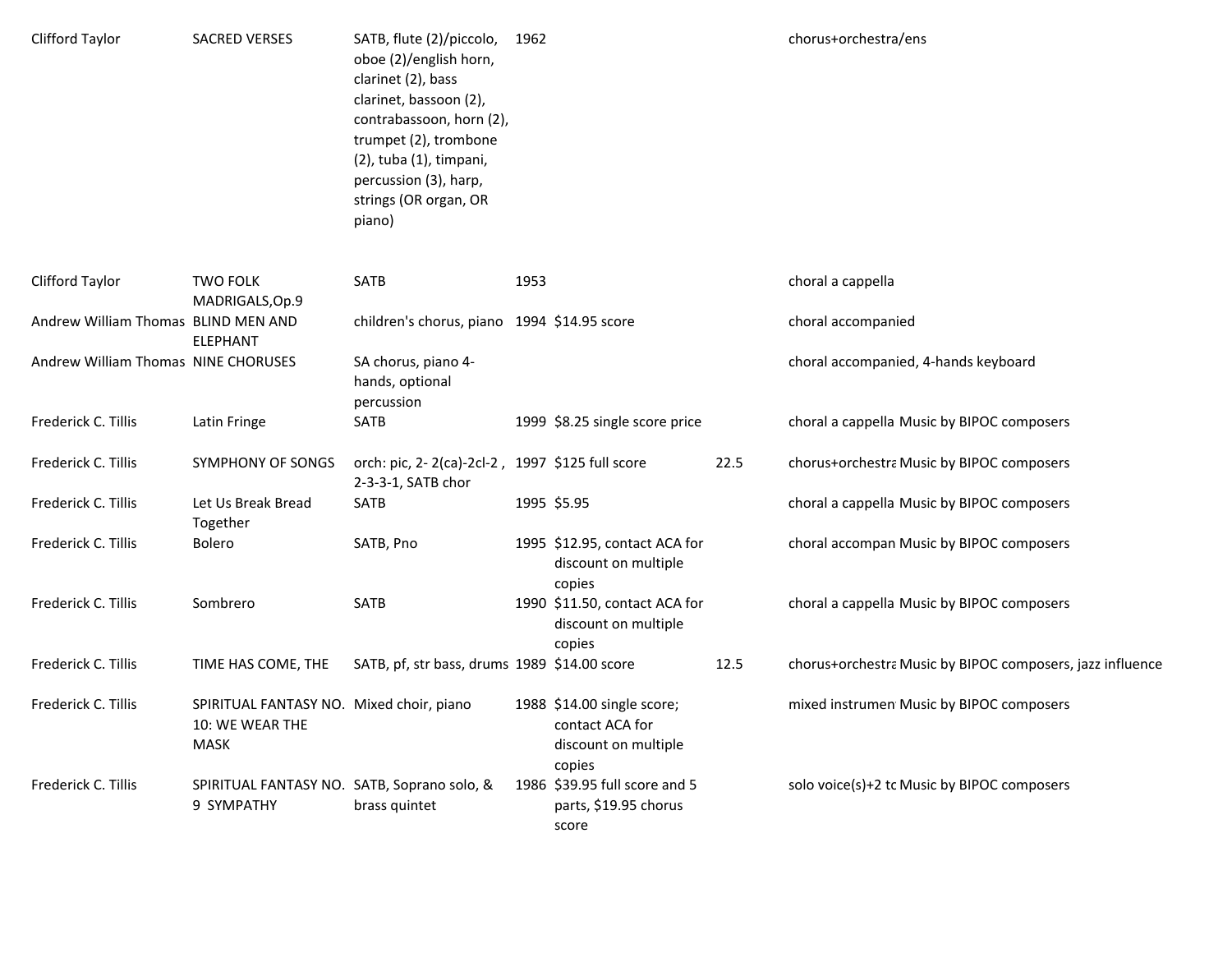| Frederick C. Tillis     | <b>FLESH</b>                                                                       | IN THE SPIRIT AND THE SATB, jazz trio, orch: 2-2- 1985 \$41.95 full score,<br>2-2, 4-3-3-1, timp, perc,<br>str |      | Contact<br>sales@composers.com<br>for inquiries into part<br>purchase or rental.,<br>\$7.95 choral score/ea.<br>call for discount on<br>multiple copies |       | chorus+orchestra Music by BIPOC composers, African American exp    |
|-------------------------|------------------------------------------------------------------------------------|----------------------------------------------------------------------------------------------------------------|------|---------------------------------------------------------------------------------------------------------------------------------------------------------|-------|--------------------------------------------------------------------|
| Frederick C. Tillis     | One for Ray                                                                        | SATB, Pno, cb, drumset 1984 \$14.25                                                                            |      |                                                                                                                                                         |       | choral accompan Music by BIPOC composers                           |
| Frederick C. Tillis     | FIVE SPIRITUALS for<br>chorus and brass<br>ensemble                                | satb plus brass choir: 4-4-1976 \$41.95 score<br>4-4-euph-1                                                    |      |                                                                                                                                                         |       | brass featured, cl Music by BIPOC composers                        |
| Frederick C. Tillis     | ALLELUIA                                                                           | satb (pf reh only)                                                                                             |      | 1969 \$15.95 pdf                                                                                                                                        |       | choral a cappella Music by BIPOC composers                         |
| Frederick C. Tillis     | FREEDOM                                                                            | satb (pf for reh)                                                                                              |      | 1968 \$15.50, contact ACA for<br>discount on multiple<br>copies                                                                                         |       | choral a cappella Music by BIPOC composers, commemoration/hon      |
| Frederick C. Tillis     | HALLELUYAH                                                                         | TTBB (male glee club)-pf 1966 \$10.50, contact ACA for<br>for reh only                                         |      | discount on multiple<br>copies                                                                                                                          |       | choral a cappella Music by BIPOC composers                         |
| <b>Francine Trester</b> | Sekelela                                                                           | SATB chorus and piano<br>trio                                                                                  |      | 2018 \$22.00 full score,<br>Contact ACA for<br>discount on multiple<br>copies for performance.                                                          | 16.85 | choral accompan Music by women                                     |
| Lloyd Ultan             | PEACE BE MULTIPLIED                                                                | satb(pf/org for reh)                                                                                           | 1972 |                                                                                                                                                         |       | choral a cappella                                                  |
| Lloyd Ultan             | BORECHU and SHEMA                                                                  | satb, org                                                                                                      |      | 1967 \$2.25 each, minimum 8 8.75                                                                                                                        |       | choral accompan Jewish themes or klezmer                           |
| Lloyd Ultan             | <b>CHICAGO</b>                                                                     | satb,pf                                                                                                        | 1960 |                                                                                                                                                         |       | choral accompan poet/author featured                               |
| Lloyd Ultan             | MAN WITH A HOE, THE                                                                | large chorus, SATB soli,<br>orch: pic-3-2-eh-2-bcl-<br>bsn; 4-3-3-1; timp, perc;<br>hp, str                    | 1956 |                                                                                                                                                         |       | solo voice(s)+large ensemble or orchestra, orchestra, chorus+orche |
| Lloyd Ultan             | BLOW, BLOW THOU<br><b>WINTER WIND</b>                                              | SATB                                                                                                           | 1956 |                                                                                                                                                         |       | choral a cappella                                                  |
| Vladimir Ussachevsky    | PRAISE YE THE LORD                                                                 | satb, org                                                                                                      | 1935 |                                                                                                                                                         |       | choral accompanied                                                 |
| Nancy Van de Vate       | <b>CHORAL SUITE FROM</b><br>NEMO (SUITE FOR CHOR piano accompaniment)<br>AUS NEMO) | SATB with orchestra (or 1997                                                                                   |      |                                                                                                                                                         |       | choral accompan Music by women                                     |
| Nancy Van de Vate       | PATROLING BARNEGAT TTBB, piano                                                     |                                                                                                                | 1993 |                                                                                                                                                         |       | choral accompan Music by women                                     |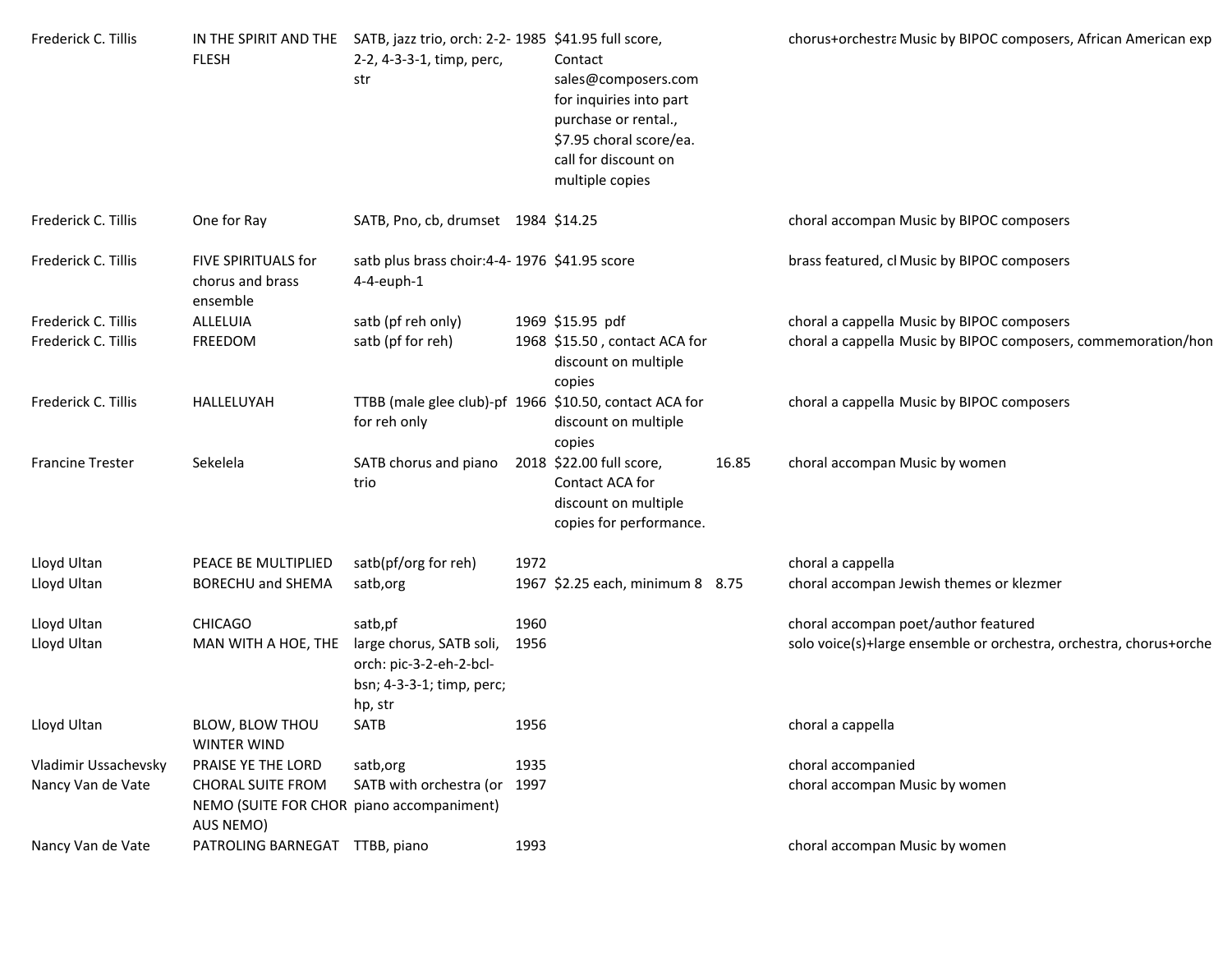| Nancy Van de Vate                                                  | <b>CANTATA FOR</b><br><b>WOMEN'S VOICES -</b><br><b>CHOIR AND ORCHESTRA</b> | SSAA, pic, fl, cl, 2 perc,<br>cel, hp, strings                                                                                                                                                                                                                             |                      | 1993 \$71.25 full score, \$15.50<br>SATB choral score,<br>Contact ACA for set of<br>parts |       | solo voice(s)+larg Music by women                                                                                                     |
|--------------------------------------------------------------------|-----------------------------------------------------------------------------|----------------------------------------------------------------------------------------------------------------------------------------------------------------------------------------------------------------------------------------------------------------------------|----------------------|-------------------------------------------------------------------------------------------|-------|---------------------------------------------------------------------------------------------------------------------------------------|
| Nancy Van de Vate                                                  | <b>HOW FARES THE</b><br>NIGHT?                                              | SSAA, solo violin, string 1993<br>orchestra                                                                                                                                                                                                                                |                      |                                                                                           |       | string orchestra, Music by women                                                                                                      |
| Nancy Van de Vate                                                  | <b>KATYN</b>                                                                | SATB, 3333, 4331, timp, 1989<br>3 perc, hp, pf, strings                                                                                                                                                                                                                    |                      |                                                                                           |       | chorus+orchestra Music by women                                                                                                       |
| Nancy Van de Vate                                                  | <b>COCAINE LIL</b>                                                          | Mezzo soprano, jazz<br>singers (4), handheld<br>percussion                                                                                                                                                                                                                 |                      | 1986 \$24.50 score                                                                        |       | voice(s)+ 1 inst o opera dramatic, Music by women, jazz influence                                                                     |
| Nancy Van de Vate                                                  | <b>CANTATA FOR</b><br>WOMEN'S VOICES -<br><b>CHOIR AND ENSEMBLE</b>         | SSAA, pic, fl, cl, 2 perc,<br>cel, hp                                                                                                                                                                                                                                      |                      | 1979 45.00 full score, \$15.50<br>SATB choral score,<br>Contact ACA for set of<br>parts   |       | choral accompan Music by women                                                                                                        |
| Nancy Van de Vate                                                  | <b>CANTATA FOR</b><br>WOMEN'S VOICES -<br><b>CHOIR AND ENSEMBLE</b>         | SSAA, pic, fl, cl, 2 perc,<br>cel, hp                                                                                                                                                                                                                                      |                      | 1979 45.00 full score, \$15.50<br>SATB choral score,<br>Contact ACA for set of<br>parts   |       | choral accompan Music by women                                                                                                        |
| Nancy Van de Vate                                                  | MAKE A JOYFUL NOISE                                                         | SATB, piano or organ                                                                                                                                                                                                                                                       | 1972                 |                                                                                           |       | choral accompan Music by women                                                                                                        |
| Nancy Van de Vate<br>Nancy Van de Vate<br><b>Burr Van Nostrand</b> | POND<br>PSALM 121<br>SYMPHONY-NOSFERATU 2 choruses (A:5                     | SATB a cappella<br>SATB a cappella<br>females, 5males,<br>B:5females,5males),orch<br>:4/pic/alfl-4/ehn-4/bcl-<br>5sax(sattb)-4-cbsn, 4-4-4-<br>btbn-<br>1, perc, hp, hpschd, preppf<br>,cel,vib,xyl,glock,elecgtr,<br>acoustic<br>gtr, mand, elecbgtr, opt<br>org, strings | 1970<br>1958<br>1971 |                                                                                           |       | choral a cappella Music by women<br>choral a cappella sacred/religious, Music by women<br>orchestra, chorus+orchestra/ens, rock group |
| Elizabeth Vercoe                                                   | Irreveries from Sappho - SSA, piano<br>choral                               |                                                                                                                                                                                                                                                                            |                      | 1981 PDF download edition<br>available                                                    | 10    | choral accompanied                                                                                                                    |
| John Verrall                                                       | SONG OF REJOICING                                                           | Children's voices, bells                                                                                                                                                                                                                                                   | 1966                 |                                                                                           |       | choral accompanied                                                                                                                    |
| John Verrall                                                       | THEY SHALL NEVER<br><b>THIRST</b>                                           | SATB                                                                                                                                                                                                                                                                       | 1954                 |                                                                                           |       | choral a cappella                                                                                                                     |
| Vally Weigl                                                        | U.N. PRAYER FOR PEACE SATB a cappella                                       |                                                                                                                                                                                                                                                                            |                      | 1981 \$12.95                                                                              |       | choral a cappella sacred/religious, Music by women                                                                                    |
| Vally Weigl                                                        | ODE TO THE WESTWIND satb a capella                                          |                                                                                                                                                                                                                                                                            |                      | 1979 \$6.95 ea. printed (5<br>minimum)                                                    | 12.95 | choral a cappella Music by women                                                                                                      |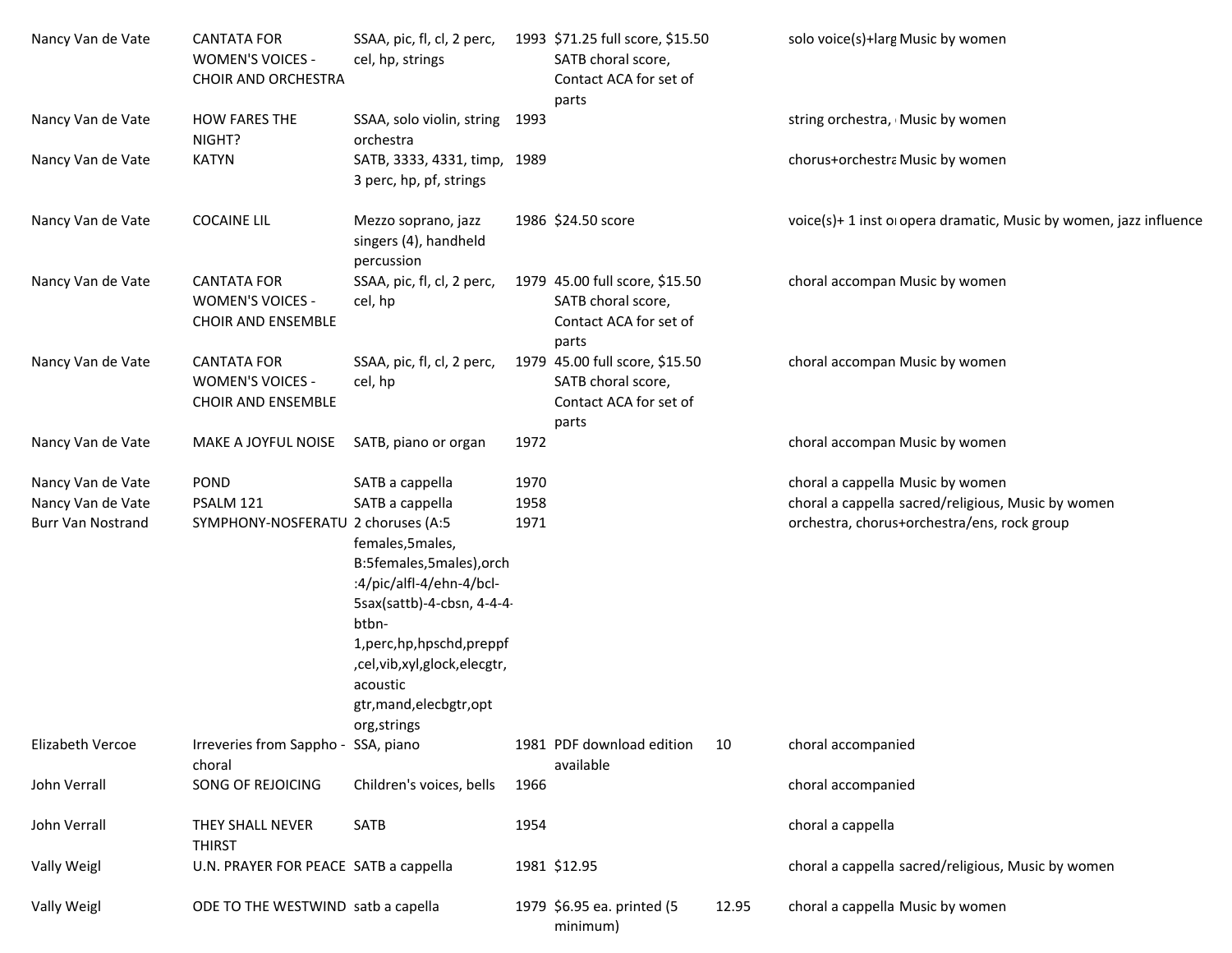| Vally Weigl        | ALONG THE WAY (choral<br>suite)                                 |                                                          | 1979 |                                                      |      | choral accompan Music by women                     |
|--------------------|-----------------------------------------------------------------|----------------------------------------------------------|------|------------------------------------------------------|------|----------------------------------------------------|
| Vally Weigl        | ALONG THE WAY<br>(movement from<br>ALONG THE WAY)               | ssa soli(OR)chor                                         | 1979 |                                                      |      | choral a cappella Music by women                   |
| Vally Weigl        | DAY & NIGHT                                                     | satb, m sop solo                                         | 1973 |                                                      |      | choral a cappella Music by women                   |
| Vally Weigl        | CHORUSES OF CONCERN SATB or unison chorus,                      | and guitar                                               | 1970 |                                                      |      | choral accompan Music by women                     |
| Vally Weigl        | <b>BLESS THE FOUR</b><br><b>CORNERS OF THIS</b><br><b>HOUSE</b> | satb,pf                                                  | 1969 |                                                      |      | choral accompan Music by women                     |
| Vally Weigl        | BALLAD OF MY FATHER, satb chor, soli, pf<br><b>THE</b>          |                                                          | 1968 |                                                      |      | choral accompan Music by women                     |
| Vally Weigl        | LET MY COUNTRY<br>AWAKE                                         | satb,4 soli,pf                                           | 1967 |                                                      |      | choral accompan Music by women                     |
| Vally Weigl        | WHEN THE SONG OF<br>THE ANGELS IS STILLED -<br>Vally Weigl      | satb a capella                                           | 1966 |                                                      |      | choral a cappella sacred/religious, Music by women |
| Vally Weigl        | <b>SEVEN ROUNDS IN</b><br><b>VARIOUS MOODS</b>                  | 3 or 4 pt chorus a<br>capella                            |      | 1965 \$2.50                                          |      | choral a cappella Music by women                   |
| Vally Weigl        | ON CHRISTMAS EVE                                                | satb,pf                                                  | 1965 |                                                      |      | choral accompan Music by women                     |
| Vally Weigl        | IN JUST SPRING                                                  | 4pt chor OR 4pt soli<br>voices                           | 1963 |                                                      |      | choral a cappella Music by women                   |
| Vally Weigl        | <b>FOUR SONGS</b>                                               | child or women's voices 1962<br>as chorus or as soli, pf |      |                                                      |      | choral accompan Music by women                     |
| Vally Weigl        | HEAR YE, ALL YE<br><b>PEOPLES</b>                               | mix chor(and/orsolo<br>qrt)pf                            | 1960 |                                                      |      | choral accompan Music by women                     |
| Vally Weigl        | <b>BENEDICTION</b>                                              | satb                                                     | 1958 |                                                      |      | choral a cappella Music by women, sacred/religious |
| Vally Weigl        | LET DOWN THE BARS, O ttbb<br><b>DEATH</b>                       |                                                          | 1958 |                                                      |      | choral a cappella Music by women                   |
| Vally Weigl        | <b>BOLD HEART</b>                                               | ssa(pf for reh)                                          | 1958 |                                                      |      | choral a cappella Music by women                   |
| Vally Weigl        | TE DEUM                                                         | satb,pf                                                  |      | 1957 \$12.85                                         |      | choral accompan Music by women                     |
| <b>Vally Weigl</b> | CHRISTMAS IN THE<br>HOLY LAND                                   | SATB choir, a capella                                    |      | 1957 \$14.95                                         | 9.95 | choral a cappella Music by women, sacred/religious |
| Vally Weigl        | ALL FAITH PRAYER FOR<br><b>PEACE</b>                            | satb, pf                                                 |      | 1955 11.95                                           | 9.25 | choral accompan Music by women, sacred/religious   |
| Vally Weigl        | PRAYER FOR PEACE                                                | satb                                                     |      | 1955 \$10.50 printed score                           |      | choral a cappella Music by women                   |
| Vally Weigl        | <b>FOUR CHORAL SONGS</b><br>ON DEATH AND MAN                    | mixed chorus, piano,<br>snare drum, timpani ad<br>lib    | 1953 |                                                      | 7.5  | choral accompan Music by women                     |
| Vally Weigl        | 130th Psalm                                                     | chorus, T solo, pf                                       | 1950 |                                                      |      | chorus+soloist(s) Music by women, sacred/religious |
| Karl Weigl         | <b>FOLKSONGS FROM</b><br><b>MANY LANDS</b>                      | chor OR solo voices, pf                                  |      | 1947 \$12.95 contact ACA for<br>discount on multiple |      | choral accompanied                                 |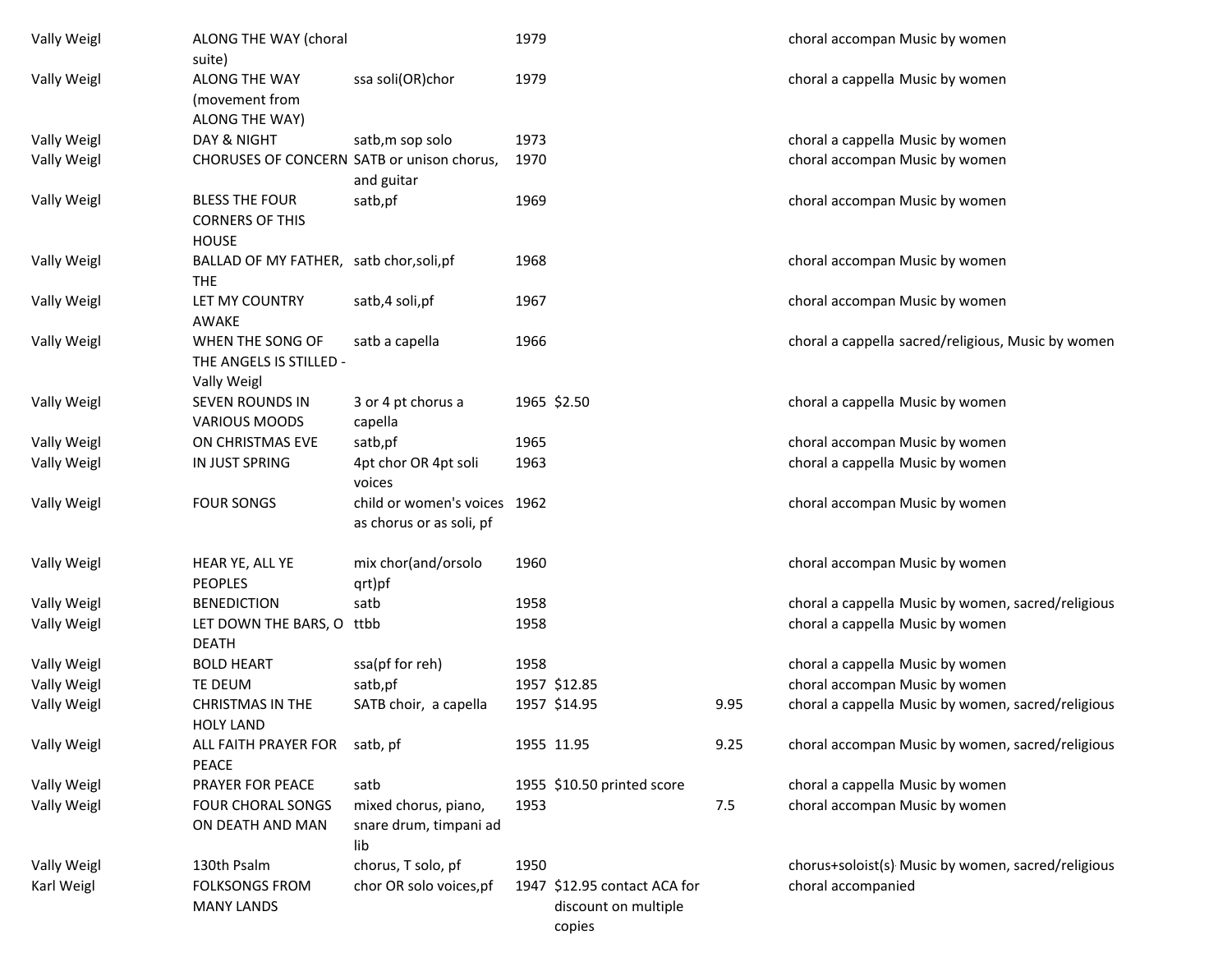| Karl Weigl     | <b>EARLY EASTER</b><br>MORNING, op. 41                                | satb (or med voice) & pf 1945 \$6.95 (contact ACA for               |      | discount on multiple<br>choral scores), score<br>includes both choral and              |       | choral accompanied                                 |
|----------------|-----------------------------------------------------------------------|---------------------------------------------------------------------|------|----------------------------------------------------------------------------------------|-------|----------------------------------------------------|
| Karl Weigl     | <b>SHOUTING SUN (Early</b><br>Easter Morning)                         | SATB or medium voice<br>with piano                                  |      | solo version<br>1945 \$4.95 (contact ACA for<br>discount on multiple<br>choral scores) |       | voice+keyboard, choral accompanied                 |
| Vally Weigl    | <b>FAIRY SONG</b>                                                     | 3pt women's chor                                                    | 1944 |                                                                                        |       | choral a cappella Music by women                   |
| Vally Weigl    | <b>HEART'S CONTENT</b>                                                | satb OR 3 pt women's<br>chorus                                      | 1944 |                                                                                        |       | choral a cappella Music by women                   |
| Karl Weigl     | <b>TWO RELIGIOUS</b><br><b>CHORUSES</b>                               |                                                                     | 1942 |                                                                                        | 6.75  | choral a cappella                                  |
| Karl Weigl     | <b>WATCHMAN'S REPORT</b><br>op 39                                     | bar solo, satb, pf                                                  |      | 1941 \$7.95 (contact ACA for<br>discount on multiple<br>choral scores)                 |       | featured soloist, choral accompanied               |
| Vally Weigl    | <b>HYMNUS</b>                                                         | satbb                                                               |      | 1941 \$11.25                                                                           | 10.95 | choral a cappella Music by women, sacred/religious |
| Vally Weigl    | FOUR SEASONS, THE:<br>Cantata                                         | Children's choir SSA, pf                                            | 1937 |                                                                                        |       | choral accompan Music by women                     |
| Karl Weigl     | <b>FOUR SEASONS</b><br><b>CANTATA</b>                                 | Children's choir SSA, pf                                            | 1937 |                                                                                        |       | choral accompanied                                 |
| Vally Weigl    | ODE TO BEAUTY                                                         | satb, Sop solo, hn, pf<br>(or strings)                              |      | 1936 \$14.25 score (PV) with<br>horn part, \$12.50 set of<br>string parts 22222        | 21.5  | choral accompan Music by women                     |
| Karl Weigl     | THREE ODEN                                                            | satb soli, pf                                                       |      | 1909 \$12.95 ea.                                                                       |       | voice+keyboard, choral accompanied                 |
| Karl Weigl     | FOUR SONGS, for 4 Solo solo voices (satb), pf<br>Voices & Pf          |                                                                     | 1905 |                                                                                        |       | choral accompanied                                 |
| Vally Weigl    | OH, WIND, BLOW<br><b>SOFTLY</b>                                       | 2pt women's or child<br>chorus(or 2 solo<br>voices), rec(or fl), pf |      |                                                                                        |       | choral accompan Music by women                     |
| Vally Weigl    | <b>APRIL</b>                                                          | women's solo voices,<br>flute(or violin) and<br>piano               |      |                                                                                        |       | solo voice(s)+2 tc Music by women                  |
| Karl Weigl     | FOUR POEMS                                                            | satb with pf reh only                                               |      |                                                                                        |       | choral a cappella                                  |
| Matthew Welch  | <b>SALUTE ON THE BIRTH</b><br>OF RORY MOR                             | women's chorus<br>SSSSAA, bagpipes in<br>Eflat                      |      | 2017 \$16.50 library edition                                                           |       | choral accompanied                                 |
| Samuel Wellman | HOW LONG, O LORD?                                                     | SATB, a cap                                                         | 1996 |                                                                                        |       | choral a cappella choral                           |
| Samuel Wellman | <b>TWO SONGS FOR</b><br><b>CHILDREN'S CHOIR</b><br>OPUS <sub>86</sub> | children's choir, piano                                             |      | 1992 \$5.75 (contact ACA for<br>discount on multiple                                   |       | choral accompan sacred/religious, choral           |
| Samuel Wellman | WHEN JOHNNY COMES a cappella satb<br><b>MARCHING HOME OPUS</b><br>55  |                                                                     | 1988 | copies)                                                                                |       | choral a cappella choral                           |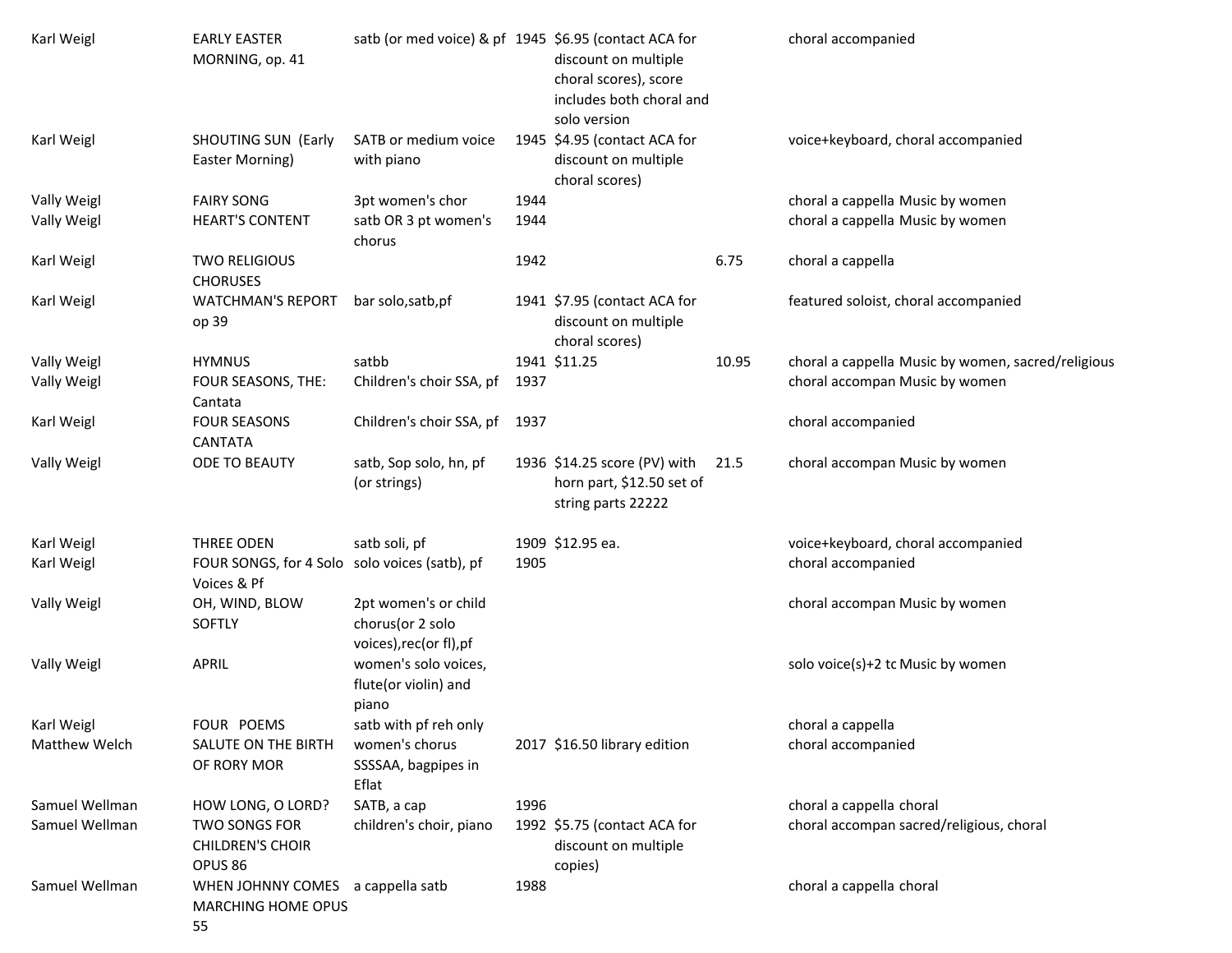| Samuel Wellman<br>Peter Westergaard | TWO PSALMS OPUS 9<br>ANYONE LIVED IN A<br>PRETTY HOW TOWN | ssa, pf and ssaa, pf<br>chamber chorus (SATB)                                     | 1977<br>1996 |                                                                                                                              | duo or ensemble+ keyboard, choral accompanied<br>choral a cappella |
|-------------------------------------|-----------------------------------------------------------|-----------------------------------------------------------------------------------|--------------|------------------------------------------------------------------------------------------------------------------------------|--------------------------------------------------------------------|
| Beth Wiemann                        | Gloria                                                    | SATB chorus, 2 clarinets, 2013<br>bass clarinet and piano                         |              |                                                                                                                              | choral accompan Music by women, sacred/religious                   |
| Beth Wiemann                        | Agnus Dei                                                 | SATB chorus, 2 clarinets, 2013 \$7.75, Contact ACA for<br>bass clarinet and piano |              | discount on multiple<br>copies for performance                                                                               | choral accompan Music by women, sacred/religious                   |
| Beth Wiemann                        | <b>BENEDICTUS</b>                                         | SATB chorus, 2 B-flat<br>clarinets, 1 bass clarinet<br>(with extension), piano    | 2013         |                                                                                                                              | choral accompan Music by women, sacred/religious                   |
| Beth Wiemann                        | Sanctus - with melodicas SATB chorus, 2                   | melodicas and piano                                                               |              | 2013 \$8.75, Contact ACA for<br>discount on multiple<br>copies for performance                                               | choral accompan Music by women, sacred/religious                   |
| Beth Wiemann                        | <b>MASS</b>                                               | SATB chorus, 2 B-flat<br>clarinets, 1 bass clarinet<br>(with extension), piano    |              | 2013 \$41.50 full score + 3<br>clarinet parts, contact<br>ACA for discount on<br>multiple copies of score<br>for performance | choral accompan Music by women, sacred/religious                   |
| Beth Wiemann                        | CREDO                                                     | SATB chorus, 2 B-flat<br>clarinets, 1 bass clarinet<br>(with extension), piano    | 2013         |                                                                                                                              | choral accompan Music by women, sacred/religious                   |
| Beth Wiemann                        | <b>KYRIE</b>                                              | SATB, 2 cl in Bb, 1 bscl,<br>piano                                                |              | 2012 \$7.15 ea. (contact ACA<br>for discount on multiple<br>copies)                                                          | choral accompan Music by women, sacred/religious                   |
| Beth Wiemann                        | <b>SANCTUS - from MASS</b>                                | SATB, 2 cl in Bb, 1 bscl,<br>piano                                                |              | 2012 \$9.75 score + 3 clarinet<br>parts, contact ACA for<br>discount on multiple<br>copies of score for<br>performance       | choral accompan Music by women, sacred/religious                   |
| Beth Wiemann                        | Let Us in a Lovers'<br>Round                              | SATB choir, flute and<br>piano                                                    | 2011         |                                                                                                                              | choral accompan Music by women                                     |
| Beth Wiemann                        | <b>BLESSING OF THE</b><br>ANIMALS                         | SATB, piano                                                                       |              | 2008 \$12.75, Contact ACA for<br>discount on multiple<br>copies for performance                                              | choral accompan Music by women, for young performers, sacred/re    |
| Beth Wiemann<br>Beth Wiemann        | ON TIME<br>ON TIME                                        | SATB, trumpet, flute<br>SATB, trumpet, flute                                      | 2007<br>2007 |                                                                                                                              | chorus+orchestra Music by women<br>chorus+orchestra Music by women |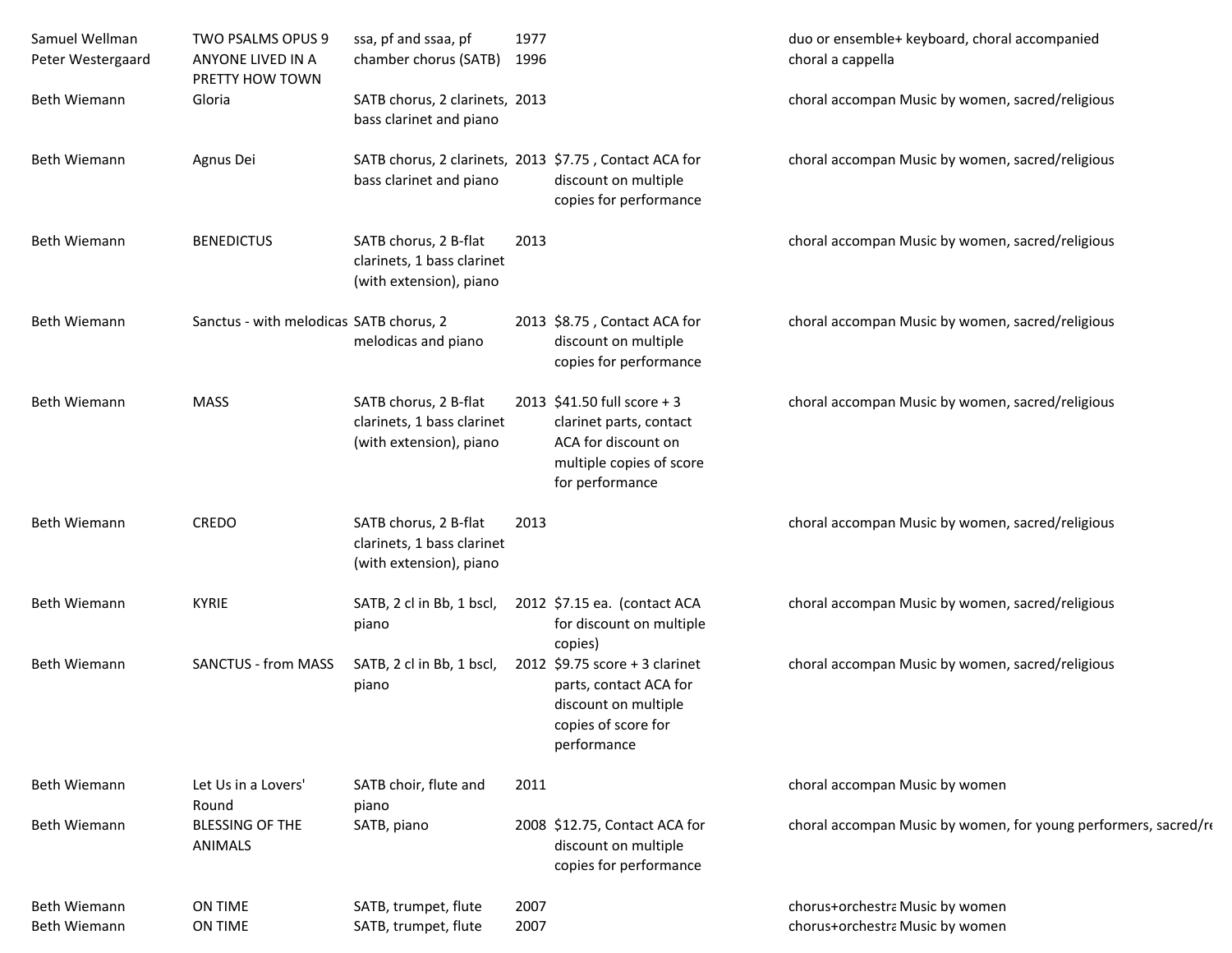| Beth Wiemann          | <b>WOODLORE</b>                               | childrens chorus,<br>clarinet, piano                                                                                                                                                       |      | 2001 \$12.00 score, Contact<br>ACA for discount on<br>multiple copies | choral accompan Music by women, for young performers |
|-----------------------|-----------------------------------------------|--------------------------------------------------------------------------------------------------------------------------------------------------------------------------------------------|------|-----------------------------------------------------------------------|------------------------------------------------------|
| <b>Beth Wiemann</b>   | <b>NIGHT SONGS</b>                            | SSAA a cappella                                                                                                                                                                            | 1990 |                                                                       | choral a cappella Music by women                     |
| Frank Wigglesworth    | POLICE LOG OF THE<br><b>IPSWICH CHRONICLE</b> | SATB, piano                                                                                                                                                                                | 1986 |                                                                       | choral accompanied                                   |
| Frank Wigglesworth    | <b>SHORT MASS</b>                             | <b>SATB</b>                                                                                                                                                                                |      | 1961 \$12.50 single copy price 7.15                                   | choral a cappella                                    |
| Frank Wigglesworth    | SLEEP BECALMED                                | SATB, flute (2), oboe (2), 1950<br>clarinet (2), horn (2),<br>trumpet (2), trombone,<br>percussion, strings                                                                                |      |                                                                       | chorus+orchestra/ens                                 |
| Frank Wigglesworth    | ALLELUIA                                      | SA a cappella                                                                                                                                                                              | 1950 |                                                                       | choral a cappella                                    |
| Donald M. Wilson      | MAKE A JOYFUL NOISE                           | women's chorus, piano                                                                                                                                                                      |      | 2005 score not available                                              | choral accompanied                                   |
| Donald M. Wilson      | STABILE III "Ave Maria"                       | for Triple Chorus and<br>Percussion                                                                                                                                                        |      | 1972 \$25.50 score; Contact<br>ACA for parts set                      | choral accompanied                                   |
| Donald M. Wilson      | MADRIGAL                                      | TTB, a cap OR TTB, eh,<br>bsn, tbn                                                                                                                                                         |      | 1965 \$10.00                                                          | choral a cappella                                    |
| <b>Walter Winslow</b> | CANTICO                                       | SATB, org                                                                                                                                                                                  | 1995 |                                                                       | choral accompanied                                   |
| <b>Walter Winslow</b> | SYLLOGE                                       | SATB                                                                                                                                                                                       | 1994 |                                                                       | choral a cappella                                    |
| <b>Walter Winslow</b> | <b>REQUIEM</b>                                | SATB, bass clarinet,<br>piano/celesta, viola                                                                                                                                               | 1970 |                                                                       | chorus+orchestra/ens, choral accompanied             |
| <b>Walter Winslow</b> | <b>REQUIEM</b>                                | SATB, bass clarinet,<br>piano/celesta, viola                                                                                                                                               | 1970 |                                                                       | chorus+orchestra/ens, choral accompanied             |
| <b>Walter Winslow</b> | <b>TWO PSALMS</b>                             | SATB and soloists                                                                                                                                                                          | 1967 |                                                                       | featured soloist, choral a cappella                  |
| Joseph Wood           | TE DEUM LAUDAMUS                              | SATB, flute (1), oboe (1), 1983<br>clarinet (1), violin 1&2,<br>viola, cello                                                                                                               |      |                                                                       | chorus+orchestra/ens                                 |
| Joseph Wood           | O ALL YE (O VOS<br>OMNES)                     | SSATB a cappella                                                                                                                                                                           | 1972 |                                                                       | choral a cappella                                    |
| Joseph Wood           | PROGRESSION, THE (A<br>Ballet)                | SATB, flute (3), oboe (3), 1967<br>clarinet (3), bassoon (3),<br>horn $(4)$ , trumpet $(3)$ ,<br>trombone (3), tuba (1),<br>percussion (4), timpani,<br>contrabass, piano (2),<br>narrator |      |                                                                       | chorus+orchestra/ens                                 |
| Joseph Wood           | HYMN TO A<br><b>BROTHERHOOD</b>               | SATB a cappella                                                                                                                                                                            | 1964 |                                                                       | choral a cappella                                    |
| Joseph Wood           | SMALL HOUR, THE                               | Treble choir, piano                                                                                                                                                                        | 1958 |                                                                       | choral accompanied                                   |
| Joseph Wood           | HYMN TO THE NIGHT                             | TTBB a cappella                                                                                                                                                                            | 1957 |                                                                       | choral a cappella                                    |
| Joseph Wood           | TIGER, THE                                    | SATB a cappella                                                                                                                                                                            | 1952 |                                                                       | choral a cappella                                    |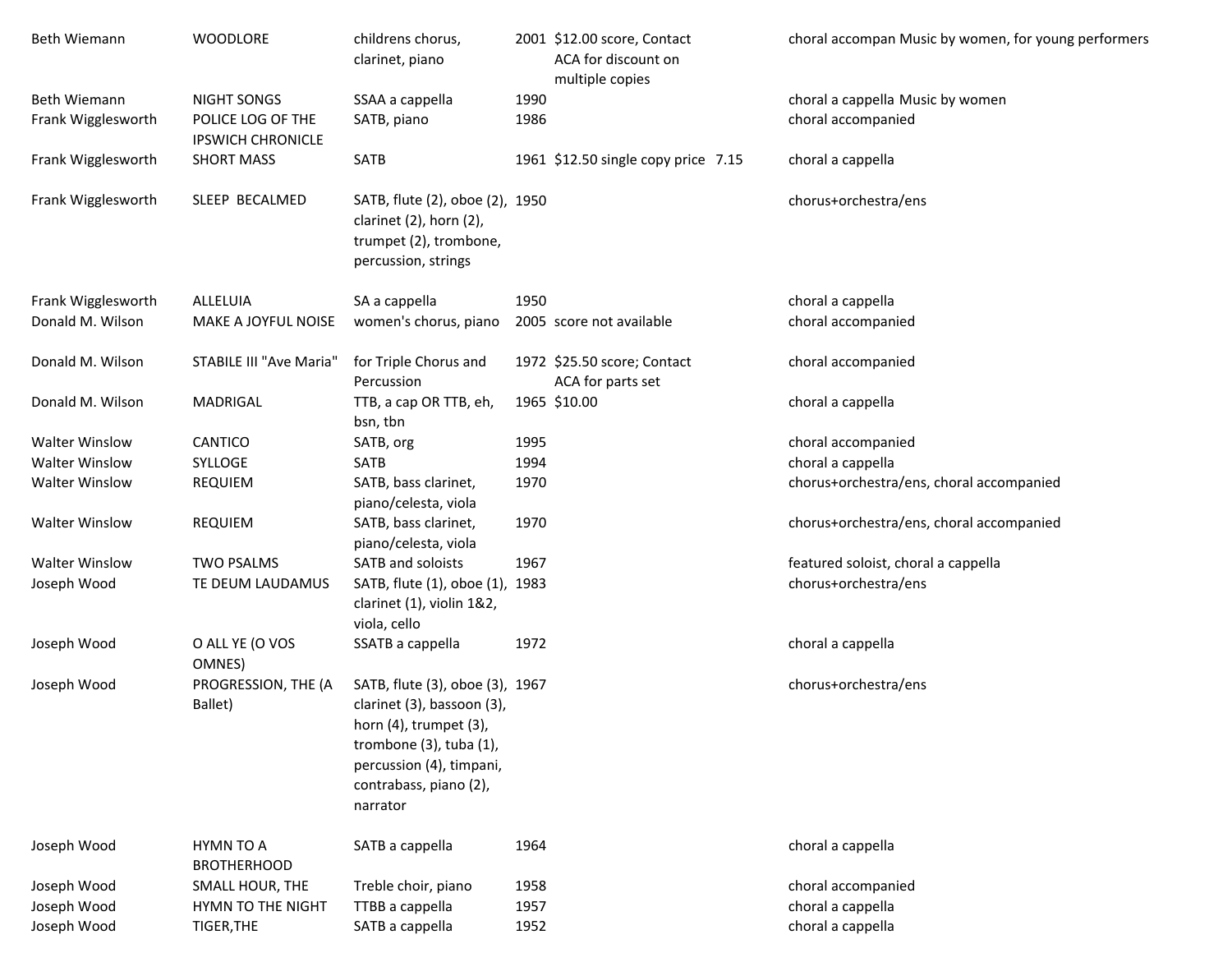| Joseph Wood<br>Russell Woollen | LAMB, THE<br><b>SPARKLING WATER</b>    | SATB a cappella                                                                                                                                | 1952<br>1990 |                                                                                                                                                 |       | choral a cappella                                             |
|--------------------------------|----------------------------------------|------------------------------------------------------------------------------------------------------------------------------------------------|--------------|-------------------------------------------------------------------------------------------------------------------------------------------------|-------|---------------------------------------------------------------|
| Russell Woollen                | <b>ALEXANDRIA SUITE</b>                | SATB, piano<br>satb & cham orch:1-1-1- 1987 \$25.95 piano vocal<br>$1, 1 - 0 - 0 -$<br>0,timp,perc,pf,str (OR<br>with kybd)                    |              | score, \$44.95 full<br>conductor's score, parts<br>on request                                                                                   | 21.5  | choral accompanied<br>chorus+orchestra/ens, chamber orchestra |
| Russell Woollen                | <b>MASS FOR A GREAT</b><br>SPACE       | SATB, trumpet, timpani, 1986<br>percussion, organ, harp,<br>strings                                                                            |              |                                                                                                                                                 |       | chorus+orchestra/ens                                          |
| <b>Russell Woollen</b>         | <b>GOD ABOVE</b>                       | SATB, organ                                                                                                                                    | 1981         |                                                                                                                                                 |       | choral accompanied                                            |
| Russell Woollen                | INGREDIENTE DOMINO                     | SATB a cappella                                                                                                                                |              | 1977 \$12.00 library edition                                                                                                                    | 11    | choral a cappella sacred/religious                            |
| Russell Woollen                | LA CORONA                              | SSAATTBB, chime,<br>ratchet                                                                                                                    |              | 1971 \$22.50 printed                                                                                                                            |       | choral a cappella                                             |
| Russell Woollen                | <b>IN MARTYRUM</b><br><b>MEMORIAM</b>  | Soprano solo, baritone<br>solo, SATB, flute (1),<br>oboe (1), clarinet (1),<br>bassoon $(1)$ , horn $(2)$ ,<br>timpani, percussion,<br>strings | 1969         |                                                                                                                                                 |       | chorus+orchestra/ens                                          |
| Russell Woollen                | <b>NATIVITIE</b>                       | SATB a cappella                                                                                                                                | 1967         |                                                                                                                                                 | 10    | choral a cappella                                             |
| Russell Woollen                | <b>TEMPLE</b>                          | SATB a cappella                                                                                                                                | 1967         |                                                                                                                                                 |       | choral a cappella                                             |
| Russell Woollen                | <b>RESURRECTION</b>                    | SATB a cappella                                                                                                                                | 1965         |                                                                                                                                                 |       | choral a cappella                                             |
| Russell Woollen                | <b>AVE MARIA - SATB</b>                | SATB                                                                                                                                           |              | 1962 \$5.00 ea. (4 copy<br>minimum order)                                                                                                       | 14.75 | choral a cappella                                             |
| Russell Woollen                | THREE MADRIGALS                        | SATB a cappella                                                                                                                                |              | 1957 \$12.75, Contact ACA for 9.25<br>discount on multiple<br>copies for performance                                                            |       | choral a cappella                                             |
| Russell Woollen                | RESPONSORIES, HOLY<br>THURSDAY; OP.17  | TTB a cappella                                                                                                                                 | 1952         |                                                                                                                                                 |       | choral a cappella                                             |
| Charles Wuorinen               | PRAYER OF JONAH                        | satb, 5 part strings                                                                                                                           |              | 1962 \$29.95 score, \$9.95<br>vocal score (discount for<br>multiple copies<br>available), \$64.95 set of<br>score, string parts, vocal<br>score |       | solo voice(s)+2 to 6 instruments, chorus+orchestra/ens        |
| James Yannatos                 | Symphony No. 2 Earth<br>Fire Air Water | 4 solo singers, orchestra 2000 \$32.95 piano vocal score                                                                                       |              |                                                                                                                                                 |       | chorus+orchestra/ens                                          |
| James Yannatos                 | AMAZING GRACE - a<br>Choral Drama      | SATB chorus, Narrator,<br>Vocal Soloists, Trio:<br>Piano, Perc, Double Bass                                                                    |              | 1999 \$49.95 full score with<br>libretto                                                                                                        |       | solo voice(s)+2 to 6 instruments, choral accompanied          |
| James Yannatos                 | O Nata Lux de Lumine                   | SATB a cappella                                                                                                                                |              | 1989 \$12.95 PDF download                                                                                                                       |       | choral a cappella                                             |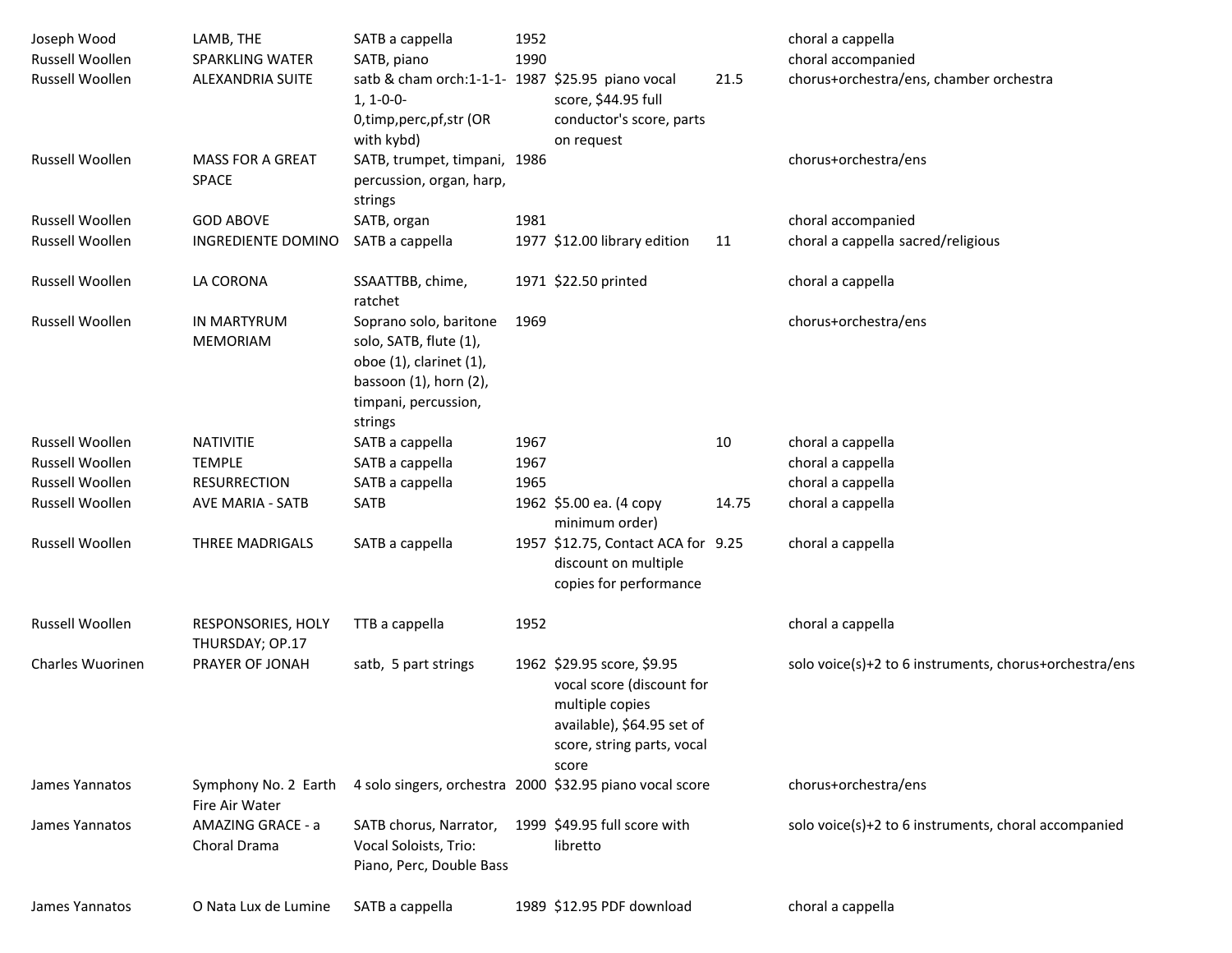| James Yannatos      | RITUAL IMAGES                               | 3 fl, 2 ob, 2 cl, 2 alt sax, 1974<br>1 bass cl, 1 ten sax, 2<br>bsn, cbn, 4 hn, 3 tpt, 2<br>tbn, 1 bass tbn, 1 tba,<br>perc, chorus SATB, 2 vln,<br>vla, vc, db |      |                                                                                                                                                                    | orchestra, choral accompanied, chorus+orchestra/ens |
|---------------------|---------------------------------------------|-----------------------------------------------------------------------------------------------------------------------------------------------------------------|------|--------------------------------------------------------------------------------------------------------------------------------------------------------------------|-----------------------------------------------------|
| James Yannatos      | RITUAL IMAGES                               | 3 fl, 2 ob, 2 cl, 2 alt sax, 1974<br>1 bass cl, 1 ten sax, 2<br>bsn, cbn, 4 hn, 3 tpt, 2<br>tbn, 1 bass tbn, 1 tba,<br>perc, chorus SATB, 2 vln,<br>vla, vc, db |      |                                                                                                                                                                    | orchestra, choral accompanied, chorus+orchestra/ens |
| James Yannatos      | Out of the Earth I Sing                     | men's chorus                                                                                                                                                    |      |                                                                                                                                                                    | choral accompanied                                  |
| James Yannatos      | <b>Four Sillies</b>                         | SATB                                                                                                                                                            |      |                                                                                                                                                                    | choral a cappella                                   |
| James Yannatos      | I Thank You God                             | SATB                                                                                                                                                            |      | \$2.25 (minimum 4)                                                                                                                                                 | choral a cappella                                   |
| James Yannatos      | Setting Sun                                 | SATB, piano                                                                                                                                                     |      | \$11.50 PDF download                                                                                                                                               | choral accompanied                                  |
| James Yannatos      | My River Runs to Thee                       | women's chorus                                                                                                                                                  |      |                                                                                                                                                                    | choral accompanied                                  |
| James Yannatos      | Three Pentatonic<br>Choruses                | SATB                                                                                                                                                            |      |                                                                                                                                                                    | choral a cappella                                   |
| James Yannatos      | Strings in the Earth and SATB, piano<br>Air |                                                                                                                                                                 |      | \$10.50 PDF download                                                                                                                                               | choral accompanied                                  |
| James Yannatos      | Nine Haiku                                  | SATB                                                                                                                                                            |      | \$12.50 PDF download                                                                                                                                               | choral a cappella                                   |
| Christopher Yavelow | <b>AUGURIES OF</b><br><b>INNOCENCE</b>      | SSA                                                                                                                                                             | 1975 |                                                                                                                                                                    | choral a cappella                                   |
| Christopher Yavelow | LORD'S PRAYER, THE                          | SATB a cappella                                                                                                                                                 | 1975 |                                                                                                                                                                    | choral a cappella                                   |
| Christopher Yavelow | HORSE WITH VIOLIN IN<br>MOUTH, THE          | SSAA, piano OR string<br>orchestra                                                                                                                              | 1975 |                                                                                                                                                                    | choral accompanied                                  |
| Christopher Yavelow | <b>TWO EVA</b>                              | SAT                                                                                                                                                             | 1974 |                                                                                                                                                                    | choral a cappella                                   |
| Mark Zuckerman      | If Ever There Was a Time SATB Chorus        |                                                                                                                                                                 |      | 2020 \$10.50 score, Contact<br>sales@composers.com<br>for inquiries into<br>discounts on multiple<br>copies for performance.                                       | choral a cappella                                   |
| Mark Zuckerman      | <b>Better World</b>                         | SATB chorus and piano                                                                                                                                           |      | 2019 \$44.95 complete<br>collection full score,<br>\$3.00 one selection,<br>minimum 5 copies,<br>Contact ACA for<br>discount on multiple<br>copies for performance | choral accompanied                                  |
| Mark Zuckerman      | WE SHALL STRIVE FOR<br>PERFECTION           | choral, SATB a cappella                                                                                                                                         |      | 2018 \$4.25 (minimum 5),<br>\$12.95 library copy                                                                                                                   | choral a cappella                                   |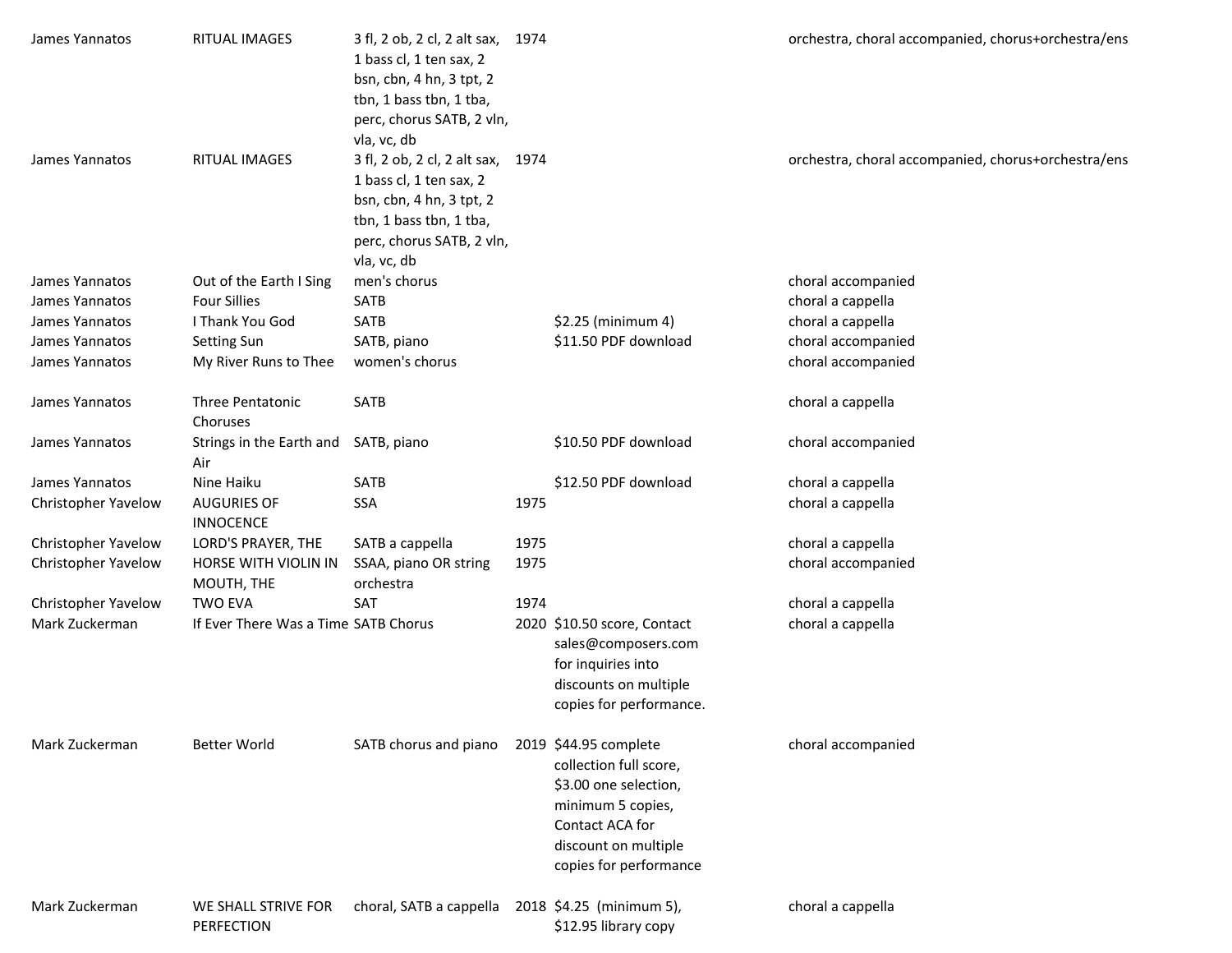| Mark Zuckerman                   | Four Freedoms (SATB)                                                                   | SATB a cappella                                                                 |      | 2017 \$3.85 ea (minimum 5)                                                                                    | choral a cappella                                        |
|----------------------------------|----------------------------------------------------------------------------------------|---------------------------------------------------------------------------------|------|---------------------------------------------------------------------------------------------------------------|----------------------------------------------------------|
| Mark Zuckerman                   | <b>GRANT US PEACE</b>                                                                  | Cantor and<br>congregation (liturgical)<br>or soloist(s) and choir<br>(secular) |      | 2017 \$3.99 (min. 4 copies),<br>contact ACA for PDF<br>edition, license to print                              | choral a cappella                                        |
| Mark Zuckerman                   | Four Freedoms (TTBB)                                                                   | a cappella men's chorus 2014<br>(TTBB)                                          |      |                                                                                                               | choral a cappella                                        |
| Mark Zuckerman                   | <b>TWO BROWNING</b><br><b>SETTINGS</b>                                                 | SATB                                                                            | 1999 |                                                                                                               | choral a cappella                                        |
| Mark Zuckerman                   | PROVERBS FOR FOUR AT SATB<br><b>FIFTY</b>                                              |                                                                                 |      | 1998 \$8.95 ea. or call for<br>discount on multiple<br>copies                                                 | choral a cappella                                        |
| Mark Zuckerman                   | Ani L'Dodi V'Alay<br>t'shukato (I am my<br>Beloved's, and his desire<br>is towards me) | SATB                                                                            |      | 1998 \$4.95 ea. or call for<br>discount on multiple<br>copies for performance                                 | choral a cappella                                        |
| Mark Zuckerman                   | Kol Dodi (Voice of My<br>Beloved)                                                      | SATB                                                                            |      | 1997 \$8.95 ea. or call for<br>discount on multiple<br>copies                                                 | choral a cappella                                        |
| Mark Zuckerman                   | Mir zaynen do tsu<br>zingen! (We're Here to<br>Sing!)                                  |                                                                                 |      | 1996 \$2.95 each booklet;<br>Contact ACA for<br>additional discount for<br>16+ or for unbound/PDF<br>delivery | choral a cappella                                        |
| Mark Zuckerman                   | Gebet (Prayer)                                                                         | SATB                                                                            |      | 1995 \$6.95 ea. or call for<br>discount on multiple<br>copies                                                 | choral a cappella                                        |
| Mark Zuckerman                   | Laughing Song                                                                          | SATB                                                                            |      | 1995 \$5.95 ea. or call for<br>discount on multiple<br>copies for performance                                 | choral a cappella                                        |
| Mark Zuckerman<br>Mark Zuckerman | SHALOM RAV<br>Doyres fun der tsukunft SATB<br>(Future Generations)                     | Cantor and SATB                                                                 | 1994 | 1993 \$5.95 ea. or call for<br>discount on multiple<br>copies for performance                                 | featured soloist, choral a cappella<br>choral a cappella |
| Mark Zuckerman                   | Shtiler, shtiler (Hush)                                                                | <b>SATB</b>                                                                     |      | 1992 \$6.95 or discount for<br>multiple copies                                                                | choral a cappella                                        |